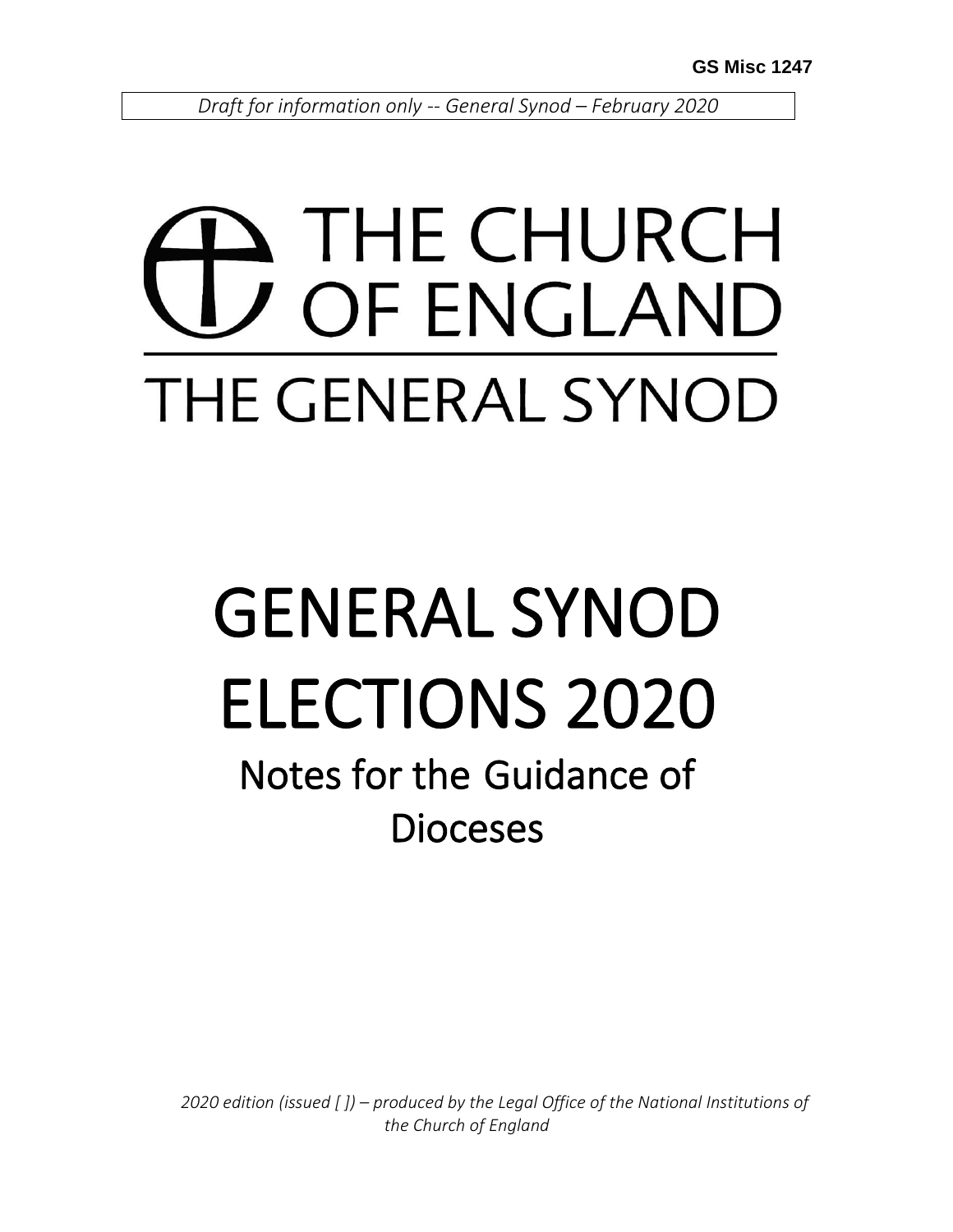## Principal Contacts

*Provincial Registrar responsible for elections*: Revd Alexander McGregor, Legal Office, Church House, Great Smith Street, London SW1P 3AZ Tel: 020 7898 1748 Email: alexander.mcgregor@churchofengland.org

*General enquiries (and requests for material in annexes)*: Mr Conor Gannon, Legal Office, Church House, Great Smith Street, London SW1P 3AZ Tel: 020 7898 1371 Email: conor.gannon@churchofengland.org

*Enquiries on STV and the procedure for online elections*: Ms Jenny Jacobs, Central Secretariat, Church House, Great Smith Street, London SW1P 3AZ Tel: 020 7898 1363 Email: jenny.jacobs@churchofengland.org

*Clerk to the Synod (to whom election results should be sent)*: Dr Jacqui Philips, Central Secretariat, Church House, Great Smith Street, London SW1P 3AZ Tel: 020 7898 1559 Email: clerk@churchofengland.org

Further copies of this booklet (including the forms in the annexes) can be obtained from Mr Conor Gannon (Church House, Great Smith Street, London SW1P 3AZ) or at: [www.churchofengland.org/synodelections](http://www.churchofengland.org/synodelections)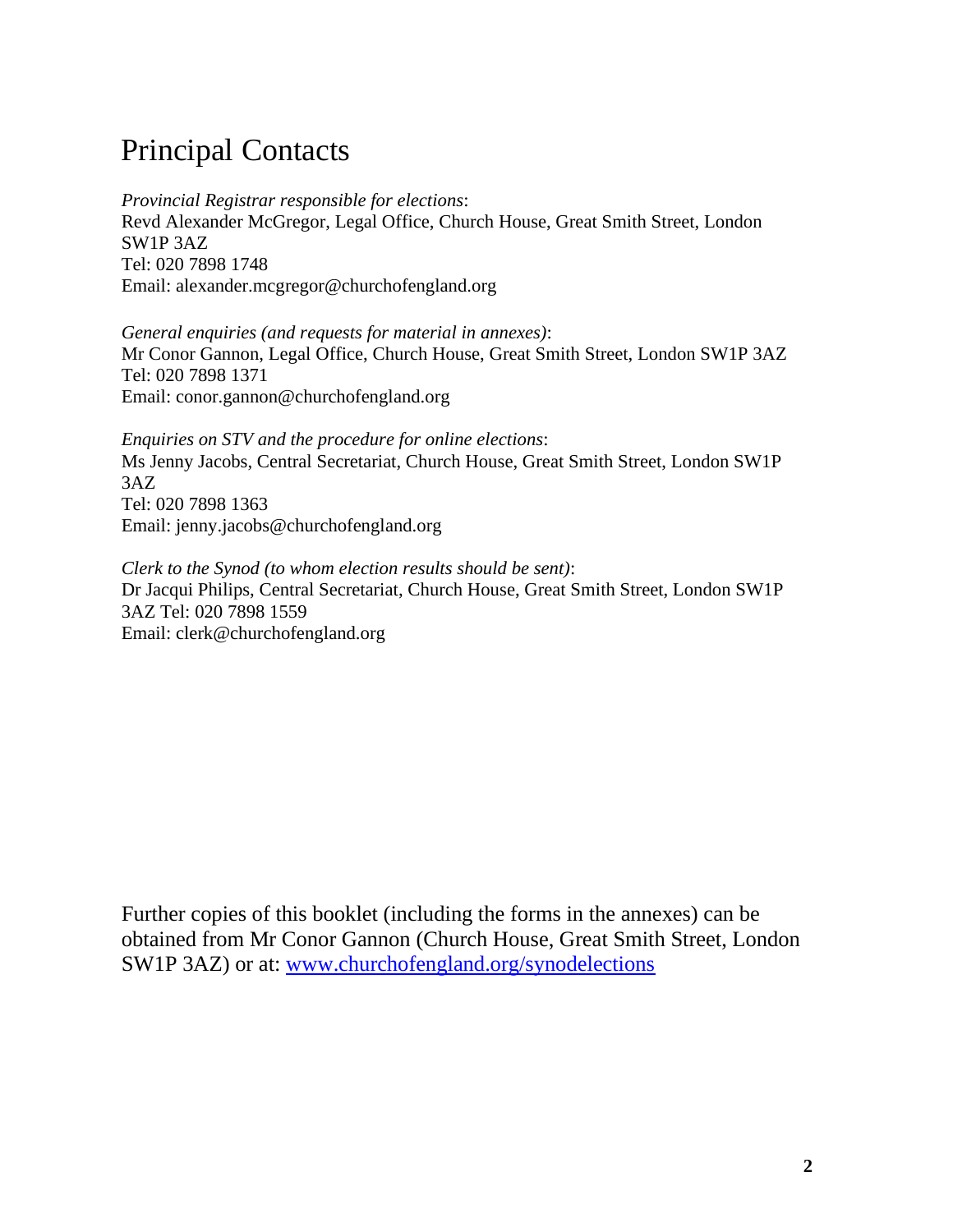## **CONTENTS Page**

| $\mathbf{A}$     | General                                            | 5  |
|------------------|----------------------------------------------------|----|
| B                | Number of Diocesan Representatives to be Elected   | 6  |
| $\mathbf C$      | <b>Election Timetable</b>                          | 6  |
| D                | Online voting                                      | 7  |
| E                | <b>Electoral Areas</b>                             | 8  |
| $\boldsymbol{F}$ | <b>Presiding Officers</b>                          | 9  |
| G                | <b>Proctorial Electors</b>                         | 9  |
| H                | Lay Electors                                       | 13 |
| $\mathbf I$      | <b>Proctorial Candidates</b>                       | 14 |
| $\mathbf{J}$     | Lay Candidates                                     | 15 |
| $\bf K$          | <b>Nominations</b>                                 | 17 |
| L                | Election Addresses and other Electoral<br>Material | 20 |
| M                | Voting invitations                                 | 23 |
| N                | <b>Hustings</b>                                    | 24 |
| $\mathbf{O}$     | The Count                                          | 25 |
| $\mathbf{P}$     | Notice of Result                                   | 27 |
| Q                | <b>Preservation of Voting Records</b>              | 28 |
| $\mathbf R$      | Appeals                                            | 28 |
| S                | Checklist                                          | 30 |
|                  |                                                    |    |

## **Annexes**

| $\mathsf{A}$                | <b>Provisional Timetable for Elections</b> |     |
|-----------------------------|--------------------------------------------|-----|
| B                           | Duties of Presiding Officers               | 32. |
| $\mathcal{C}_{\mathcal{C}}$ | Form of Nomination                         | 33  |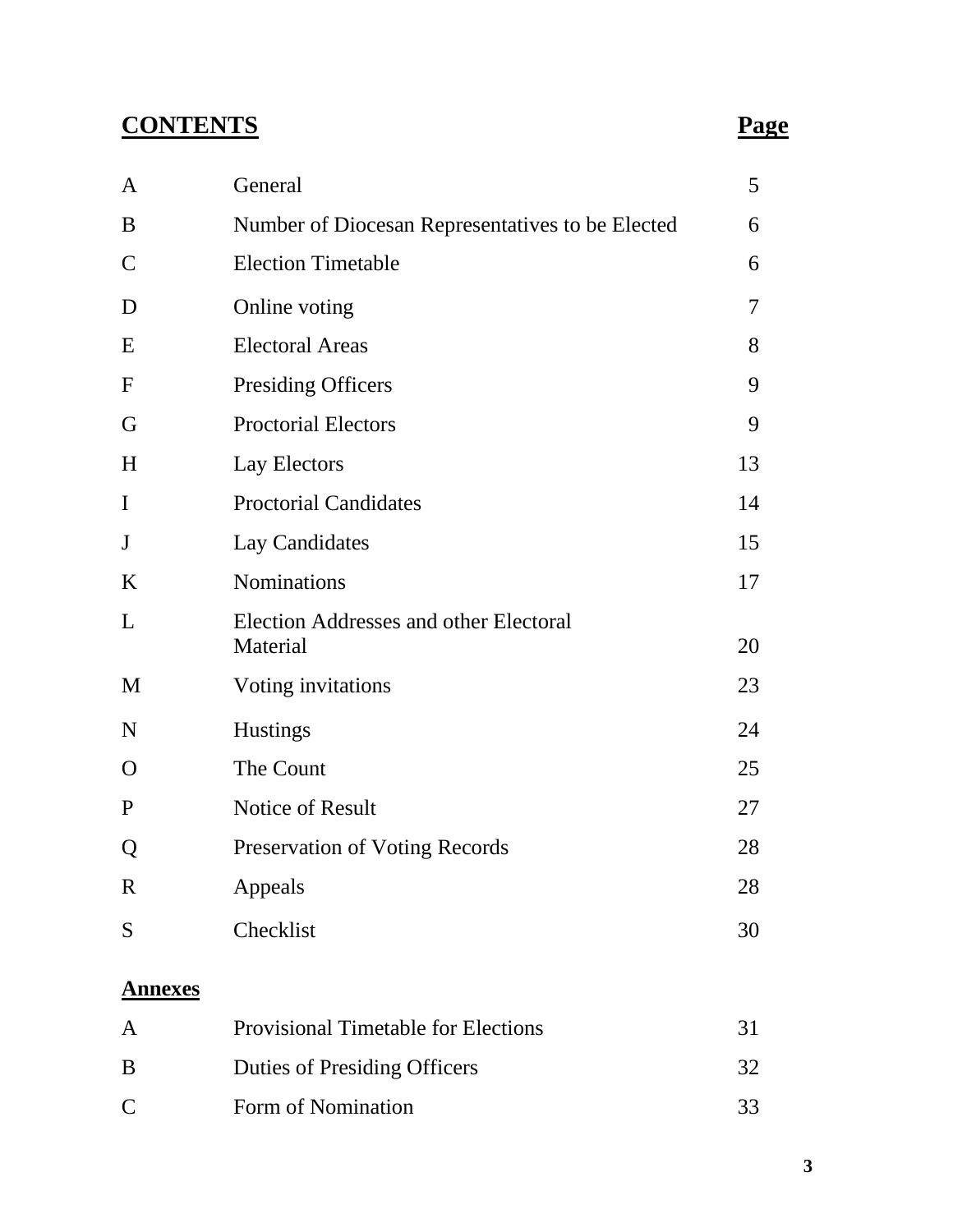| D           | Suggested paragraphs for inclusion in<br>Diocesan Leaflet for issue with<br>Invitations to Nominate | 39 |
|-------------|-----------------------------------------------------------------------------------------------------|----|
| E           | Form of Voting Paper                                                                                | 41 |
| $\mathbf F$ | Suggested wording on the Method of Voting in<br>Elections to the General Synod                      | 43 |
| G           | Form of Return of Election Result                                                                   | 44 |
| H           | Form of Result Sheet                                                                                | 45 |
|             | Checklist of actions to be taken                                                                    |    |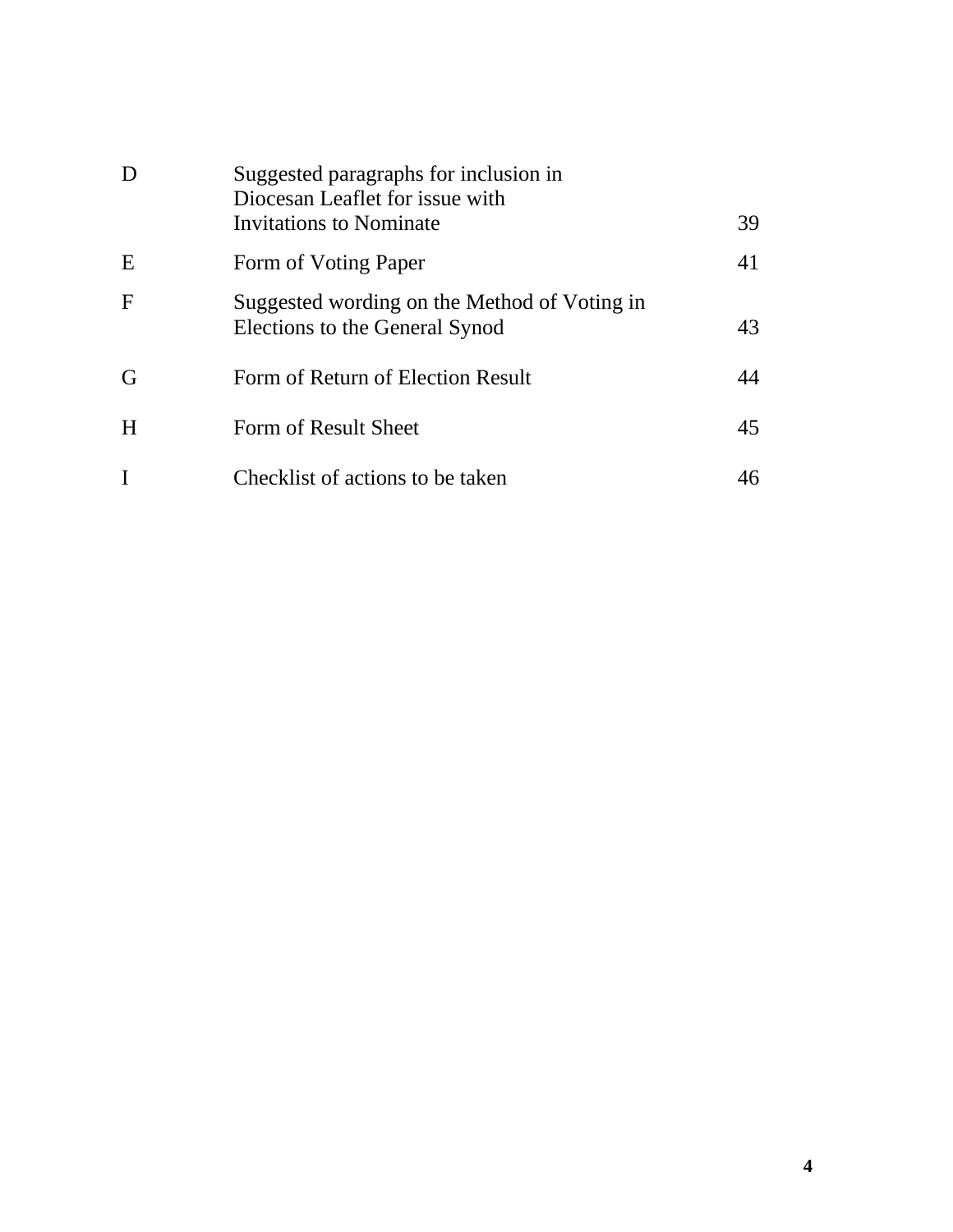## **GENERAL SYNOD**

## **GENERAL SYNOD ELECTIONS 2020**

## **Notes for the Guidance of Dioceses**

## **DEFINITIONS**

In these Notes the following expressions have the following meanings:

"CES" means Civica Election Services;

"CRR" means the Church Representation Rules as amended;

"Clergy ER" means the Clergy Election Rules 2020;

"DERO" means the diocesan electoral registration officer;

"House of Laity elections" means elections to the House of Laity of the General Synod;

"Laity ER" means the House of Laity Election Rules 2020;

"online elections portal" means the online facility for conducting proctorial elections and House of Laity elections;

"proctorial elections" means elections to the Lower Houses of the Convocations of Canterbury and York;

"STV" means the form of proportional representation known as the single transferable vote;

"the STV Rules" means the Single Transferable Vote Rules 2020; and

"the universities and TEIs constituency" means the electoral area constituted under paragraph 3 of Canon H 2.

## **A GENERAL**

1. The provisions governing proctorial elections and House of Laity elections are listed below. Items (1) to (4) are bound together (along with the Convocations (Election to Upper House) Rules 2020) under one cover in the 2020 edition of a parallel handbook *Election Rules of the Three Houses*, which can be obtained from the Legal Office (details on page 2).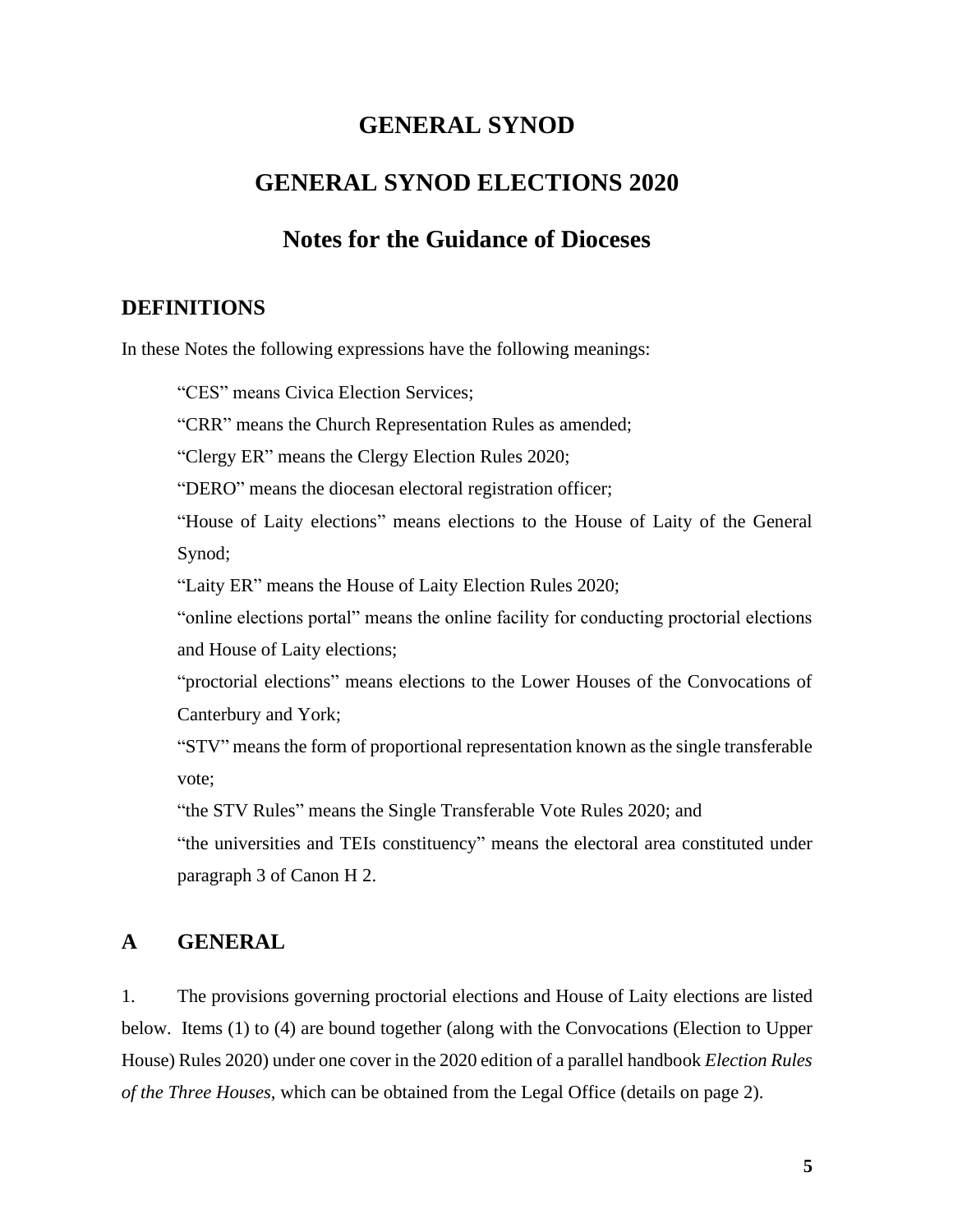#### **Proctorial elections**

(1) Canon H 2.

(2) The Clergy Election Rules 2020 (made under paragraph 6 of Canon H 2).

## **House of Laity elections**

(3) The Church Representation Rules, as amended.

(4) The House of Laity Election Rules 2020 (made under CRR Rules 56 and 59).

## **Proctorial elections and House of Laity elections**

(5) The Single Transferable Vote Rules 2020.The STV Rules are not included in the 2020 Edition of the handbook *Election Rules of the Three Houses*. Following the approval at the February 2020 group of sessions of a consolidated set of STV Rules with provision for online voting, an updated text has been prepared, together with an updated edition of the explanatory handbook, now entitled *Conduct of an election under the Single Transferable Vote Rules 2020: Notes for the guidance of dioceses*. Both documents can be accessed on the Synod elections website at [www.churchofengland.org/synodelections](http://www.churchofengland.org/synodelections) and hard copies can be obtained from the Legal Office.

## **B NUMBER OF DIOCESAN REPRESENTATIVES TO BE ELECTED**

2. The number of proctors and members of the House of Laity to be elected in each diocese was decided by the General Synod at the February 2020 group of sessions. Details can be found in Appendices A and B of "*General Synod Elections 2020: Seat Allocation Report by the Business Committee"* (GS 2162).

## **C ELECTION TIMETABLE**

3. It is expected that the present General Synod will be dissolved on, or very shortly before or after, Tuesday 14 July 2020 and that the inauguration of the eleventh General Synod will take place on Tuesday 24th November 2020. On that basis, soon after the issue of the Royal Writs dissolving the present Synod and summoning the new Synod (before Tuesday 14 July 2020), the Archbishops will formally announce that the elections are to be held within the period from Wednesday 15 July to Friday 9 October 2020 and dioceses will be notified of this. A provisional timetable applicable to both the proctorial and the House of Laity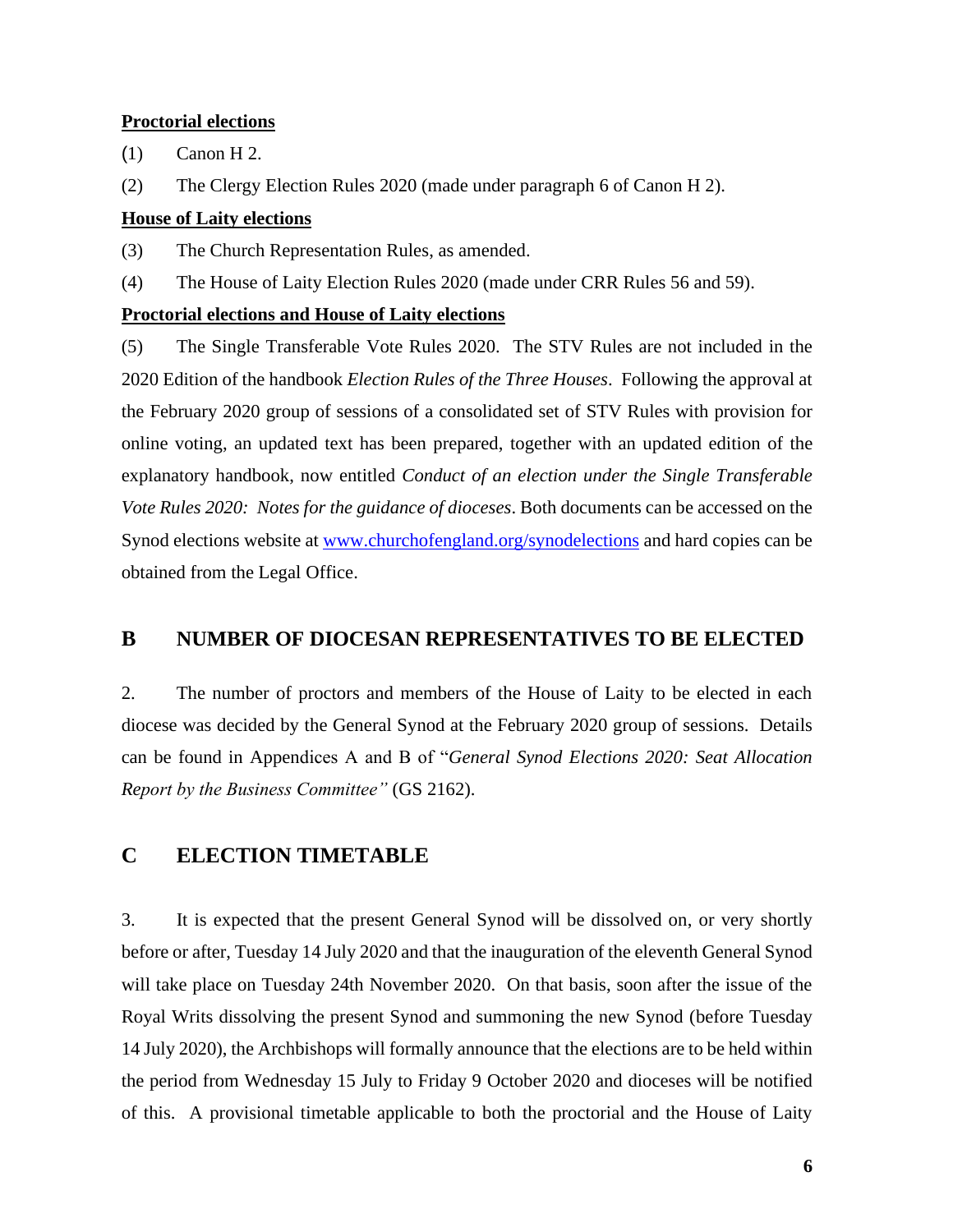elections was circulated on 13 January 2020 to diocesan synod secretaries and diocesan registrars. A copy of that timetable is in Annex A.

4. Presiding officers should note that, although the Archbishops will fix the period within which the elections must be held, every diocese will have some room for manoeuvre within that period; it will be free to decide its own timetable for all stages occurring between the date by which invitations to nominate must be issued and the date by which the counting of votes must be completed. But each diocese, even though it has this latitude, must carefully observe the rules governing the minimum periods allowed for making nominations and casting votes (see paragraphs 41 and 59). It is for the presiding officer to determine the exact timetable for each election (see paragraph 11).

## **D ONLINE VOTING**

5. For the first time, the elections to each of the three Houses of the General Synod will be conducted online. In each diocese or other electoral area, there will be an online facility for making nominations and for casting votes (referred to in these Notes as "the online elections portal"). The presiding officer for each election will run the online facility (as part of the presiding officer's conduct of the election overall), with the assistance of a body chosen by the Business Committee of the General Synod. In all likelihood, that body will be Civica Election Services (formerly Electoral Reform Services and referred to in these Notes as "CES") (Southbank Central, 30 Stamford Street, London, England, SE1 9LQ, Tel: +44 (0)113 244 1404 website: [www.civica.com\)](http://www.civica.com/). Each presiding officer must appoint whichever body the Business Committee chooses (and no other body or individual) to assist in the conduct of the online election in the diocese or other electoral area.

6. It is, though, to be stressed that an elector wishing to make a nomination or cast a vote is not obliged to use the online elections portal; rather, any elector is free to continue to use the paper-based system and will do so unless he or she provides the presiding officer with an email address. If an elector does provide an email address, that elector must use the online elections portal to make nominations or vote. For an elector who does not provide an email address, it may nevertheless be prudent to notify the presiding officer that he or she wishes to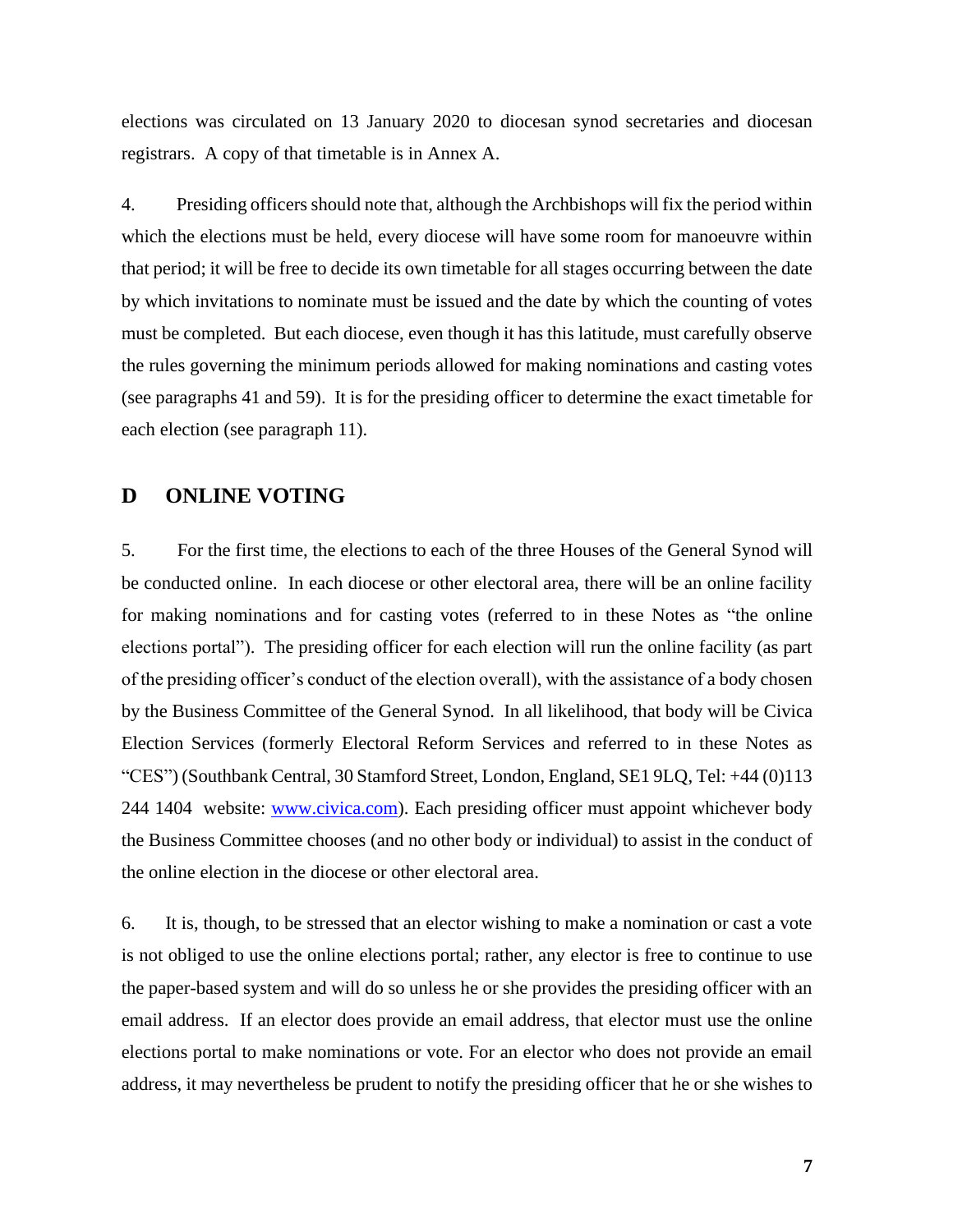continue to use the paper-based system. It will be the responsibility of the Presiding Officer to ensure that any paper nominations or votes are transferred onto the online elections portal.

## **E ELECTORAL AREAS**

7. As a starting point, the diocese is the electoral area in both the proctorial and the House of Laity elections; but in either case a diocese may be divided into two or more electoral areas, with the number of representatives to be elected for the diocese being apportioned between those areas<sup>1</sup> (but see paragraph 8 below). In a proctorial election, the decision rests with the archbishop of the province acting in response to a formal petition of the clerical electors in the diocese concerned. In a House of Laity election, the diocesan synod has the power to create electoral areas.

8. Dioceses are however reminded of the requirement that, where a diocese is divided into electoral areas, *at least three seats* must be assigned to each area<sup>2</sup>. Therefore, a diocese entitled to elect five or fewer clerical members or five or fewer lay members cannot divide into electoral areas, even though it elects a total of at least six members to the General Synod overall.

9. Where a diocese has been divided for the purposes of the House of Laity election, the whole electoral process must be conducted in each area as if that area were a separate diocese<sup>3</sup>. This means that *each area is to be treated as a separate diocese* for the purposes of the CRR<sup>4</sup>. There is only one case where this rule does not apply – see paragraph 36.

10. Canon H 2 contains no similar general provision for each electoral area to be treated as a separate diocese for the purposes of a proctorial election. But broadly the same result is achieved by paragraph 2(b) of Canon H2 and its subsequent provisions (and see also Clergy ER Rules 2(3) and 7(2)).

<sup>&</sup>lt;sup>1</sup> Canon H 2, paragraph 2(b); CRR Rule  $51(2)-(6)$ .

 $2$  Canon H 2, paragraph 2(b); CRR Rule 51(2).

 $3$  CRR Rule  $51(4)$ .

<sup>4</sup> See, for example, CRR Rules 46, 50, 55 and 65.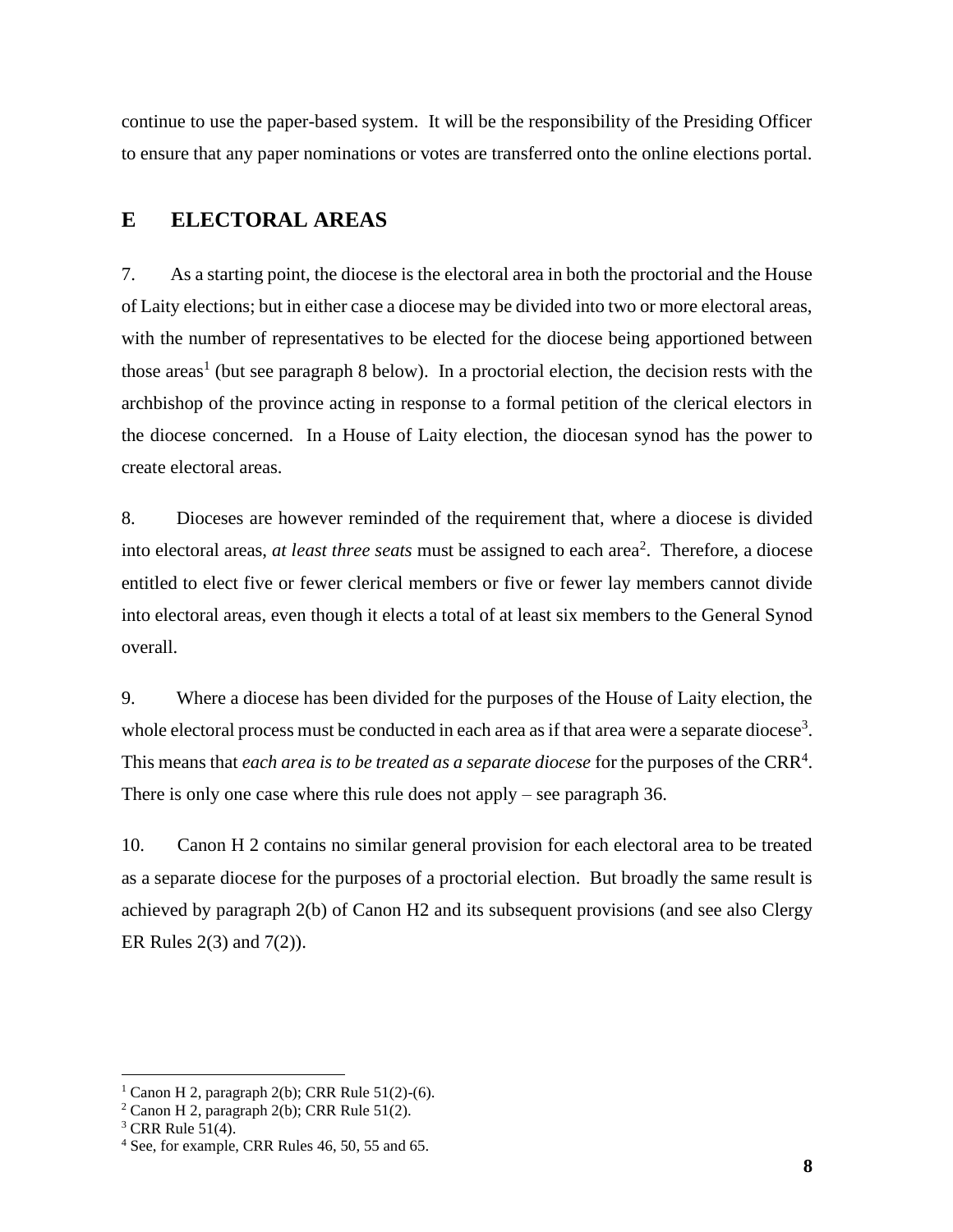## **F PRESIDING OFFICERS**

11. In both proctorial and House of Laity elections, the diocesan registrar must either act as the presiding officer or appoint another person to do so. If another person is to be appointed, the approval of the provincial registrar for elections must be obtained<sup>5</sup>. In House of Laity elections, if the diocesan registrar is a candidate, he or she must inform the provincial registrar for elections, who must then appoint the presiding officer<sup>6</sup>. It is also possible for different persons to act as presiding officers for different electoral areas in a diocese. In proctorial elections there must be only one presiding officer responsible for all the electoral areas.

12. Rules made under CRR Rule 53(4) set out the duties of presiding officers in House of Laity elections. A copy of these rules is at Annex B (and they are also in the handbook *Election Rules of the Three Houses*). The duties specified are not necessarily exhaustive but they are the duties for which a fee may be agreed under the Ecclesiastical Judges, Legal Officers and Others (Fees) Order 2019<sup>7</sup>. Under this Order, which applies to both proctorial and the House of Laity elections, the fee to be charged should be the sum agreed by the registrar and the diocesan board of finance. The fee is to be borne by the diocesan board of finance. (A copy of the 2019 Order can be accessed by the link to the HMSO website at [http://www.legislation.gov.uk/uksi/2019/1186/contents/made.](http://www.legislation.gov.uk/uksi/2019/1186/contents/made))

## **G PROCTORIAL ELECTORS**

13. The proctorial electors are those persons who qualify under Canon H 2, paragraph 4 at  $6.00$  a.m. on the date of the dissolution of the Convocation<sup>8</sup>. Accordingly, a presiding officer will not know the final list of electors (see paragraph 20) until the date of the dissolution (currently expected to be on, or very shortly before or after, Tuesday 14 July). It may therefore be helpful to issue an informal notice of the election before the onset of the holiday season, possibly in early June. But if that is done, it must be made clear that recipients of the notice will be entitled to vote only if they remain qualified at 6.00 a.m. on the date of

<sup>5</sup> Clergy ER Rule 10; CRR Rule 53(1).

 $6$  CRR Rule 53(1)(b).

<sup>7</sup> S.I. 2019 No. 1186.

 $8$  Clergy ER Rule 5(1).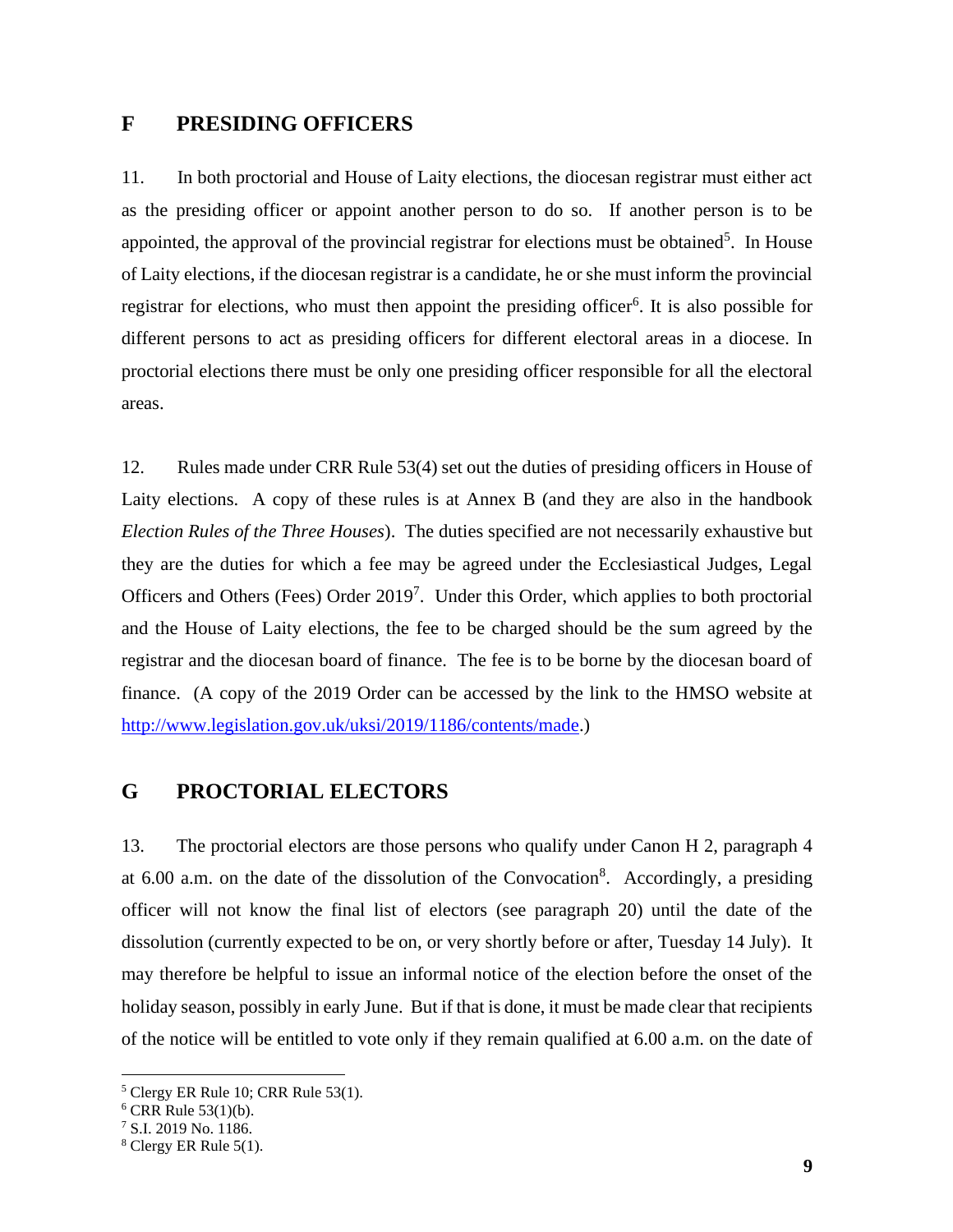the dissolution. It should also be stressed that no one may vote or stand as a candidate in more than one diocese or electoral area (see paragraphs 16 and 24). And it should emphasise that nomination papers will be issued only by post or in person and will not therefore be issued by way of an attachment to an email.

14. The proctorial electors in each diocese are as follows<sup>9</sup> (subject to the exceptions in paragraph 15):

- (1) assistant bishops in the diocese (but they are *not* eligible to stand for election<sup>10</sup>);
- (2) archdeacons of the diocese;
- (3) beneficed clergy of the diocese;
- (4) clergy holding office in a cathedral in the diocese (including residentiary canons and other clergy apart from non-residentiary canons, who hold office under the constitution or statutes of a cathedral such as minor canons, priest vicars and chaplains);
- (5) clergy holding office at Westminster Abbey (in the diocese of London) or St George's Chapel, Windsor (in the diocese of Oxford) (but *not* the deans of those collegiate churches);
- (6) clergy licensed under seal by the diocesan bishop (*including* any clergy resident outside the diocese but holding the licence of the bishop of that diocese); and
- (7) clergy with permission to officiate in the diocese who are also members of a deanery synod in the diocese (*including* clergy not licensed under seal because they have retired from full-time ministry); in the diocese in Europe, clergy with permission to officiate who are members of a deanery or an archdeaconry synod<sup>11</sup>; in the diocese of Sodor and Man, the clergy who are members of the diocesan synod $^{12}$ .
- 15. The following are *not* proctorial electors:
	- (1) the members of the house of bishops of the diocesan synod;

<sup>9</sup> Canon H2 paragraph 4.

<sup>10</sup> Canon H2 paragraph 1A.

<sup>&</sup>lt;sup>11</sup> Canon H2 paragraph 4A as it applies in the province of Canterbury.

 $12$  Canon H2 paragraph 4A as it applies in the province of York.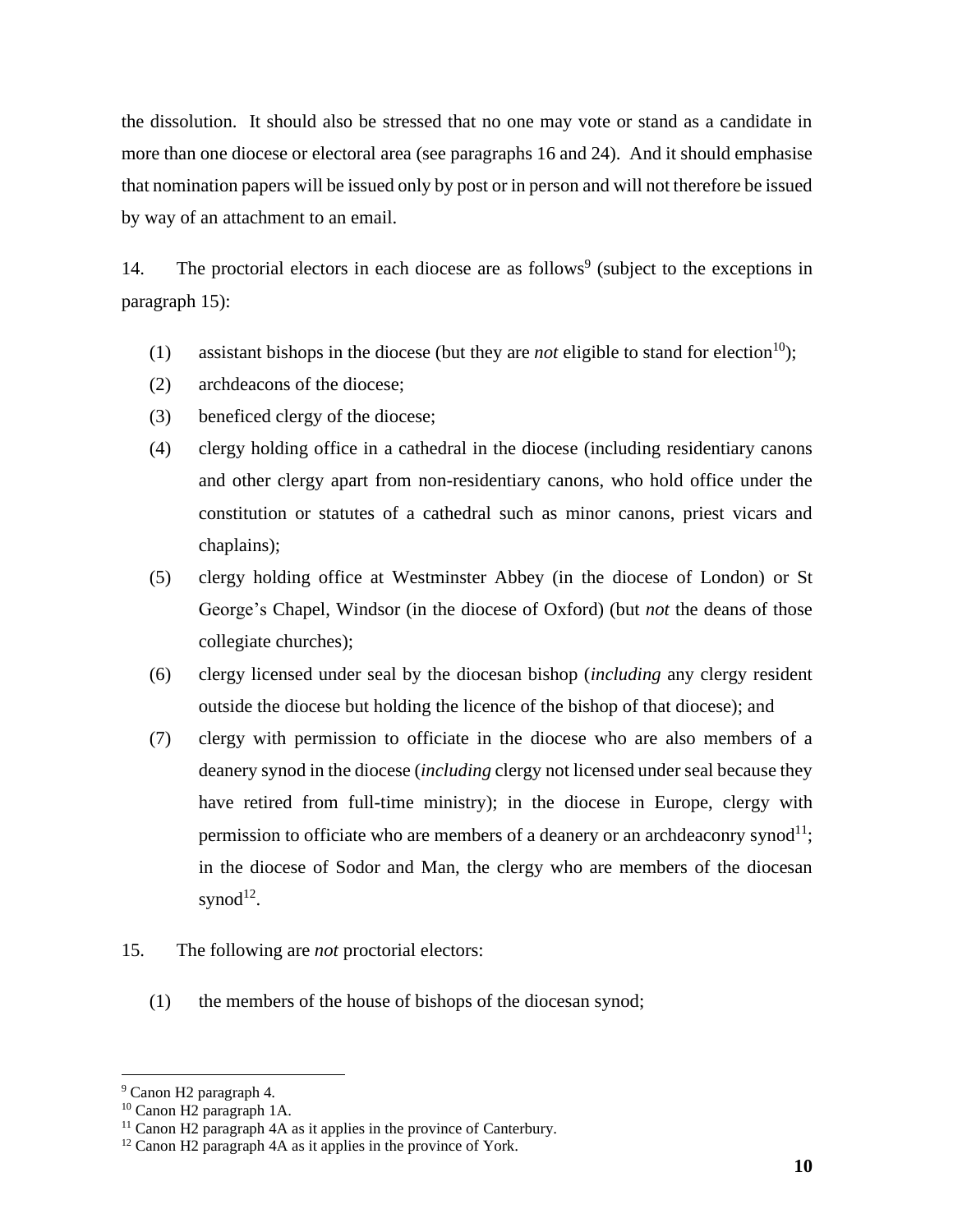- (2) the dean of any cathedral in the diocese, the dean of Jersey and the dean of Guernsey;
- (3) the dean of Westminster and the dean of St George's Chapel, Windsor;
- (4) the Chaplain-General of Prisons (or, if the holder of that office is not a clerk in Holy Orders, the prison chaplain nominated by the Archbishop of Canterbury) and all other clergy to the Forces licensed by the Archbishop of Canterbury;
- (5) clergy who have opted to vote in the universities and TEIs constituency; and
- (6) members of the religious communities.

16. If a diocese is divided into electoral areas by the archbishop of the province, the electoral area (rather than the diocese) becomes the standard for determining whether a cleric holds a qualifying office.

17. On the basis of paragraphs 14(1) and 15(1) above, only assistant bishops who are *not* members of the house of bishops of the diocesan synod are qualified to vote in the *proctorial* elections. Under Canon H 3, suffragan bishops and other members of the house of bishops of a diocesan synod are entitled to elect their own representatives to the Upper House of the relevant Convocation.

18. A person may not vote in more than one electoral area<sup>13</sup>.

19. Therefore, where a person would otherwise be able to vote in more than one area, the person must choose the area in which he or she is to vote. An elector in the universities and TEIs constituency<sup>14</sup> should, in practice, make that choice by applying to have his or her name entered in the register of electors for that constituency. Names cannot be removed from that register once invitations to nomination have been issued. Accordingly, once those invitations have been issued, the provincial registrar for elections will send every diocesan electoral registration officer (see paragraph 20) a list of all the electors in that constituency, with a view to their names being deleted from the relevant register of Convocation electors (again see paragraph 20). Such electors could still choose to *stand* in the diocesan proctorial election, however: see paragraph 26(3) below.

<sup>&</sup>lt;sup>13</sup> See the proviso to Canon H<sub>2</sub> paragraph 4.

<sup>&</sup>lt;sup>14</sup> The qualifications for which are specified in Clergy ER Rule 18.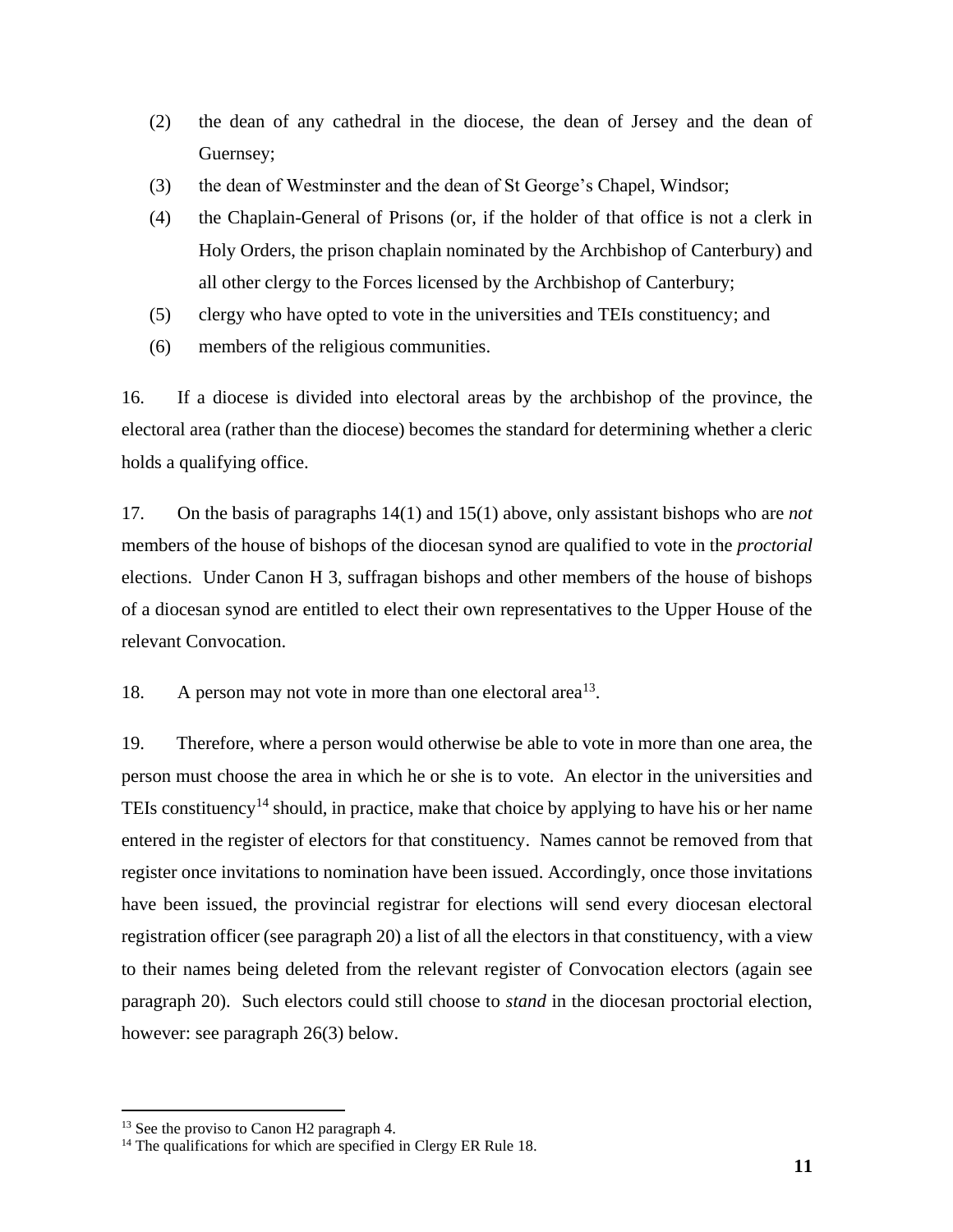20. The bishop's council and standing committee in every diocese must appoint a diocesan electoral registration officer (the "DERO") <sup>15</sup>. The DERO's functions in proctorial elections include keeping a record of the names and addresses of all electors qualified to vote (including email addresses where electors have provided the DERO with an email address) 16 . The DERO is likely in practice to be a current member of the diocesan office staff. The record for which the DERO is responsible is called "the register of Convocation electors"**.** It must be made available for inspection at the diocesan office, and any errors and omissions can be corrected until the close of nominations<sup>17</sup>. The DERO must, no later than 21 days before invitations to nominate are issued, send a copy of the names and addresses of clerical electors to the secretary of each deanery synod<sup>18</sup>. It is suggested that the DERO also send a copy to the office of the diocesan bishop. Within seven days of receipt, the secretary of each deanery synod must either certify to the DERO that the names are correct or notify the DERO of any necessary corrections<sup>19</sup>. Given the responsibilities placed on the secretary of each deanery synod in connection with the conduct of the elections, each diocese will wish to ensure that the deanery secretaries have whatever practical support is required to carry out those responsibilities efficiently.

21. The DERO may wish to make the register of Convocation electors and the register of lay electors (see paragraph 25) available for inspection at meetings of deanery synods held between the completion of the registers and the issue of invitations to nominate in proctorial and House of Laity elections, to ensure the accuracy of the information on the registers and to enable any errors or omissions to be identified.

22. The DERO must give a copy of the corrected names to the presiding officer no later than seven days before invitations to nominate are issued<sup>20</sup>. On receipt of the names and addresses of qualified electors, the presiding officer must ensure that each of them is issued with an invitation to nominate<sup>21</sup>. The presiding officer must also ensure that an invitation to

<sup>&</sup>lt;sup>15</sup> CRR Rule 27(1).

<sup>&</sup>lt;sup>16</sup> See Clergy ER Rule 5(2).

<sup>&</sup>lt;sup>17</sup> Clergy ER Rule 5(9) and (11).

 $18$  Clergy ER Rule 5(5).

<sup>&</sup>lt;sup>19</sup> Clergy ER Rule 5(6).

 $20$  Clergy ER Rule 5(8).

<sup>&</sup>lt;sup>21</sup> Clergy ER Rule  $8(1)$ .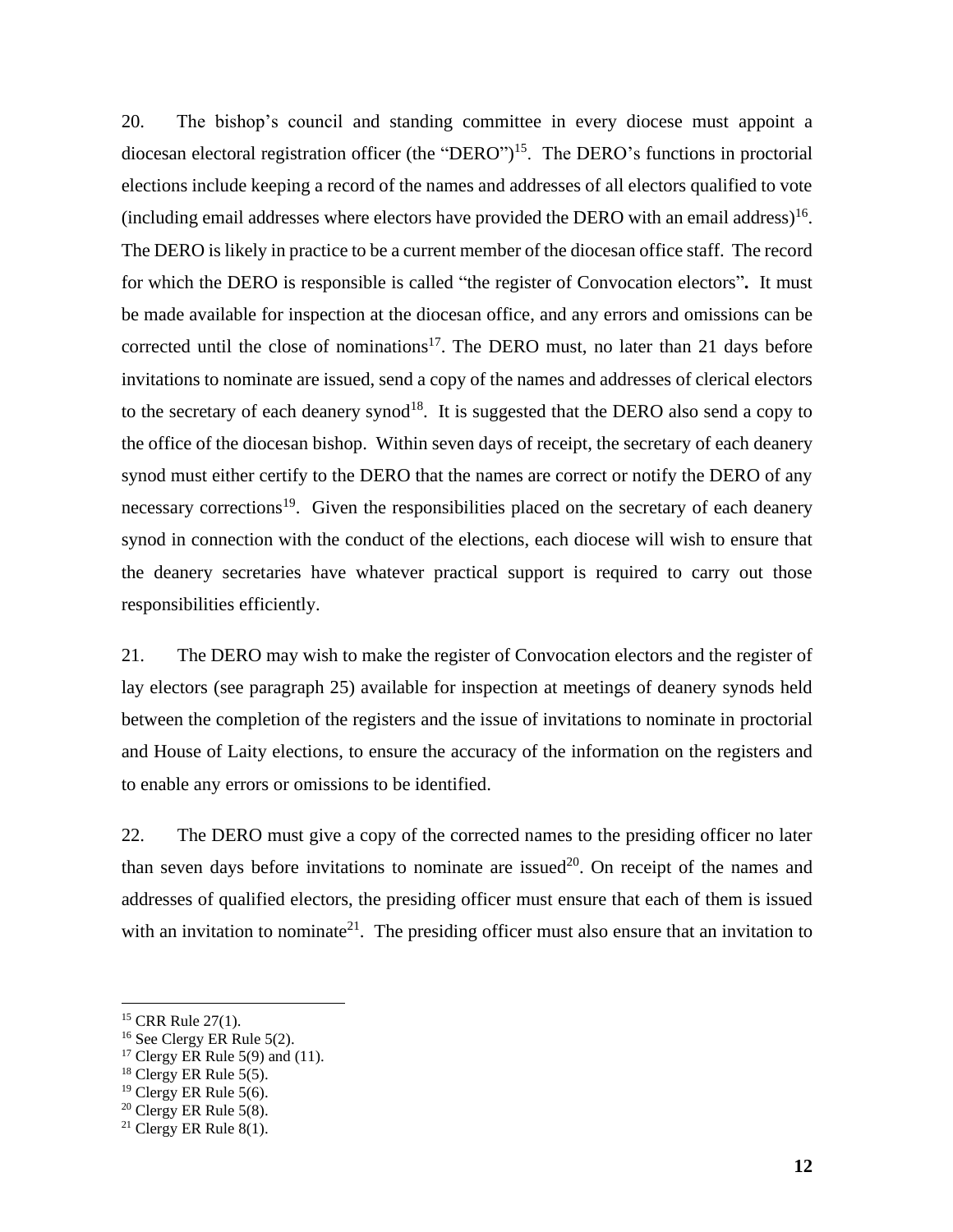nominate is issued to any person who asks for one, if he or she is qualified for election in the diocese but not an elector there.

## **H LAY ELECTORS**

23. The lay electors are the members of the house of laity of each deanery synod in the diocese as at 6.00 a.m. on the date of the dissolution of the General Synod<sup>22</sup>, except for the diocese in Europe<sup>23</sup>. But the lay electors do not include persons co-opted to the house of laity of a deanery synod under CRR Rule 18(1) or lay members of a religious community with representation in the General Synod under CRR Rule 46(1)(c). An elected member of the House of Laity of the General Synod continues during the dissolution to be an ex officio member of other bodies constituted under the CRR (even if the member does not intend to stand for re-election)<sup>24</sup>. Such a member is therefore a qualified elector, unless choosing to vote in some other capacity, for example as an *elected* member of another deanery synod. (It is not possible for a member of the House of Laity of the General Synod to be an ex officio member of more than one deanery synod.<sup>25</sup>)

24. If a diocese is divided into electoral areas, a diocesan elector who is a representative of the laity is only entitled to vote in the area to which the body by which he or she was elected belongs; for a diocesan elector who is not a representative of the laity, the diocesan synod will decide in which area he or she should vote<sup>26</sup>.

25. The DERO must keep a further register, called "the register of lay electors"<sup>27</sup>. This is to contain the names and addresses of the members of the house of laity of each deanery synod (including an email address, where the DERO has been provided with one for a member, either by the member or the deanery synod secretary<sup>28</sup>). As co-opted members are not entitled to be electors<sup>29</sup>, they should not be recorded in the register of lay electors but in

<sup>22</sup> CRR Rule 54(4).

 $23$  See CRR Rule 54(3).

<sup>24</sup> CRR Rule 46(2).

<sup>&</sup>lt;sup>25</sup> CRR Rules 16(1)(b) and (2) and 50(8).

<sup>&</sup>lt;sup>26</sup> CRR Rule 51(6).

<sup>27</sup> CRR Rule 27(3).

**<sup>28</sup>** CRR Rule 76(1)(b).

<sup>29</sup> CRR Rule 54(2)(a).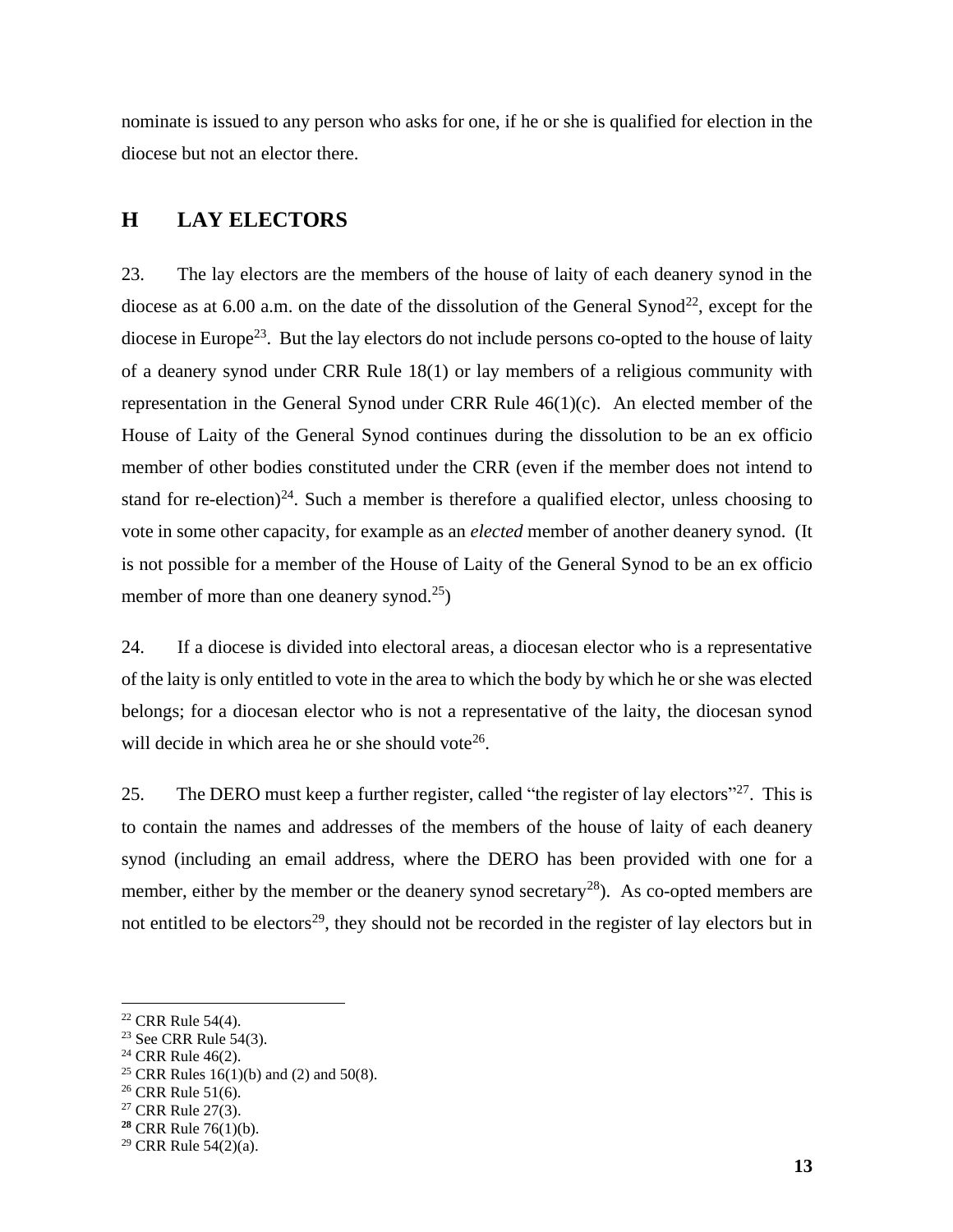some other format instead<sup>30</sup>. The names on the register of lay electors must be given to the DERO by PCC secretaries<sup>31</sup>. The register must also be open to inspection at the diocesan office and can be amended until the close of nominations to correct errors and omissions. The DERO must, no later than 21 days before invitations to nominate are issued, give a copy of the register of lay electors to the secretaries of the deanery synods<sup>32</sup>. Within seven days of receipt, each secretary must either certify to the DERO that the names are correct or notify the DERO of any necessary corrections. (As mentioned in paragraph 20 above on proctorial elections, dioceses will also wish to ensure in House of Laity elections that each deanery synod secretary has whatever practical support is required.) The DERO must send a copy of the corrected names to the presiding officer no later than seven days before invitations to nominate are issued.

## **I PROCTORIAL CANDIDATES**

26. To be eligible to stand in a diocese or electoral area, a candidate must have been ordained priest or deacon, *must not be in episcopal orders* and must be in one of the following categories:

- (1) a person who is qualified as an elector in the diocese or electoral area;
- (2) a person who would have been a qualified elector in the diocese or electoral area if he or she had been a member of a deanery synod in that diocese or area (or, in the diocese in Europe, a member of a deanery or archdeaconry synod or, in the diocese of Sodor and Man, a member of the diocesan synod), i.e. a priest or deacon holding written permission from the bishop to officiate within the diocese<sup>33</sup>;
- (3) a person qualified to vote in the universities and TEIs constituency who:
	- (a) would be qualified as a diocesan elector but for the fact that he or she is qualified to vote in that constituency,
	- (b) is beneficed in, or licensed to, a parish in the diocese or area or is licensed to serve as a vicar in a team ministry in a benefice in the diocese or area, and

<sup>&</sup>lt;sup>30</sup> CRR Rule 27(4).

<sup>31</sup> CRR Rule M12(9)(a).

 $32$  CRR Rule 54(5).

<sup>33</sup> Canon H2 paragraph 5.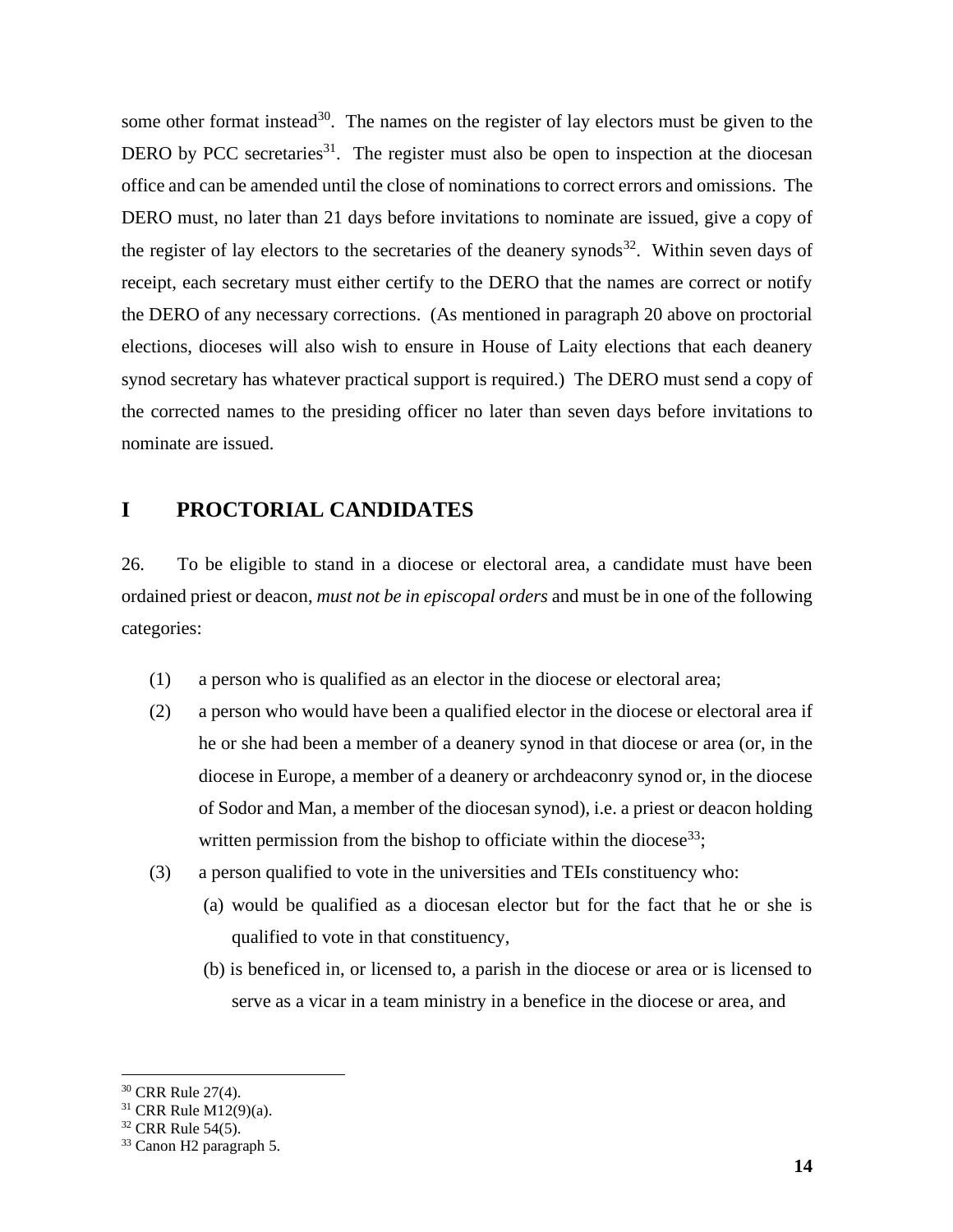(c) has elected under Canon H3 paragraph 5A to stand in the diocese or electoral area rather than in the universities and TEIs constituency (see paragraph 29).

27. Canon H 2 paragraph 5 disqualifies from nomination for election any person who holds any paid office or employment, appointment to which is or may be made or confirmed by the General Synod, the Convocations, the Archbishops' Council, the Church Commissioners, the Church of England Pensions Board or the Corporation of the Church House. (This disqualification does not apply to a Church Commissioner who is paid for his or her services as a Commissioner.)

28. It should be noted that *only one archdeacon can be elected for any diocese or, if the diocese is divided into electoral areas, for any such electoral area*<sup>34</sup> .

29. Where paragraph 26(3) above applies, an elector in the universities and TEIs constituency who has opted to stand for election as a diocesan proctor should inform the presiding officers for both the diocesan election and the election to the universities and TEIs constituency (the Joint Provincial Registrar). He or she will than be entitled to seek nomination but may not propose or second another candidate, or vote, in the diocesan election. If the diocese is divided into electoral areas, a university or TEI elector must choose for which electoral area he or she is to be nominated. Such a candidate will still have a vote in the election to the universities and TEIs constituency although he or she will no longer be qualified to stand as a candidate in that election.

## **J LAY CANDIDATES**

30. A candidate must be a lay person who satisfies each of the following conditions<sup>35</sup> (but see also paragraph 31):

(1) the person must have received Communion according to the use of the Church of England or a Church in communion with it at least three times in the twelve months before the date of the dissolution of the Synod (see paragraph 3);

 $34$  Canon H 2 paragraph (1)(e) as it applies in the Province of Canterbury; Canon H2 paragraph 1(c) as it applies in the Province of York

 $35$  CRR Rule 50.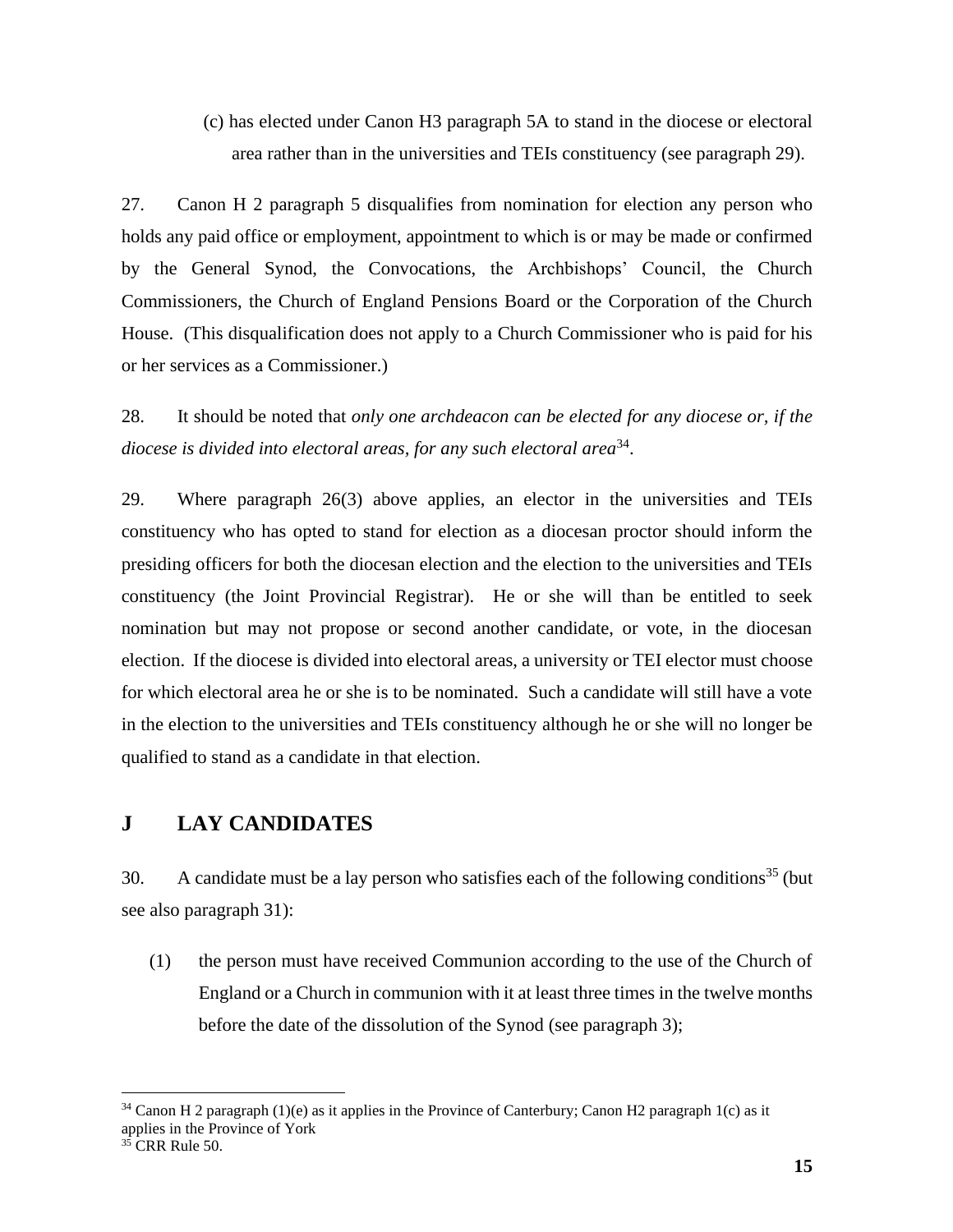- (2) the person must either be confirmed (or ready and desirous of being confirmed) or come within paragraph 1(b) of Canon B 15A (i.e. be a communicant member of a Church which subscribes to the doctrine of the Holy Trinity);
- (3) the person must be aged at least 18 on the date of the dissolution of the Synod.

31. In addition to satisfying each of the conditions listed in paragraph 30, a candidate must satisfy one of the following conditions<sup>36</sup>:

- (1) the person's name must be on:
	- (a) the roll of a parish in the diocese,
	- (b) in the diocese of London, the roll of a guild church<sup>37</sup>,
	- (c) in the diocese in Europe, the roll of a chaplaincy<sup>38</sup>, or
	- (d) in the case of a cathedral church of the diocese (if not a parish church), the community roll;
- (2) the person must:
	- (a) if in the diocese of London, be declared by the Dean of Westminster to be a habitual worshipper at Westminster Abbey, or
	- (b) if in the diocese of Oxford, be declared by the relevant dean to be a habitual worshipper at St George's Chapel, Windsor or Christ Church, Oxford;
- (3) the person must be declared by the leader of a mission initiative in the diocese to be part of the worshipping community involved in the initiative.

32. A cleric who has executed a deed of relinquishment from Holy Orders under the Clerical Disabilities Act 1870, which has been enrolled and recorded in accordance with that Act, is deemed not to be a clerk in Holy Orders and may stand for election in the lay constituency<sup>39</sup>.

33. The time and date at which candidates must be qualified is normally 6.00 a.m. on the date of dissolution of the Synod but, exceptionally, the Deans of Westminster, St George's Chapel, Windsor and Christ Church, Oxford, and the leader of a mission initiative, may declare a person to be a habitual worshipper at any time during the month before or the month

<sup>36</sup> CRR Rule 50.

<sup>37</sup> CRR Rule 83(7) and (8).

<sup>38</sup> CRR Rule 82(1)(b).

<sup>39</sup> CRR Rule 83(10).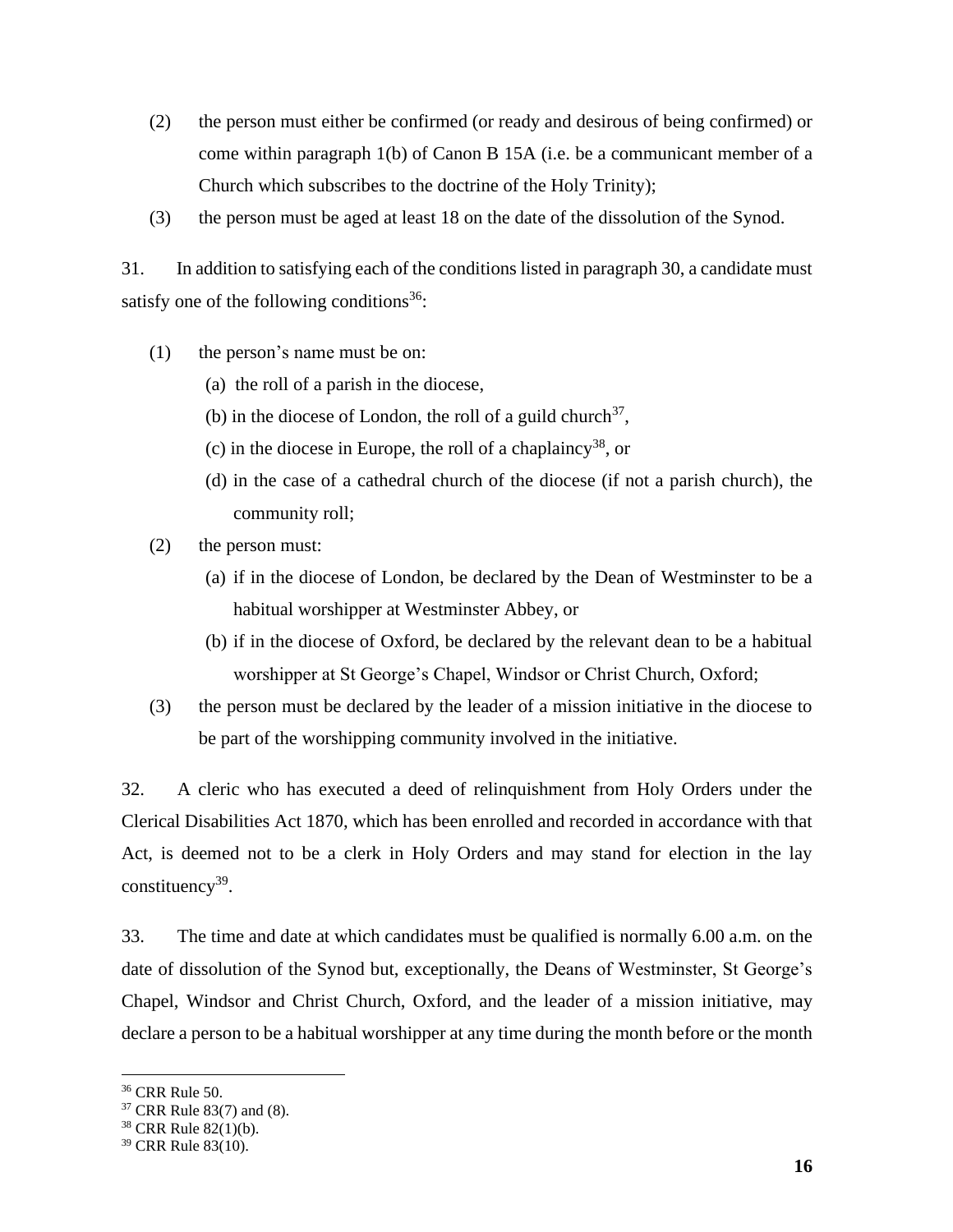after the dissolution (i.e. during the period Monday 15 June to Wednesday 13 August 2020 inclusive, if the dissolution is on Tuesday 14 July 2020)<sup>40</sup>.

34. As in the case of proctorial elections, attention is drawn to the provision which disqualifies any lay person who holds a paid office or employment of the kind referred to in paragraph 27 from being nominated for election to the General Synod<sup>41</sup>. There is the same exception for certain Church Commissioners.

35. A person who is qualified in one of the ways described in paragraphs 30 and 31 and whose name is also on the roll of a parish in another diocese or that of a guild church in the diocese of London must choose one of those places (and therefore one of the dioceses) in order to qualify as a candidate $42$ .

36. There is also a choice of area in which to stand as a candidate where a diocese is divided into electoral areas, as the candidate need not be on the roll of a parish in his or her chosen area or, if on the community roll at the cathedral, need not choose the area in which the cathedral is situated. However, in those circumstances, the candidate must either be on the roll of a parish in another area in the diocese or be on the community roll at a cathedral in the diocese. In a general election, or when casual vacancies are being filled in more than one electoral area, no one may stand in two or more electoral areas simultaneously<sup>43</sup>.

## **K NOMINATIONS**

37. On receiving the bishop's instructions to do so, presiding officers must proceed with the election to fill the appropriate number of places assigned by the General Synod to the diocese or electoral areas. They should, no later than Tuesday 21 July 2020 (on the basis of the provisional timetable), issue invitations to nominate to all qualified electors, inviting them to send nominations to the presiding officer. If an elector has provided an email address, the invitation to nominate will be sent to the email address listed for him or her in the register of electors. If not, the invitation to nominate, in the form of a physical nomination paper, will be issued by post to the address listed for the elector in that register or will be issued in

<sup>40</sup> CRR Rule 50(6) and (7).

<sup>41</sup> CRR Rule 62(1).

 $42$  CRR Rule 50(8).

 $43$  CRR Rule 50(11).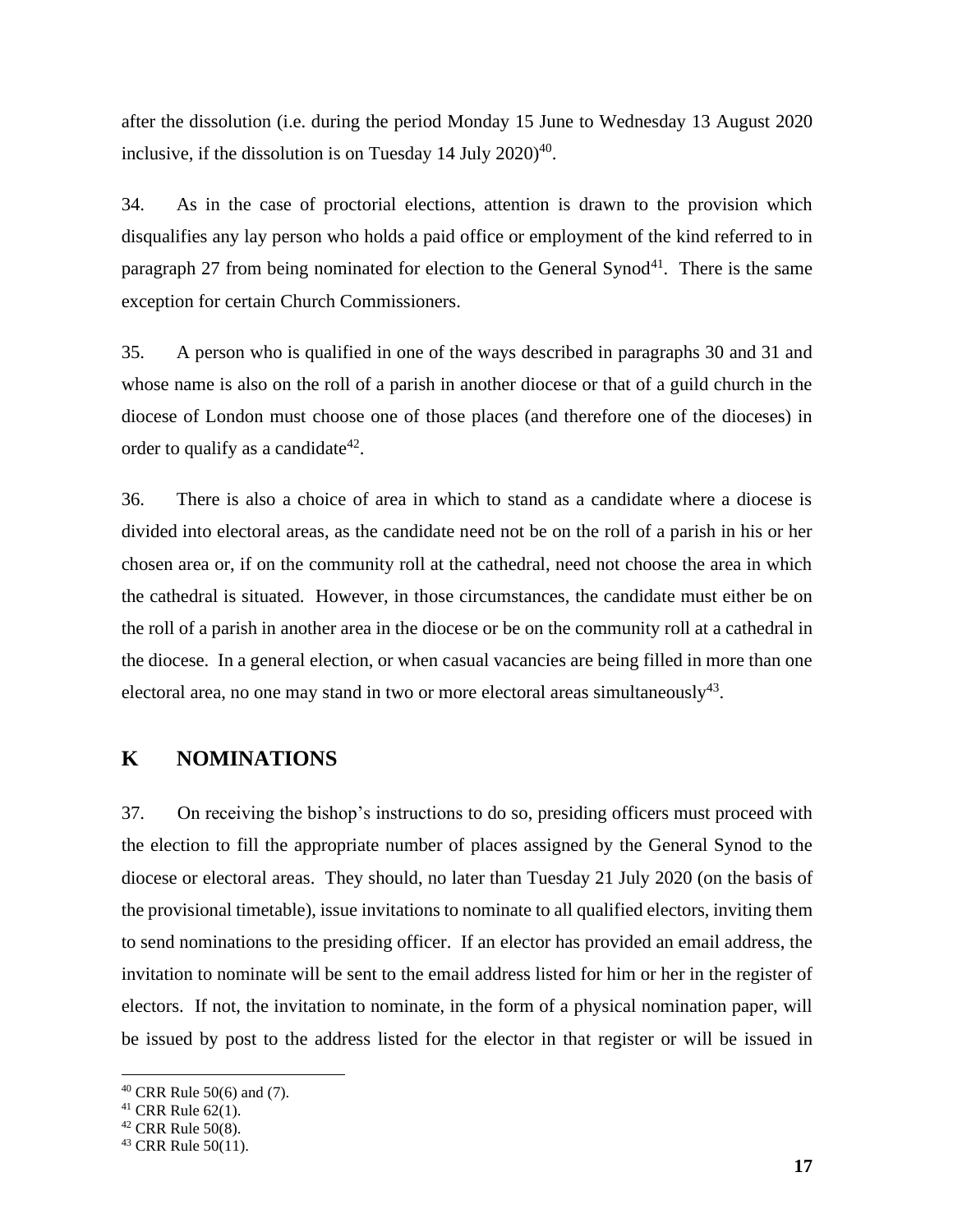person<sup>44</sup>. Before the closing date for the receipt of nominations, presiding officers must also issue a nomination paper, by post or in person, to any person who requests one if he or she is qualified for election but is not a diocesan elector<sup>45</sup>.

38. It is in order, and advisable, to issue invitations to nominate as early as possible after the dissolution and before the provisional date of Tuesday 21 July. In view of the holiday period in July and August it would be prudent to give electors around two months in which to consider whether to stand for election, secure nomination and prepare an election address.

39. Where an invitation to nominate is issued by email, the email will contain instructions on how to use the elections portal to make a nomination.

40. Where an invitation to nominate is issued in the form of a physical nomination paper, the paper must be in the form circulated to presiding officers by the provincial registrar for elections (or a substantially similar form). That form is set out in Annex C. A nomination paper should accordingly be in that form (both front and back) or in a substantially similar form. The form at Annex C provides a space for the candidate's name (including any title or preferred style, such as, for example, the name by which a person is commonly known) year of birth and a statement as to whether the candidate has previously served as a member of the General Synod and, if so, the dates of the candidate's previous service. Copies should be reproduced locally (as they are not separately available from the Church House Bookshop). These forms (and all others) can be provided in electronic format on request to the Legal Office or can be downloaded from the website (details on page 2). Each nomination paper should indicate that both the proposer and the seconder must be qualified electors and should also contain a clear statement of the rights of the candidates with respect to election addresses (see paragraph 48) and of the diocesan policy in the matter of travelling expenses, subsistence, loss of earnings and any other allowances.

41. The time that must be allowed for making nominations is subject to a minimum period of 28 days for both the proctorial and the House of Laity elections, although the closing date

<sup>44</sup> Clergy ER Rule 8(1); Laity ER Rule 5.

**<sup>45</sup>** CRR Rule 55(3).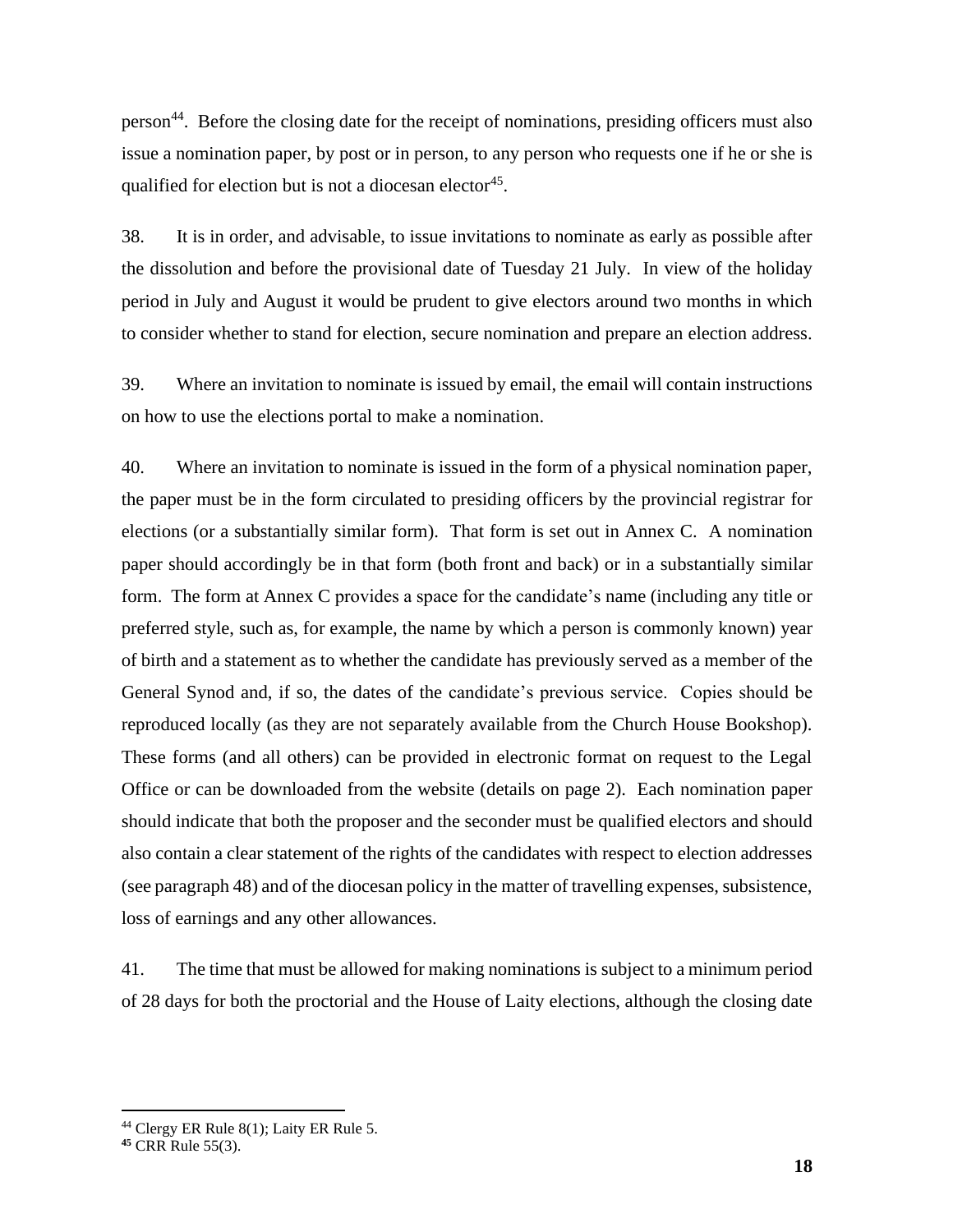will be left for the presiding officer to decide. The closing date suggested in the provisional timetable is Friday 4 September 2020.

42. Where the online elections portal is used, a nomination is to be made by following the procedure provided for by the portal. Where nomination papers are used, a completed nomination paper is to be given to the presiding officer by post or in person<sup>46</sup>.

43. The presiding officer must scrutinise nominations as soon as they are received and must, without delay, inform the candidate concerned whether the nomination is valid. Where the nomination is invalid, the presiding officer must give the candidate reasons for that ruling (and, if a nomination paper was used, should also, it is suggested, provide the candidate with a new nomination paper). If, by the close of nominations, no valid nomination is received for a candidate, he or she is excluded from the election and will not appear on the online elections portal or on voting papers<sup>47</sup>.

44. Given that the nomination for a House of Laity election must state the parish on whose electoral roll the candidate is entered<sup>48</sup>, the presiding officer may, in scrutinising the nomination, wish to contact the secretary of the PCC of the parish to ascertain whether that is the case. The presiding officer should also note that if the reference to the parish on the nomination is inaccurate in some respect, that does not invalidate the nomination<sup>49</sup>.

45. Attention is drawn to the provision made by STV Rules Rule 3(3) as to what to do where a candidate wishes to withdraw from the election, or is found to be ineligible after the closing date for nominations, or has died. Even if the candidate's name appears on the invitation to vote, it is possible to ensure that the candidate is not elected against an expressed wish or improperly elected while being ineligible. If these circumstances arise, it will nevertheless be desirable to warn voters, either by a notification on the online elections portal or by an insert slip or some other means. In doing so it will be advisable to quote STV Rules Rule 3(3) word for word in order to explain the consequences if, despite the warning, a voter still marks the name of the withdrawn, disqualified or deceased candidate as a first preference.

<sup>46</sup> Clergy ER Rule 25(2) and Laity ER Rule 6(1).

 $47$  Clergy ER Rule 25(7) and Laity ER Rule 6(6).

 $48$  Laity ER Rule  $6(2)(b)$ .

 $49$  Laity ER Rule 6(7).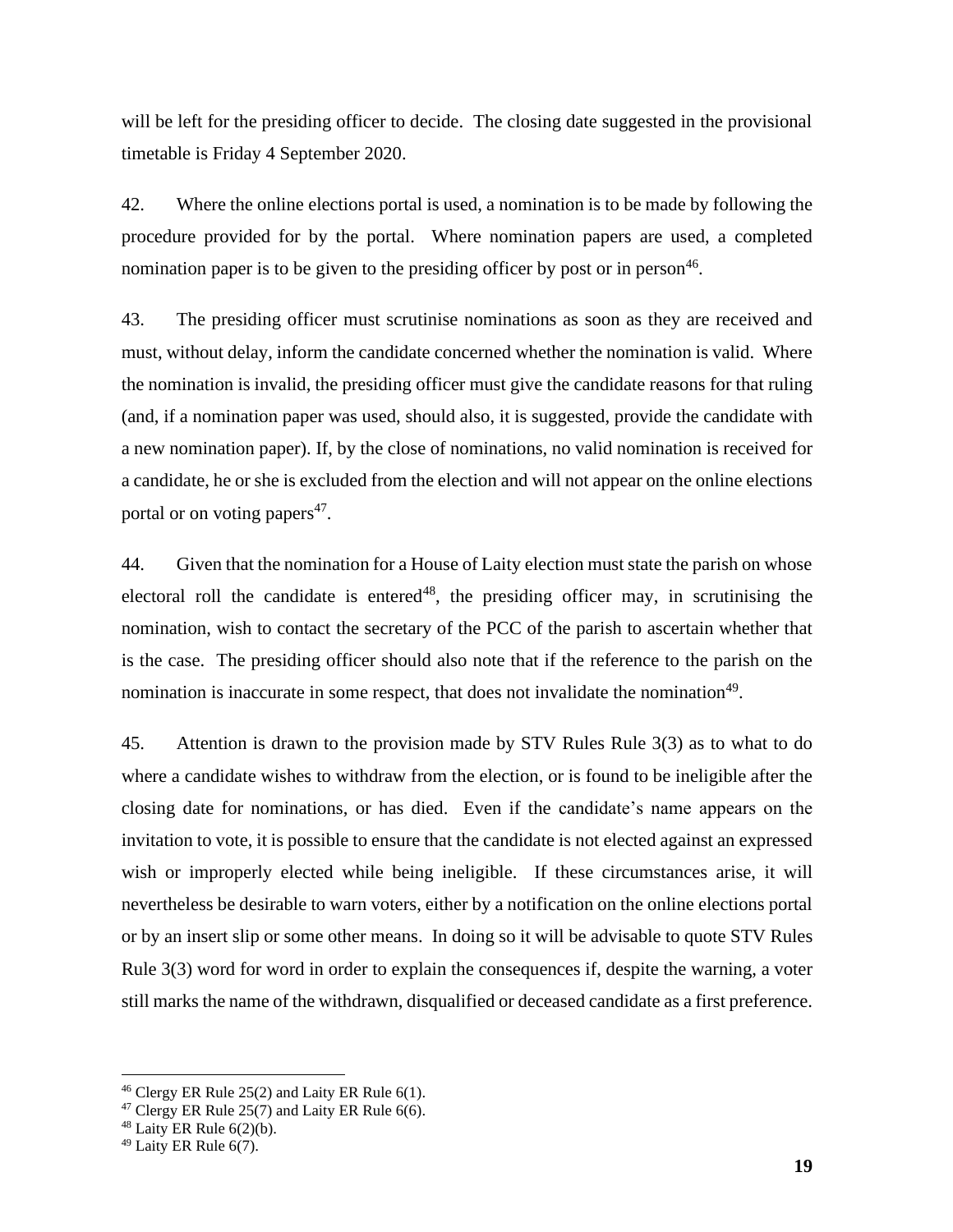46. When consideration is being given to the amount of any allowance which may be claimed for loss of earnings incurred by those attending sessions of the General Synod, it may be helpful to know that the current (2019/20) rate of compensation allowed by the Archbishops' Council for loss of earnings due to attendance at meetings of the Council's and the Synod's subordinate bodies is the actual loss up to £175.00 per day of absence. A certificate is required from the employer (or for the self-employed, from the applicant personally) in support of the application. Usually very few applications indeed are received in the course of a year and no difficulty is experienced in administering the allowances.

47. Electors who have not previously served as members of the General Synod will probably welcome an indication of their likely commitments in terms of time (and expense) if they decide to stand in the election and are elected. Suggested wording for inclusion in the email containing the invitation to nominate, or in a leaflet accompanying a nomination paper, is given in Annex D.

## **L ELECTION ADDRESSES AND OTHER ELECTORAL MATERIAL**

48. Any candidate in the proctorial or House of Laity elections is entitled to request the presiding officer to circulate an election address from that candidate by making it available to view on the online elections portal, posting it on the diocese's website and sending it by post to every elector in the diocese or area who has not provided an email address. An election address must be on no more than one sheet of A4 paper and may be printed on both sides. If it is in electronic form, it must be capable of being so printed in an easily legible form. It is for each candidate to decide whether to take advantage of this opportunity – it is optional. But whether or not candidates do so, there is nothing to stop them sending material direct to electors themselves. It may therefore be worth telling electors who have provided an email address that the email address will be made available to any candidate who requests it<sup>50</sup>.

49. Neither the Clergy ER nor the Laity ER lay down any rules as to the content of election addresses. So, subject to the limitation on the size of an election address, the candidate is free to decide on its layout and content (including whether to include a photograph). A presiding officer does not have power to require changes to a candidate's election address unless, in

<sup>50</sup> Clergy ER Rule 25(8); Laity ER 6(8).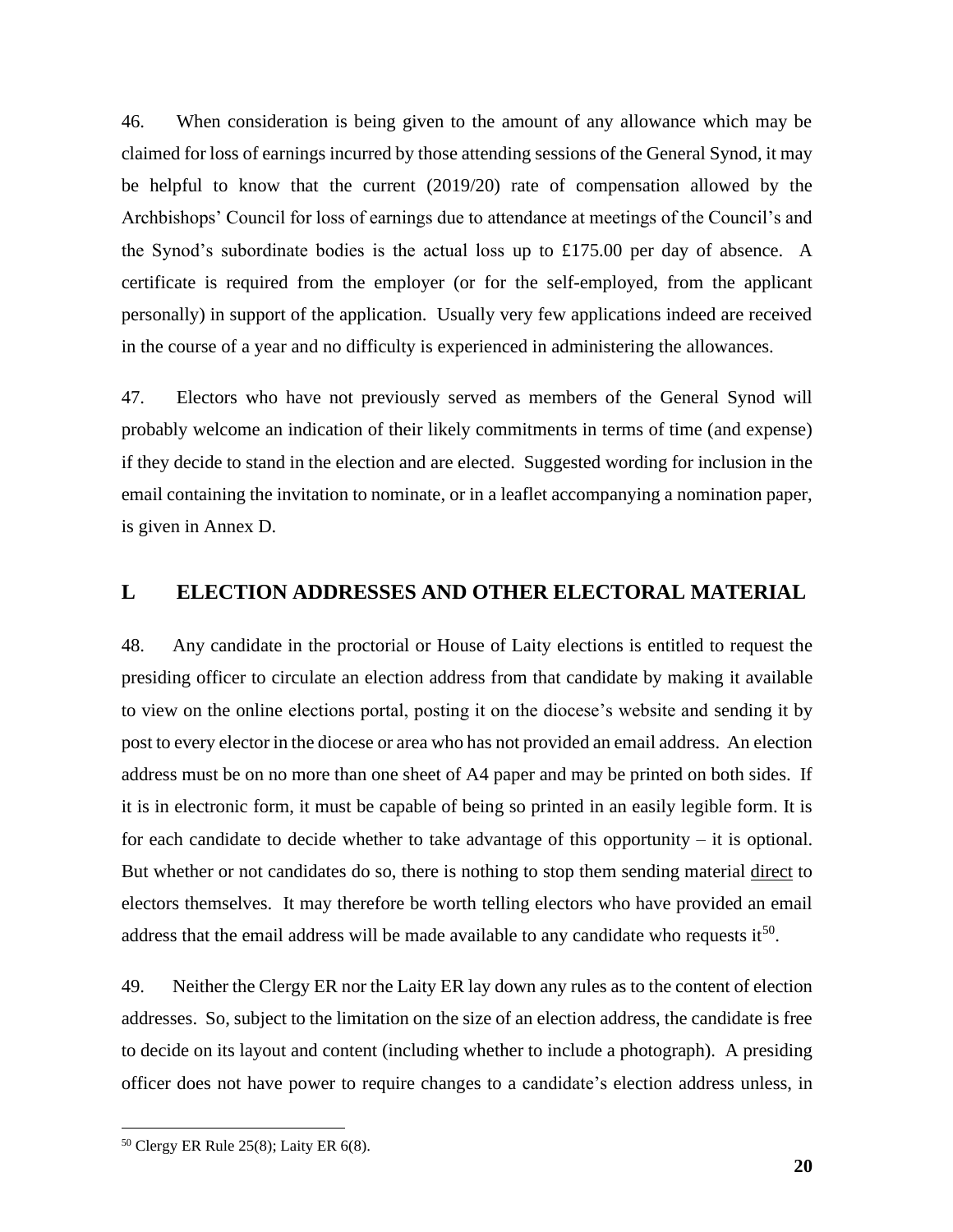exceptional circumstances, the presiding officer advises the candidate that the election address is defamatory or otherwise unlawful in some way.

50. If a candidate wishes to exercise the right to have an election address circulated by the presiding officer, the candidate must provide one copy of the address at his or her own expense. This can be delivered to the presiding officer by email, by post or in person. It must be received by the presiding officer by a date specified by him or her, no earlier than seven days after the closing date for nominations. (The presiding officer should specify this date in the citation or invitation to nominate.) The presiding officer is under no obligation to circulate election addresses received after the due date or not in the required form<sup>51</sup>.

51. It is also desirable for the presiding officer, when providing information about the right to have an election address circulated, to indicate the way in which election addresses will be reproduced (e.g. in colour or in black and white), and to explain that they will be made available on the online elections portal and on the diocesan website, so that candidates are aware of that when deciding on the format of their address. It would be open to a candidate to provide the election address in two forms: for example, one in colour for posting on the online elections portal and one in black and white, and therefore more suitable for high quality reproduction, for sending by post to electors who have not provided an email address.

52. All the duly received election addresses should be made available to view on the online elections portal and posted on the diocese's website. Election addresses to be sent by post must be reproduced at the cost of the diocese, on paper of identical quality, size and colour, in sufficient numbers to enable printed copies to be sent to all qualified electors who have not provided an email address. This could be done by preparing a booklet in which candidates' election addresses appear in the same order as that in which their names appear on the online elections portal or voting paper (see paragraph 61). As some candidates might not provide an election address, as they are entitled to do, it is recommended that the online elections portal and diocesan website state prominently that "*The election address of every candidate who has provided one is displayed here*" and that any booklet contain a statement at the start that *"This booklet contains the election address of every candidate who has provided one."*

 $51$  Clergy ER Rule 26(3) and (5); Laity ER Rule 8(3) and (5).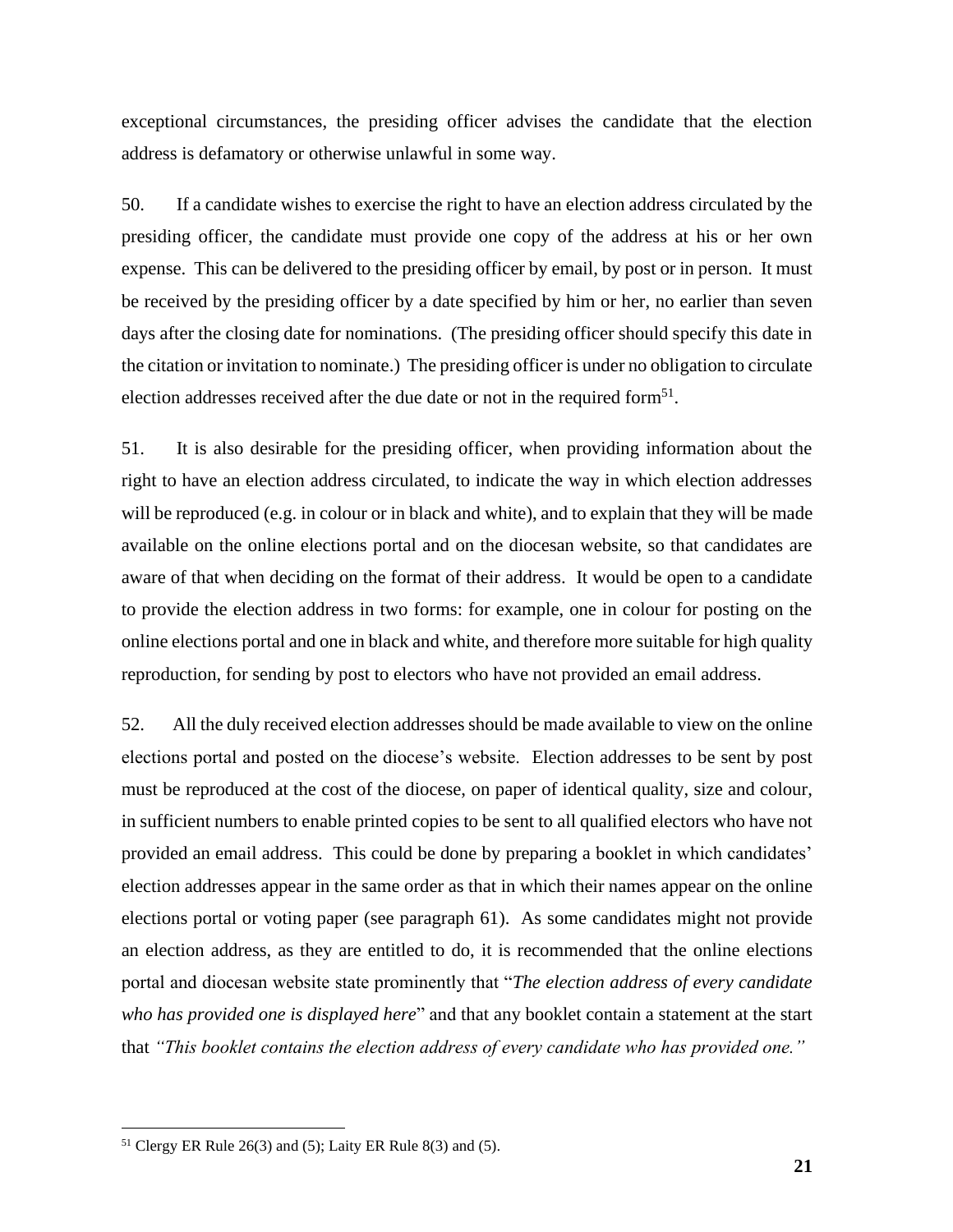53. Before invitations to vote are issued, the presiding officer should make each election address available to view on the online elections portal and on the diocesan website. In the case of those electors to whom election addresses are to be sent in paper form, they should be sent by post with the voting papers.

54. The presiding officer is under a duty to supply free of charge a copy of the relevant register of electors (including, if an elector has provided an e-mail address, that address) to any duly nominated candidate who makes such a request<sup>52</sup>. It must be supplied within seven days of the request being received. Clearly the practicalities of how this obligation will be fulfilled will have to be considered well in advance in order to ensure that all candidates are treated equally. (For example, it is acceptable to provide address labels but, if that is to be done, all candidates must be given the option of receiving electors' addresses in that format.)

55. The presiding officer is required to ensure that, between the issue of invitations to nominate and the end of the voting period, no literature (other than the election addresses referred to in paragraph 48) which, in the opinion of the presiding officer, is likely to prejudice the election, is circulated to electors by the presiding officer or by or under authority of the diocesan synod or any deanery synod, or are distributed at any synod meeting. The rural dean, the lay chair and the secretary of the deanery synod are under a similar duty to ensure that during the election period no literature is circulated or distributed at a synod meeting which, in the opinion of any of them, is likely to prejudice the election<sup>53</sup>.

56. Generally, presiding officers and dioceses should be alert to the need to seek to avoid material appearing on diocesan websites or in diocesan publications during the election period which might be thought to favour, or prejudice, any candidate or class of candidates.

57. However, neither the presiding officer nor any other office holder or body in the diocese is responsible for supervising any material that candidates may themselves send to electors, or websites maintained by them or on their behalf.

 $52$  Clergy ER Rule 25(8); Laity ER Rule 6(7).

<sup>53</sup> Clergy ER Rule 27; Laity ER Rule 9.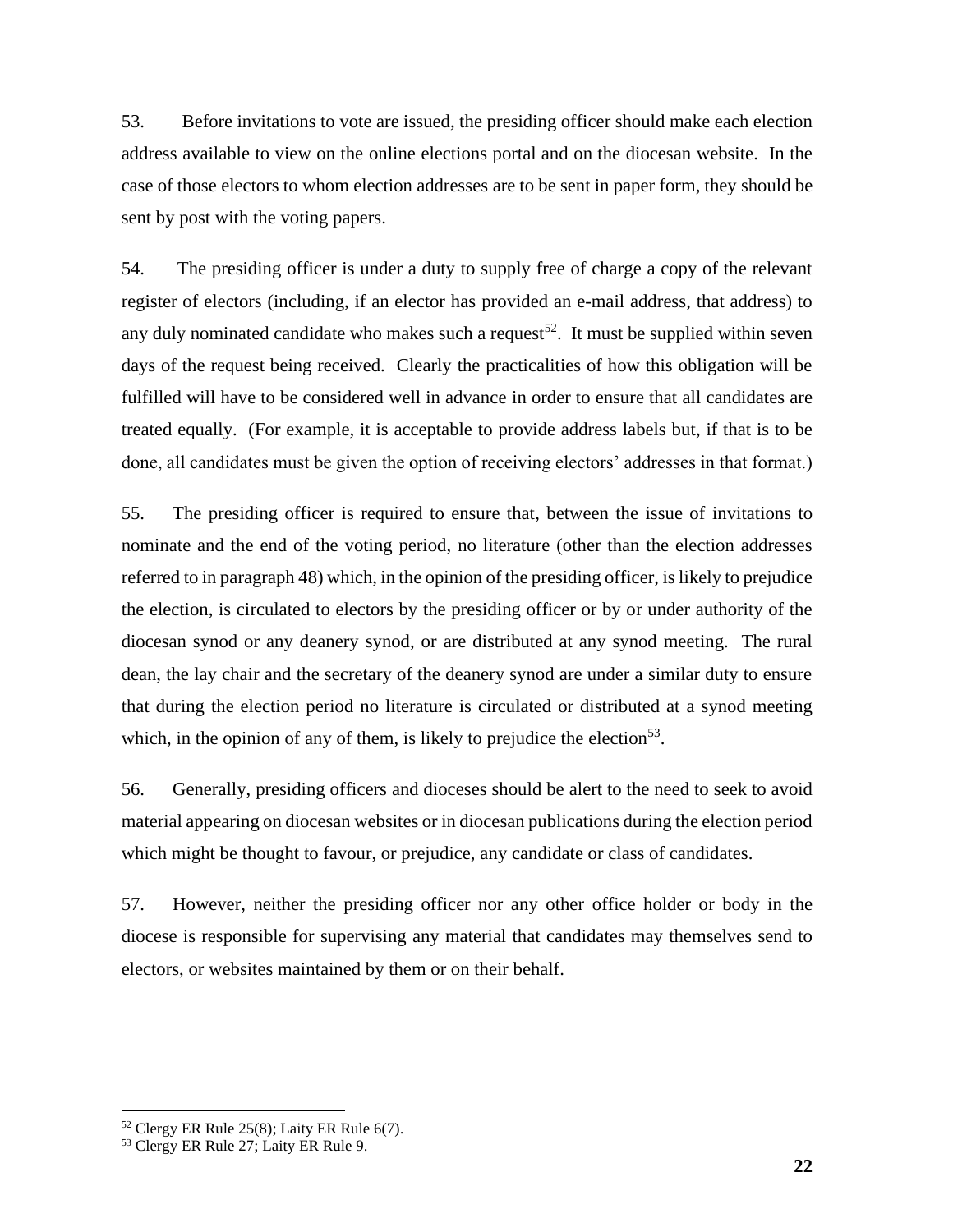## **M VOTING INVITATIONS**

58. Once the deadline for nominations has passed (unless there is no need for an election because the number of nominations is equal to or less than the number of seats), the presiding officer should issue every elector with an invitation to vote. If an elector has provided an email address, the invitation to vote will be sent to the email address listed for him or her in the register of electors. If not, the invitation to vote, in the form of a physical voting paper, will be issued by post to the address listed for the elector in that register or will be issued in person. There is a minimum period of 21 days for the interval between the issuing of the invitation to vote and its return<sup>54</sup>. The provisional timetable gives Friday 9 October 2020 as the closing date for the return of votes.

59. Where an invitation to vote is issued by email, the email will contain instructions on how to use the online elections portal to cast a vote.

60. Where an invitation to vote is issued in the form of a physical voting paper, it must be in the form circulated to presiding officers by the provincial registrar for elections or in a substantially similar form<sup>55</sup>. That form is set out in Annex E. Voting papers should accordingly be in that form (both front and back) or in a substantially similar form.

61. The list of candidates displayed on the online elections portal and on voting papers should contain each candidate's full name (including any title or preferred style) as it appears on the nomination, full address, year of birth and a statement as to whether the candidate has previously served as a member of the General Synod and, if so, the dates of the candidate's previous service and the House of which the candidate was a member<sup>56</sup>. Names need not necessarily be put in alphabetical order but any other order adopted must be determined by some method of random selection which is indisputably open and fair. All voting spaces on the voting paper should be equal in size.

62. The election must be conducted in accordance with  $STV<sup>57</sup>$ . The method of voting and counting votes in accordance with STV is described in detail in the STV Rules and in the

<sup>54</sup> Clergy ER Rule 28(8); Laity ER Rule 10(8).

<sup>55</sup> Clergy ER Rule 28(7); Laity ER Rule 10(7).

 $56$  Clergy ER Rule 28(4); Laity ER Rule 10(4).

 $57$  Clergy ER Rule 28(1); Laity ER Rule 7(3).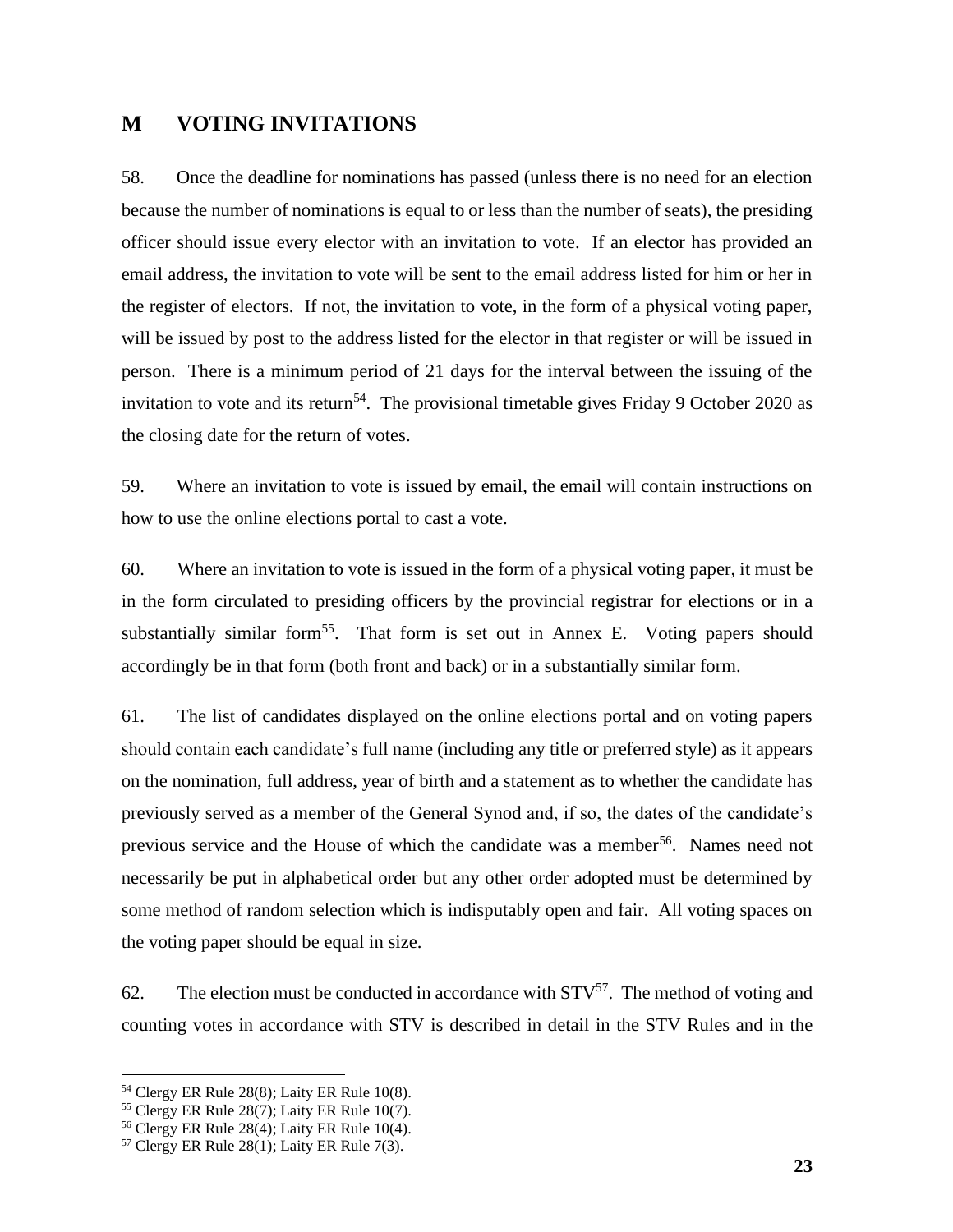explanatory handbook "*Conduct of an election under the Single Transferable Vote Rules 2020: Notes for the guidance of dioceses*".

63. Although the STV Rules and the explanatory handbook are intended primarily for presiding officers and others directly involved in the conduct of elections, it is also recommended that the electors themselves should be given information on what is required of them and on how STV works. Annex F contains the draft of some suggested guidance for electors on the method of voting. Guidance along those lines will be available on the online elections portal. For those voting by post, the guidance could be issued in the form of a leaflet for circulation with invitations to vote and election addresses.

## **N HUSTINGS**

64. Once the voting period begins, the possibility arises of holding one or more hustings meetings. Hustings are neither required nor regulated by the election rules. The decision on whether to hold them should be a matter for each presiding officer, in consultation with the clerical or lay members (as the case may be) of the bishop's council and standing committee. (That does not prevent others in the diocese from assisting the presiding officer with the organisation of the hustings.) It may be prudent to decide at an early stage whether to hold hustings and, if they are to be held, what the arrangements for them are to be, so that details can be included with invitations to vote when they are issued. If hustings are held, all candidates and electors must be informed of the date, time and location of the hustings, and the chair must ensure that candidates who choose to participate are treated equally.

65. Presiding officers will recognise that, in the light of technological advances, there are now other means than hustings to allow candidates to engage with the electorate. They are accordingly encouraged to be creative in finding ways to enable that to happen (for example, through an online forum). However, if online facilities are provided for that purpose, presiding officers should take care to ensure both that there are clear rules for their use (especially in relation to their moderation) and that they are enforced promptly and consistently, so as to avoid the possibility of any candidate being unfairly prejudiced or defamed. For example, every question should be put to each candidate and must therefore be a question capable of being given a meaningful answer by each candidate. Questions should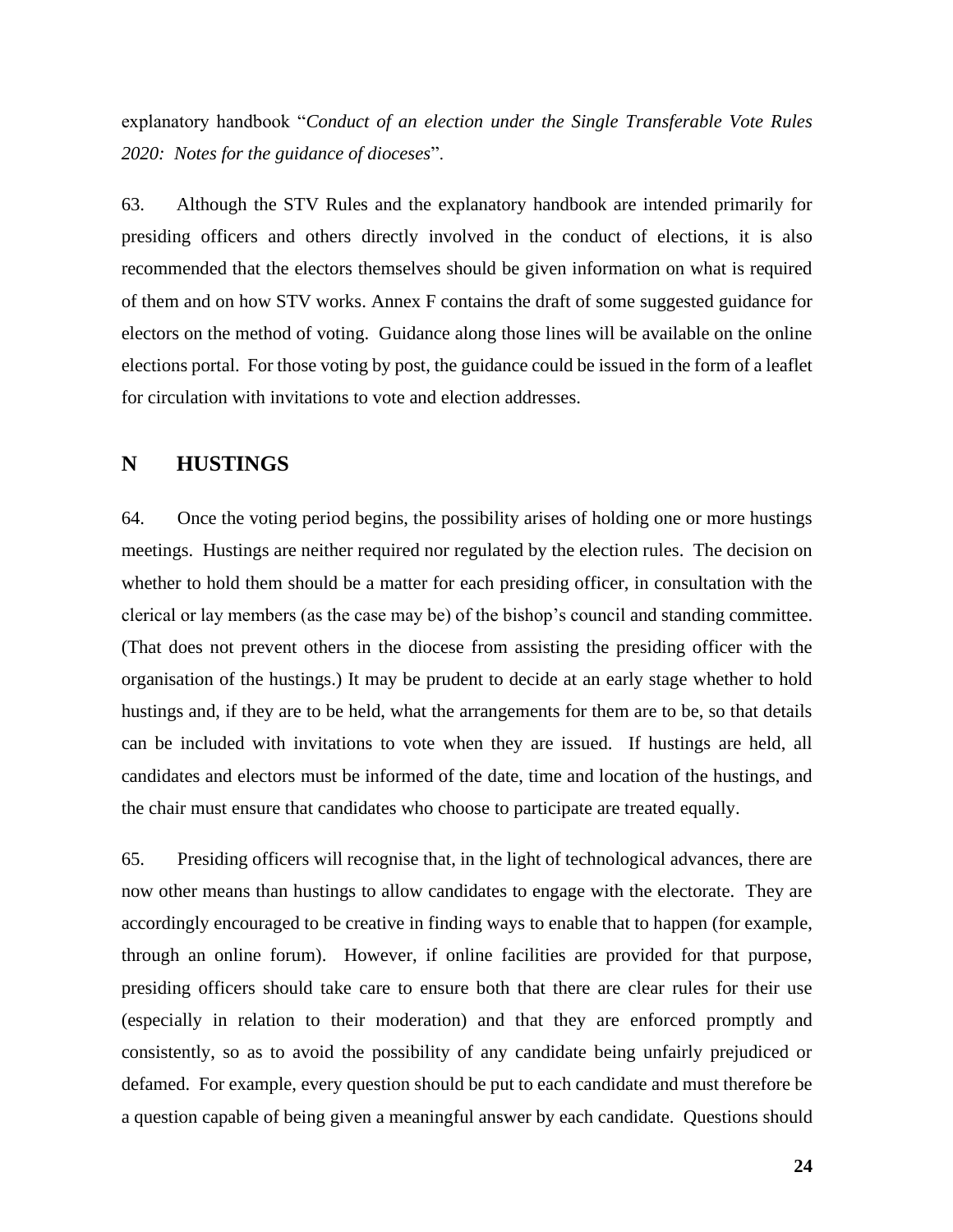not, accordingly, be targeted at any one candidate in particular. Presiding officers should also discourage further discussion between electors and a particular candidate.

66. Presiding officers should make it clear to candidates and electors that participation in hustings or any online or other electronic equivalent is optional and that, if candidates choose to take part, they cannot be required to answer any particular questions.

## **O THE COUNT**

67. Where the online elections portal is used, the diocese will already be employing the services of CES (see paragraph 5) and those services will include assisting the presiding officer with the count. The presiding officer will conduct the count by following the steps set out in the online elections portal.

68. Where voting papers are used, it is suggested that, as they are received, they should be date stamped and checked against the relevant register to make sure they are signed by a qualified elector. To guard against the possibility of more than one vote being submitted in the name of an elector, presiding officers may also wish to mark on the list of electors the names of those who have returned voting papers.

69. If an invalid voting paper is received, whether as a result of not being signed or not clearly indicating a preference, it should be clearly marked as invalid and kept separately from the valid voting papers; it should not be sent back to the elector. If the elector has inadvertently spoilt the voting paper and can prove that to the presiding officer's satisfaction, the elector is entitled to be given a replacement voting paper<sup>58</sup>. Both valid and invalid voting papers should be stored in a safe and secure place prior to being brought to the count.

70. The count, both for elections involving the online elections portal and those involving voting papers, should take place on one of the days allotted in the provisional timetable. It is not necessary to hold the count for the proctorial elections and the count for the House of Laity elections on the same day, though dioceses may choose to do so. The count can only take place on a date after the expiry of the voting period. Where voting papers have been used, it is permissible to sort and number them in preparation for the count, but the input of

<sup>58</sup> STV Rules Rule 6.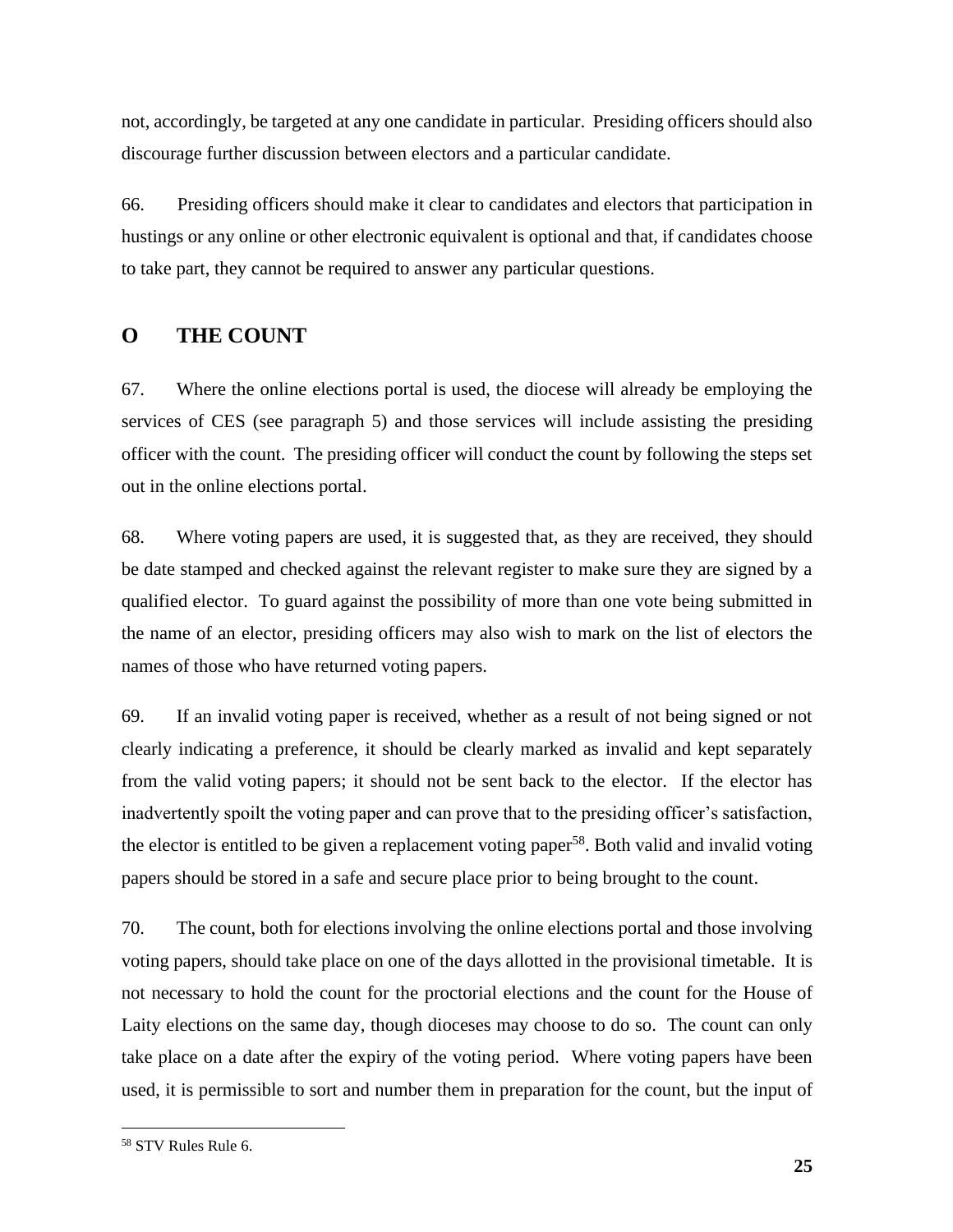the voting papers into a computer program or a manual count must not begin until the allotted day and time of the count*.*

71. Every candidate is entitled to be present at the count, or to be represented by a nominee, and to scrutinise the count. This scrutiny does, for example, entitle the candidate or nominee to ask the presiding officer to verify the accuracy of the data in the online elections portal but not to participate in the count. To that end, the presiding officer must notify all candidates in writing of the time and place of the count, giving not less than seven days' notice. The notice must include an explanation of the right of appeal against the election result. At the count any votes declared invalid by the presiding officer should be offered for examination by candidates or their nominees who are present.

72. The count is concluded with the declaration of the result by the presiding officer. A candidate attending the count does not have the right to demand a recount. However, within seven days of the count being completed, the presiding officer can (with the concurrence of the provincial registrar for elections) order a recount if he or she is of the opinion that there might have been an irregularity or inaccuracy in the original count. If there is a recount, again, all candidates should be given due notice of the day, time and place. The notice must also include an explanation of the right of appeal against the election result.

73. The count must be conducted in accordance with the STV Rules. In an election involving voting papers, this means either using a computer program certified by CES as consistent with the STV Rules or manually using the guide referred to in paragraph 62 above. Presiding officers are recommended to use the 'eSTV' program for this purpose, a copy of which has been circulated to them for the purposes of the 2020 elections.

74. If, in a case involving voting papers, a diocese prefers to employ the services of CES to assist the presiding officer with the count, it is free to do so. (Any cost involved should, as an election expense, fall on the diocese.) It is advisable to make arrangements for this purpose with CES well in advance. It is suggested that before approaching CES for this purpose, dioceses first contact the Clerk to the Synod (contact details on page 2).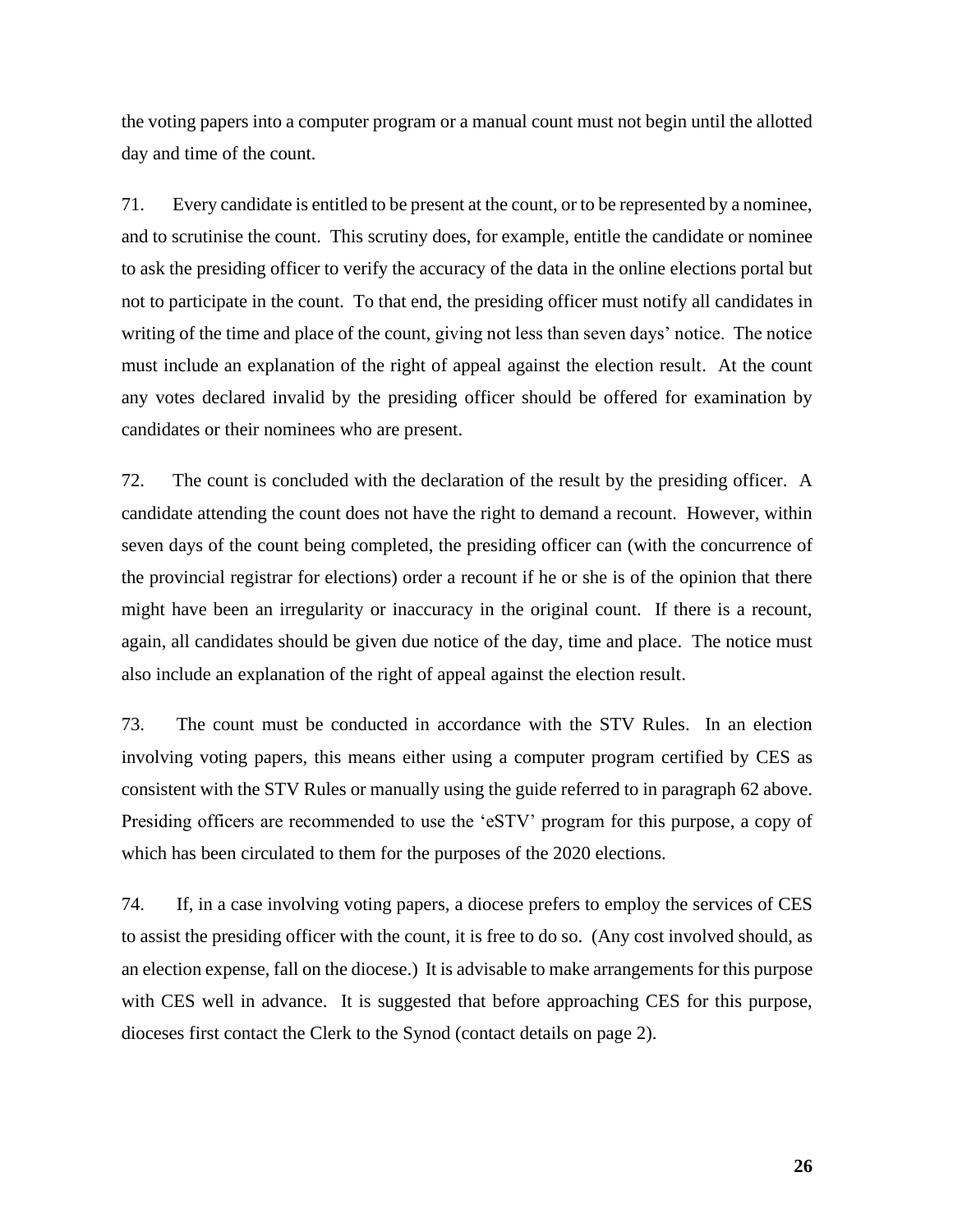## **P NOTICE OF RESULT**

75. The presiding officer must, within four working days of the declaration of the result, send (preferably by email) a signed full return of the election result to the Clerk to the Synod (contact details on page 2) and every candidate<sup>59</sup>. In addition, the full return of the result and the result sheet (with voting figures) must be displayed, until the end of the first group of sessions of the new General Synod, in the diocesan office and the General Synod Office and posted on the diocese's website<sup>60</sup>. A suggested form of the return of the result is in Annex G. (On that form, the reference to papers issued does not include papers reissued after a voting paper was spoilt; the reference to papers returned includes spoilt voting papers which have not been replaced by a valid voting paper but not those which have been so replaced; and the percentage required for the percentage poll figure is calculated by dividing the figure for papers returned by the figure for papers issued.)

76. The result sheet in proctorial and House of Laity elections must be in a form circulated to presiding officers by the provincial registrar for elections or a substantially similar form<sup>61</sup>. That form is in Annex H (note that, in a case where voting papers are used, the result sheet in the form set out in Annex H is produced by the eSTV program as a csv file). (On that form, the box for invalid votes need not distinguish between different kinds of invalidity.)

77. Presiding officers are asked to ensure that full names, correct titles (e.g. Canon, Prebendary, the Reverend, Mr, Mrs, Ms, Dr, etc.) and any preferred styles, the full postal addresses (including postcodes) and email addresses are inserted fully and accurately in the election returns, since they will be used for future General Synod and Convocation mailing lists, and in particular for the mailing for the inaugural group of sessions in November 2020.

78. In addition, it is recommended that the election results be published in the Church press as soon as possible after the declaration of the result. However, as a matter of courtesy, they should not be published before notice has been given to all the candidates.

 $59$  Clergy ER Rule 29(6); Laity ER Rule 11(6).

 $60$  Clergy ER Rule 29(7) and (8); Laity ER Rule 11(7) and (8).

 $61$  Clergy ER Rule 29(7); Laity ER Rule 11(7).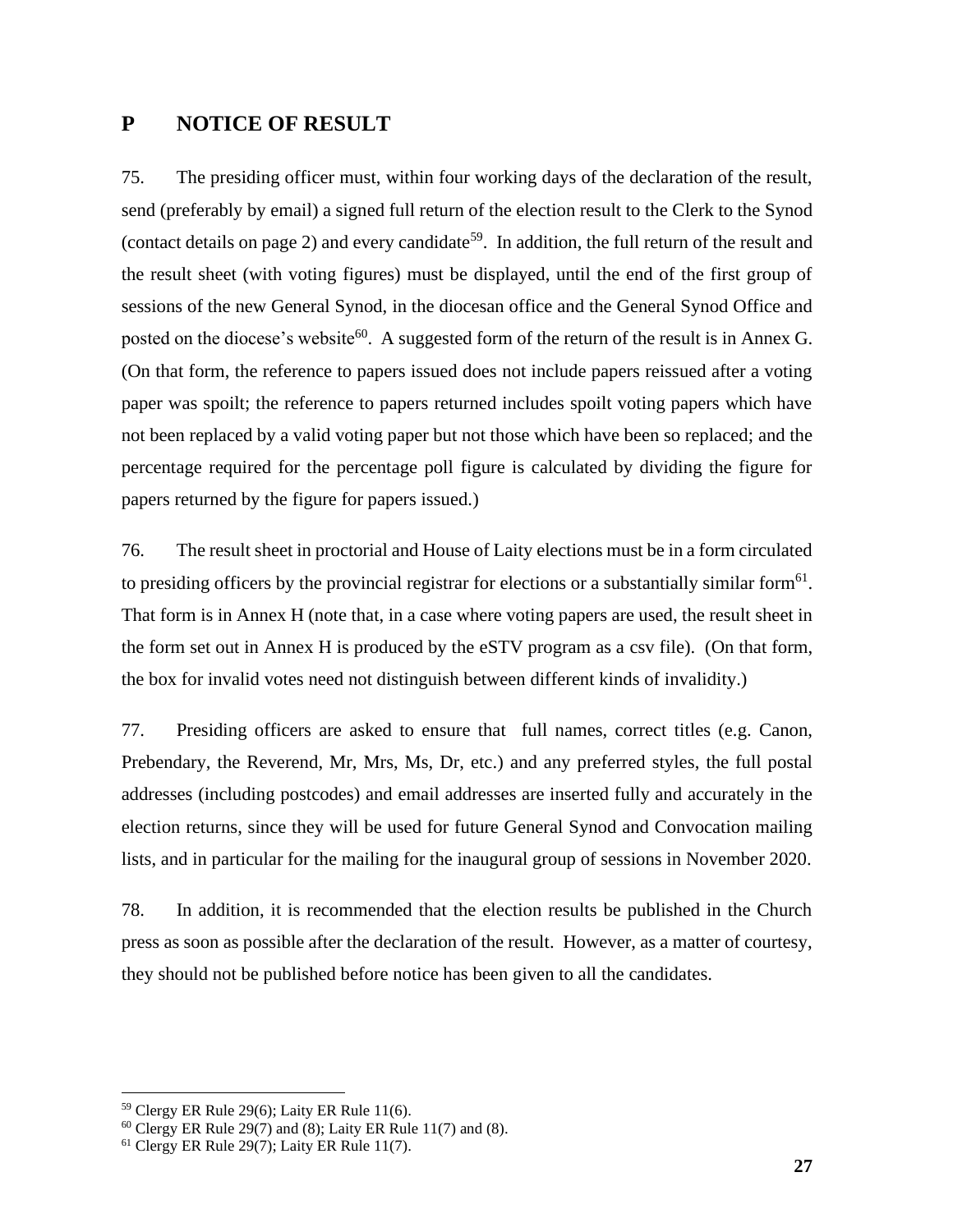## **Q PRESERVATION OF VOTING RECORDS**

79. The record of each valid vote cast by using the online elections portal, and all the valid voting records, must be preserved by each presiding officer for at least two years from the date of the count<sup>62</sup>. They may be required for the purposes of a by-election to fill a casual vacancy occurring within that period. For the same reason, in a case involving the use of voting papers, any eSTV files should also be preserved for at least two years from the date of the count.

## **R APPEALS**

80. The election rules contain new provisions on appeals. They build on the provisions that have applied in the past but contain much more detail than before and are intended to provide a comprehensive framework. The provisions relating to appeals relating to proctorial elections are set out in Clergy ER Rules 47 to 62. Similar rules apply in the House of Laity elections and can be found in CRR Rule 57 and Laity ER Rules 30 to 45.

81. The following appeals may be brought:

- (1) An appeal against inclusion or non-inclusion on the register of Convocation or lay electors; the appeal may be made by the person whose name is not included or by a person who objects to the inclusion of another person.
- (2) An appeal against a determination that a nomination is, or is not, valid; the appeal may be made only by an elector.
- (3) An appeal against the result of an election on the grounds that a candidate was not duly elected, was not qualified to be a candidate, or misrepresented a material fact; the appeal may be made by a candidate or elector or (in a proctorial election) by the Prolocutor of the Lower House of Convocation concerned or (in a House of Laity election) by the Chair of that House.

 $62$  Clergy ER Rule 28(12); Laity ER Rule 10(12).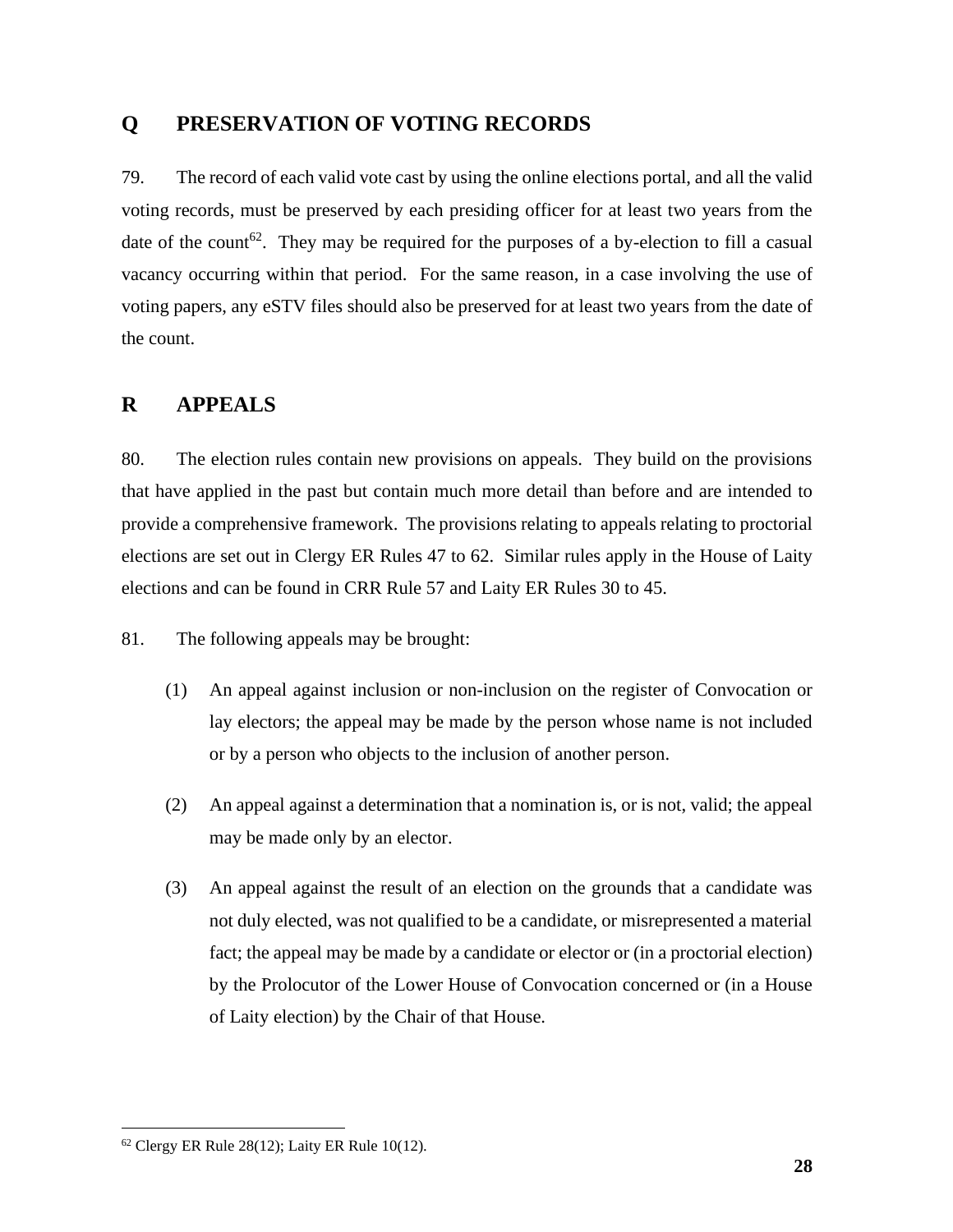- (4) An appeal against the result of an election on the grounds that the conduct of the election was such as to affect the outcome; the appeal may be made by any of the persons referred to in paragraph (3) above.
- (5) An appeal against the result of an election on the grounds of an error in the register of electors which would or might be material to the result; the appeal may be made by any of the persons referred to in paragraph (3) above.
- (6) An appeal against the result of an election on the grounds that a vote which was disallowed should have been allowed or a vote which was allowed should have been disallowed and that the disallowance or allowance would or might be material to the result; the appeal may be made by any of the persons referred to in paragraph (3) above.

82. There are two appeals procedures, a fast-track procedure and a more lengthy one, with the applicable procedure depending on the matter to which the appeal relates.

83. The fast-track procedure is for appeals relating to the validity of a nomination and for appeals against the result of an election on the grounds that a candidate was not duly elected or not duly qualified to stand or that a vote should or should not have been allowed. Appeals under the fast-track procedure are determined by the Dean of the Arches and Auditor (or, if the Dean is unavailable, by one of the Vicars-General or the chancellor of the diocese). Fasttrack appeals (other than ones against the result of an election) must be brought within two days of the decision to which they relate. A fast-track appeal is held quickly and decided summarily on the basis only of the papers submitted when bringing the appeal and any written explanation from the person who made the decision being appealed of the reasons for the decision.

84. The more lengthy procedure is for appeals relating to the inclusion of a person on a register of electors and for appeals against the result of an election on grounds of a misrepresentation of a material fact, the conduct of the election or an error in the register of electors. Appeals under this procedure are determined by a panel appointed by, in the case of an appeal relating to a proctorial election, the bishop's council and standing committee or, in the case of an appeal relating to an election to the House of Laity, the Chair and Vice-Chair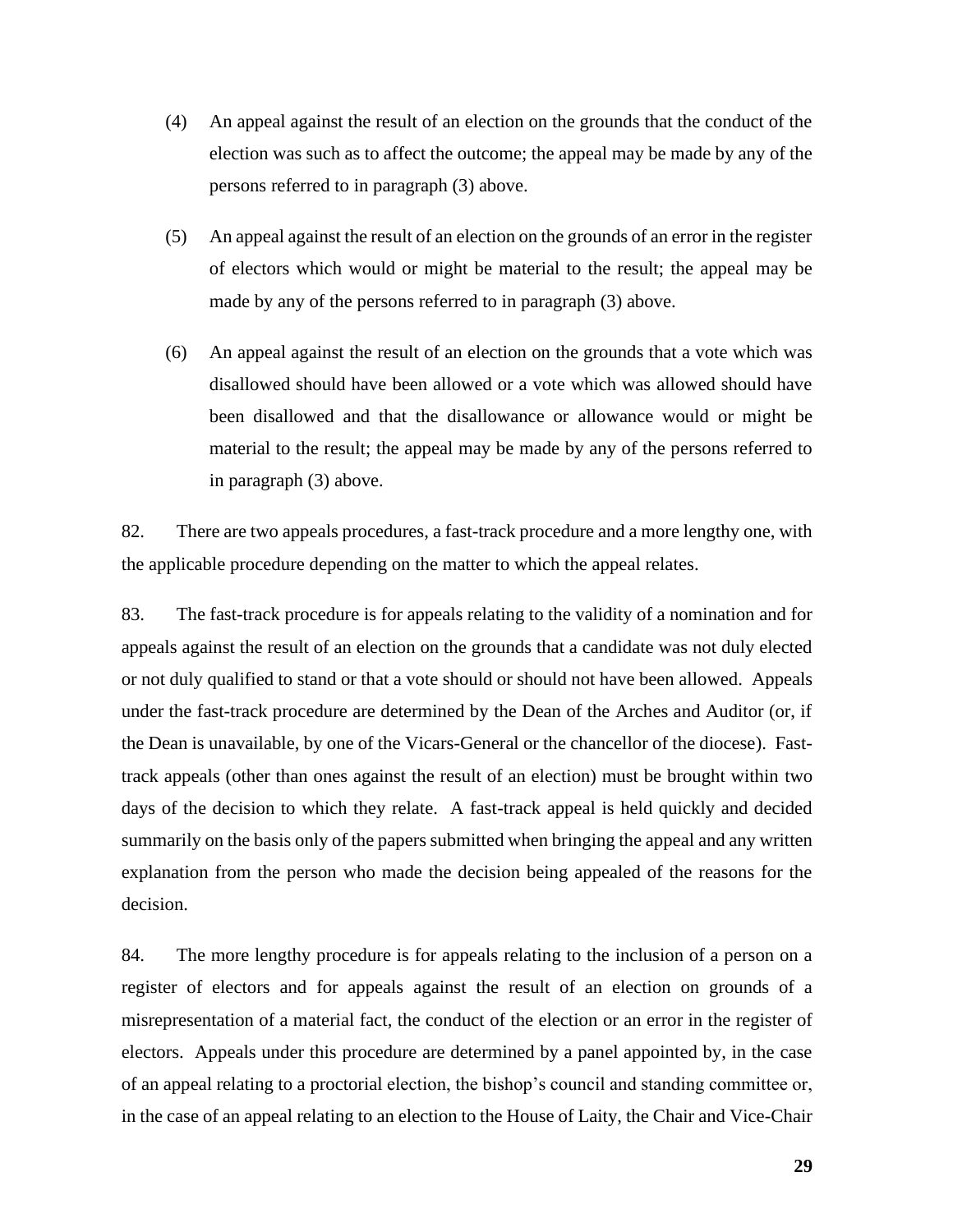of that House. If either the Chair or Vice-Chair of the House of Laity is directly concerned in the appeal, the Standing Committee of that House must nominate a deputy in his or her place.

85. Appeals under the more lengthy procedure must be brought within 14 days of the declaration of the result of the election. The panel appointed to hear such an appeal must first conduct a preliminary assessment of the appeal, based only on the documents submitted when bringing the appeal, to determine if there are arguable grounds of appeal. If the panel thinks that there are, it must then consider the appeal in detail. For that purpose, it is entitled to hold a hearing, to invite written representations from the parties, and to require the production of any documents it thinks could be relevant.

86. There is also a procedure for a panel to decide to hear an appeal of the kind referred to in paragraph 85 if the appeal is brought out of time. The panel must be satisfied that there is a good reason why the appeal was not brought within the specified time period.

87. It is important to remember that, where an appeal is brought, any person who has been declared elected but whose election may be affected by the appeal is to be regarded for all purposes as a member of the General Synod until the appeal is determined.

## **S CHECKLIST**

88. A checklist of the actions to be taken in connection with the conduct of proctorial elections and elections to the House of Laity is set out in Annex I.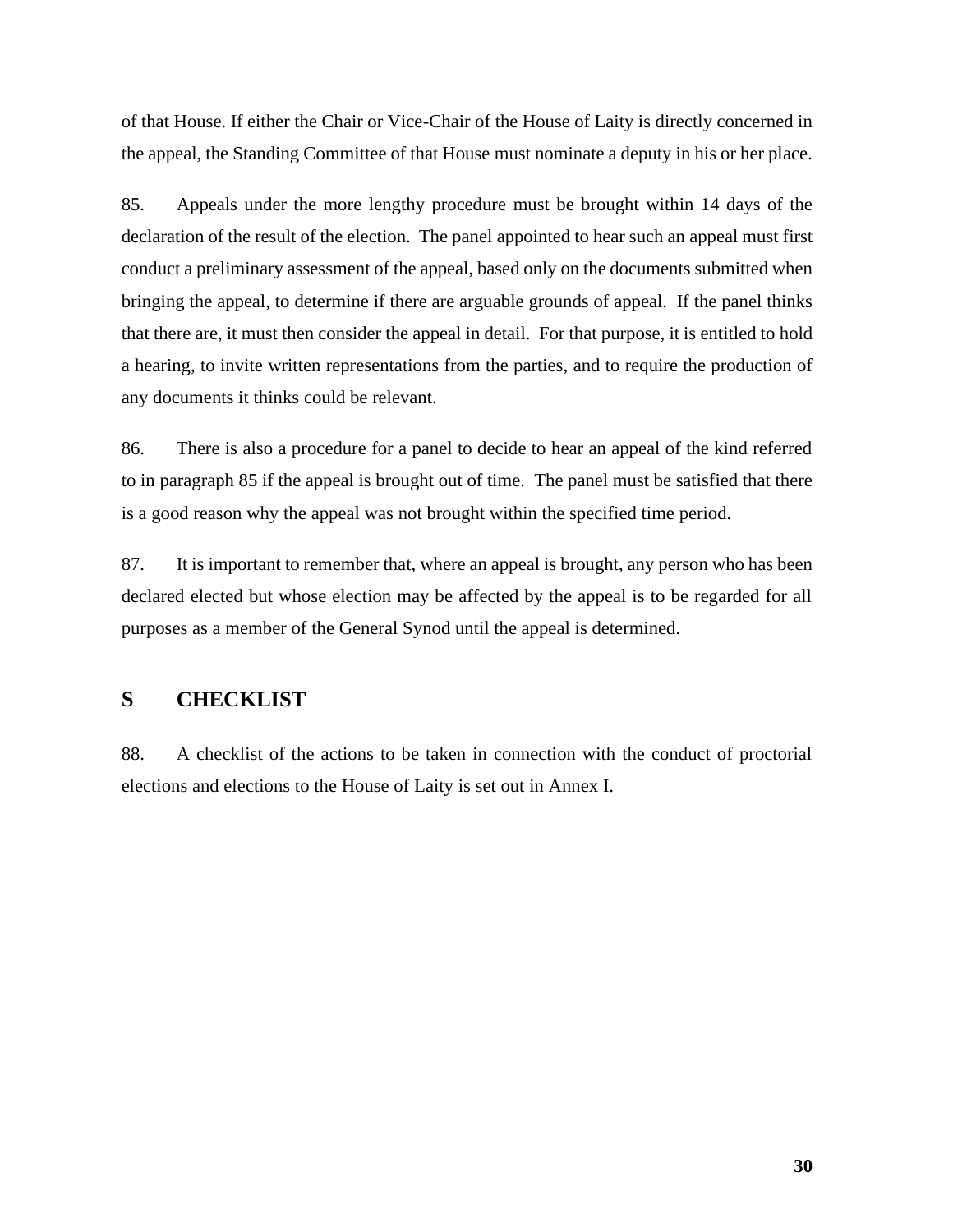## **PROVISIONAL TIMETABLE FOR ELECTIONS**

#### **(paragraph 3)**

The present General Synod is likely to be dissolved in accordance with Royal Writs on or very shortly before or after Tuesday 14 July 2020, after the July group of sessions. The Archbishops of Canterbury and York have therefore approved the following provisional timetable for the election of the new Synod:-

The 'nomination period' must be not less than 28 days.

|                         | The 'voting period' must be not less than 21 days.                                                                                            |                                                                                                 |  |  |
|-------------------------|-----------------------------------------------------------------------------------------------------------------------------------------------|-------------------------------------------------------------------------------------------------|--|--|
| $\mathbf{1}$            | Notification to electors of the election<br>timetable to be followed in the diocese and<br>issue of invitations to nominate                   | No later than Tuesday 21<br>July                                                                |  |  |
| $\overline{2}$          | Notification of the validity of any<br>nomination                                                                                             | As soon as any nomination<br>is received                                                        |  |  |
| 3                       | <b>Closing date for nominations</b>                                                                                                           | <b>Friday 4 September</b>                                                                       |  |  |
| $\overline{\mathbf{4}}$ | <b>Issue of voting invitations</b>                                                                                                            | <b>Friday 18 September</b>                                                                      |  |  |
| 5                       | <b>Closing date for return of votes</b>                                                                                                       | <b>Friday 9 October</b>                                                                         |  |  |
| 6                       | Day of the count                                                                                                                              | Monday 12, Tuesday 13,<br><b>Wednesday 14, or Thursday</b><br>15 October.                       |  |  |
| 7                       | Names and addresses of those elected<br>and result sheet to be sent to the diocesan<br>bishop, the Clerk to the Synod and every<br>candidate. | Not later than the fourth<br>working day after the date<br>of the declaration of the<br>result. |  |  |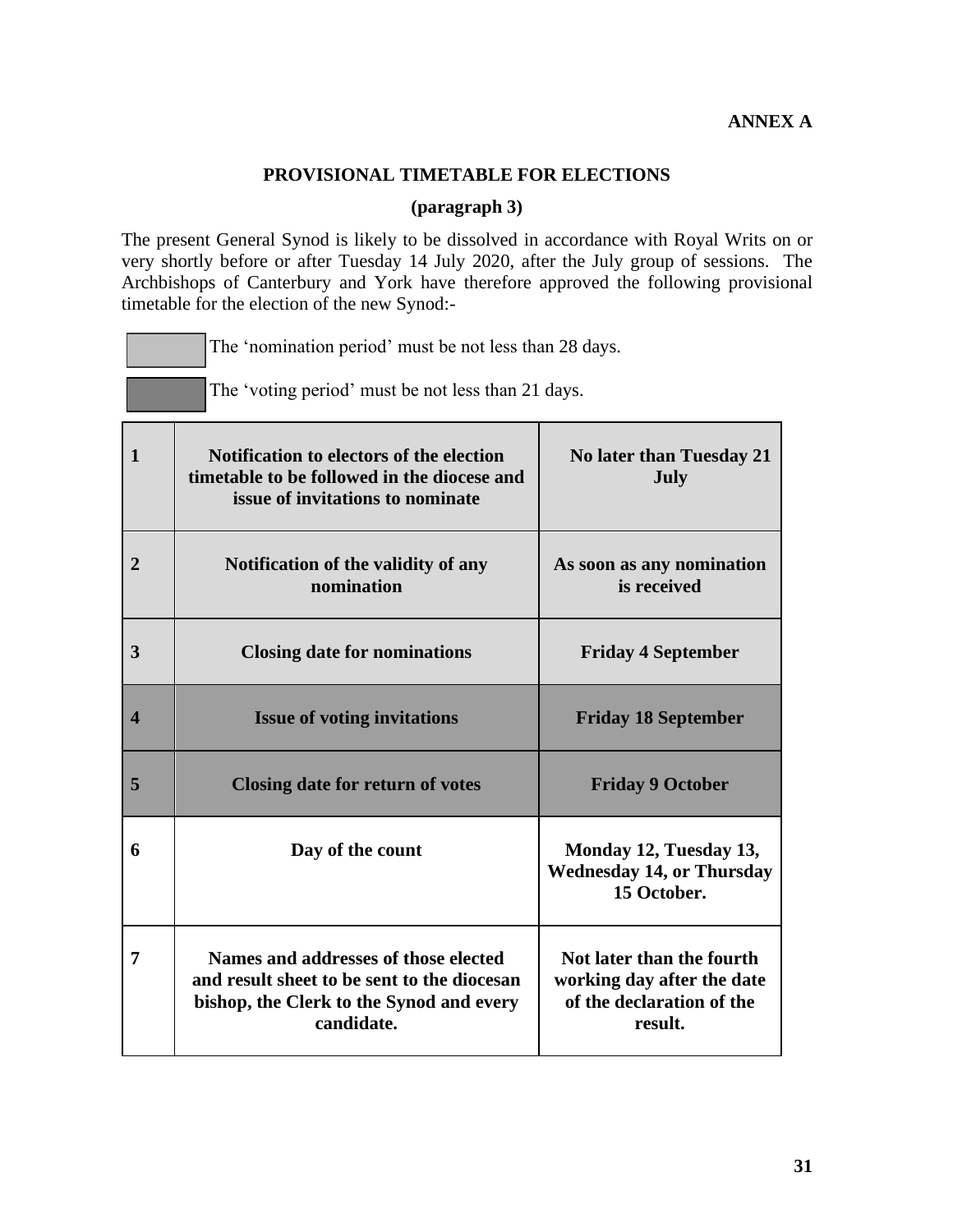#### **ANNEX B**

#### **DUTIES OF PRESIDING OFFICERS**

#### **(paragraph 12)**

## **Rules prepared by the Provincial Registrar under Rule 53 of the Church Representation Rules and approved by the lay members of the Business Committee**

The duties to be undertaken by the Presiding Officer in connection with an election to the Lower House of either Convocation or to the House of Laity of the General Synod, upon receiving instructions that an election is due to be held, shall be as follows:-

- 1. To determine:
	- (a) the closing date for nominations;
	- (b) the date of issue of voting invitations;
	- (c) the date of return of voting invitations;
	- (d) the date, time and place for the counting of the votes.
- 2. To approve the notice addressed to those entitled to vote.
- 3. To approve the invitations to nominate.
- 4. To rule on the validity of nominations as soon as they are received.
- 5. To approve the notices to candidates of the date, time and place of the counting of the votes.
- 6. To approve the voting invitations.
- 7. To post, or cause to be posted, on the diocesan website a list of all the candidates and copies of their election addresses.
- 8. To rule on the validity of votes.
- 9. To preside at the counting of votes.
- 10. To draft the return of the result of the election and prepare the same for signature and to despatch copies of the return, and the result sheet, to all candidates and the Clerk to the General Synod.
- 11. To display, or cause to be displayed, the full return of the result and the result sheet in the diocesan office and on the diocese's website.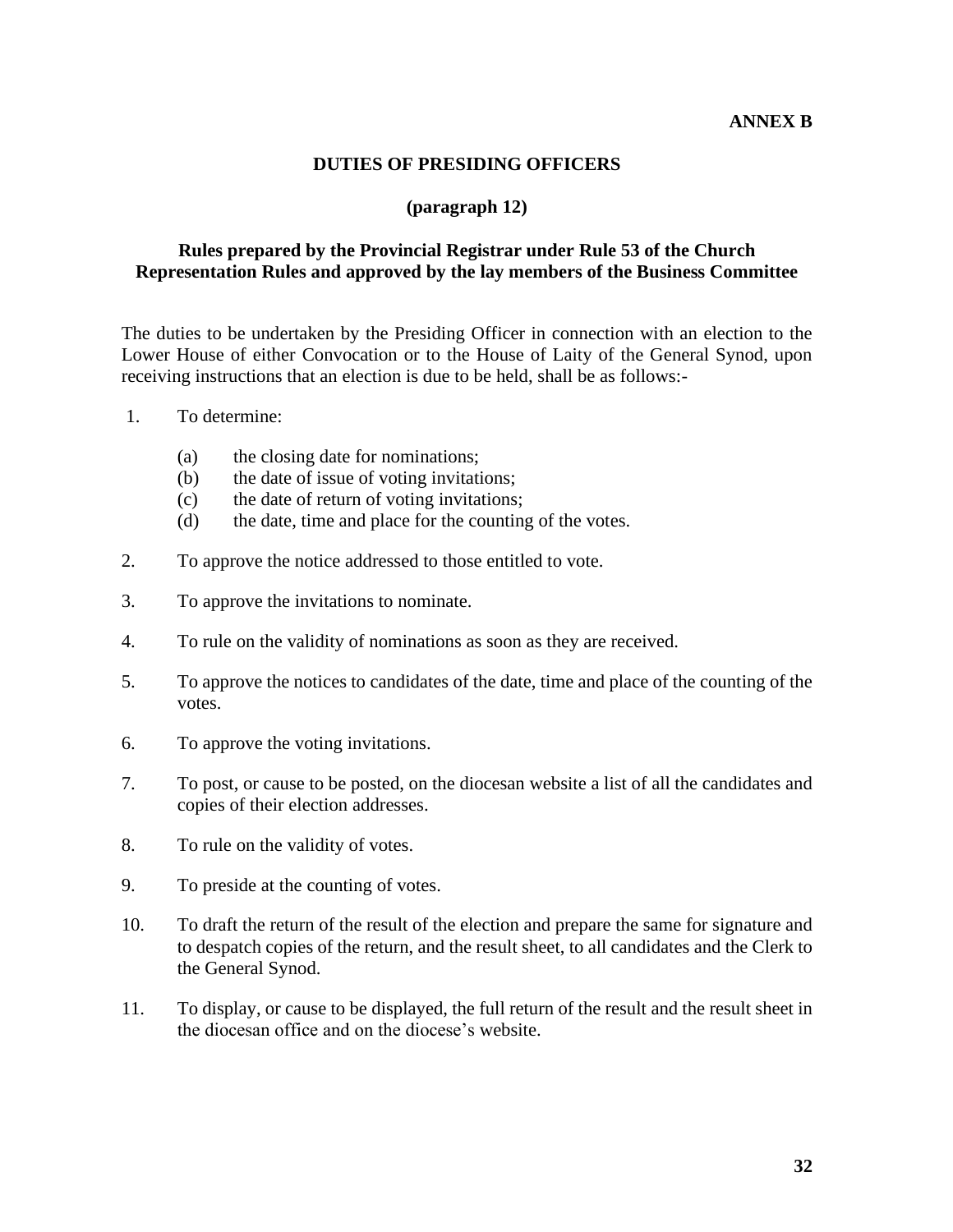## **ANNEX C**

#### **FORM OF NOMINATION PAPER**

#### **(paragraph 40)**

| <b>NOTE:</b> Words in square brackets should be omitted by those dioceses in which they are |  |  |  |
|---------------------------------------------------------------------------------------------|--|--|--|
| not applicable.                                                                             |  |  |  |

#### *FRONT OF NOMINATION PAPER*

**DIOCESE OF**: **\_\_\_\_\_\_\_\_\_\_\_\_\_\_\_\_\_\_\_\_\_\_\_\_\_\_\_\_**

To be returned to the Presiding Officer at (*insert address*)………………………..……..

……………………………………………………………………………………..….…….

so as to reach [him] [her] not later than (*insert time*) on (*insert date*) 2020

Nominations may be delivered by post or in person.

## **ELECTION OF (***insert number***) \_\_\_ PROCTORS IN CONVOCATION/ MEMBERS OF THE HOUSE OF LAITY TO REPRESENT THE DIOCESE IN THE GENERAL SYNOD**

#### **NOMINATION FORM** (*please write in* BLOCK CAPITALS)

| <b>Particulars of candidate</b> |                                                                                           |
|---------------------------------|-------------------------------------------------------------------------------------------|
|                                 |                                                                                           |
|                                 |                                                                                           |
|                                 |                                                                                           |
| Address                         |                                                                                           |
|                                 |                                                                                           |
| Email:                          |                                                                                           |
|                                 |                                                                                           |
|                                 | Clergy - office / benefice / licence / permission / membership of deanery synod held      |
|                                 |                                                                                           |
| Year of birth: $\_\_$           |                                                                                           |
|                                 | Have you previously served as a member of the General Synod? Please indicate by putting a |
|                                 | cross in the appropriate box: Yes<br>No                                                   |
|                                 | If yes, please give dates of previous service and the House to which you belonged:        |
|                                 |                                                                                           |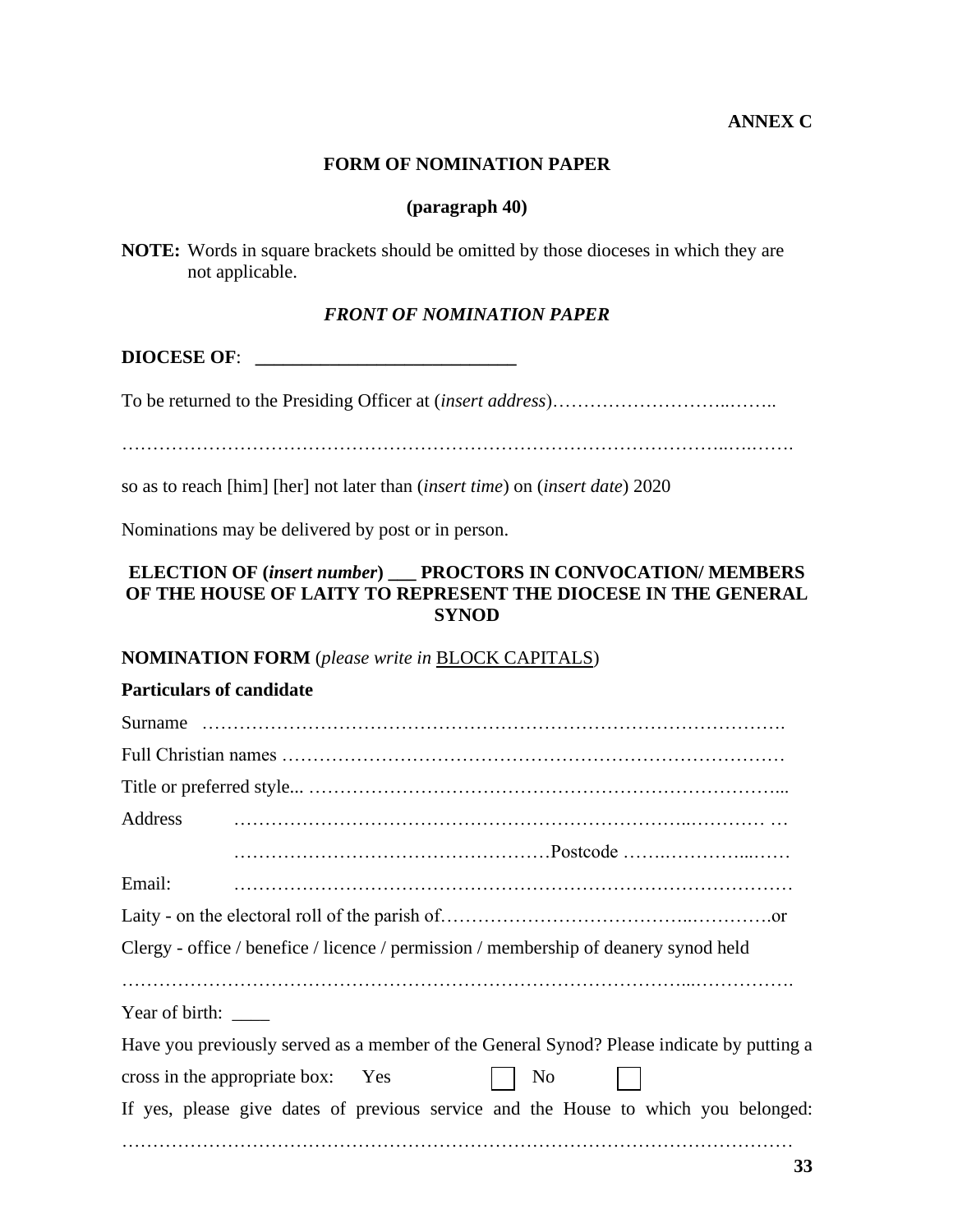## **Particulars of proposer**

## **Signature of proposer**

| I, the undersigned, being a qualified elector in the [electoral area of the]                                                                                                                                                                                                                                    |              |          |
|-----------------------------------------------------------------------------------------------------------------------------------------------------------------------------------------------------------------------------------------------------------------------------------------------------------------|--------------|----------|
|                                                                                                                                                                                                                                                                                                                 |              |          |
| to serve as a proctor for the clergy/member of the House of Laity for the [electoral area of                                                                                                                                                                                                                    |              |          |
| the diocese.                                                                                                                                                                                                                                                                                                    |              |          |
| $\mathbf{a}$ , $\mathbf{b}$ , $\mathbf{c}$ , $\mathbf{c}$ , $\mathbf{c}$ , $\mathbf{c}$ , $\mathbf{c}$ , $\mathbf{c}$ , $\mathbf{c}$ , $\mathbf{c}$ , $\mathbf{c}$ , $\mathbf{c}$ , $\mathbf{c}$ , $\mathbf{c}$ , $\mathbf{c}$ , $\mathbf{c}$ , $\mathbf{c}$ , $\mathbf{c}$ , $\mathbf{c}$ , $\mathbf{c}$ , $\$ | $\mathbf{r}$ | $\Omega$ |

## **Particulars of seconder**

## **Signature of seconder**

| I, the undersigned, being a qualified elector in the [electoral area of the] |  |
|------------------------------------------------------------------------------|--|
|                                                                              |  |
|                                                                              |  |

## **Consent of candidate**

| I hereby declare my consent to stand for election and to serve as a proctor in Convocation |  |
|--------------------------------------------------------------------------------------------|--|
|                                                                                            |  |
|                                                                                            |  |

## **For qualifications and details of electoral addresses see accompanying notes.**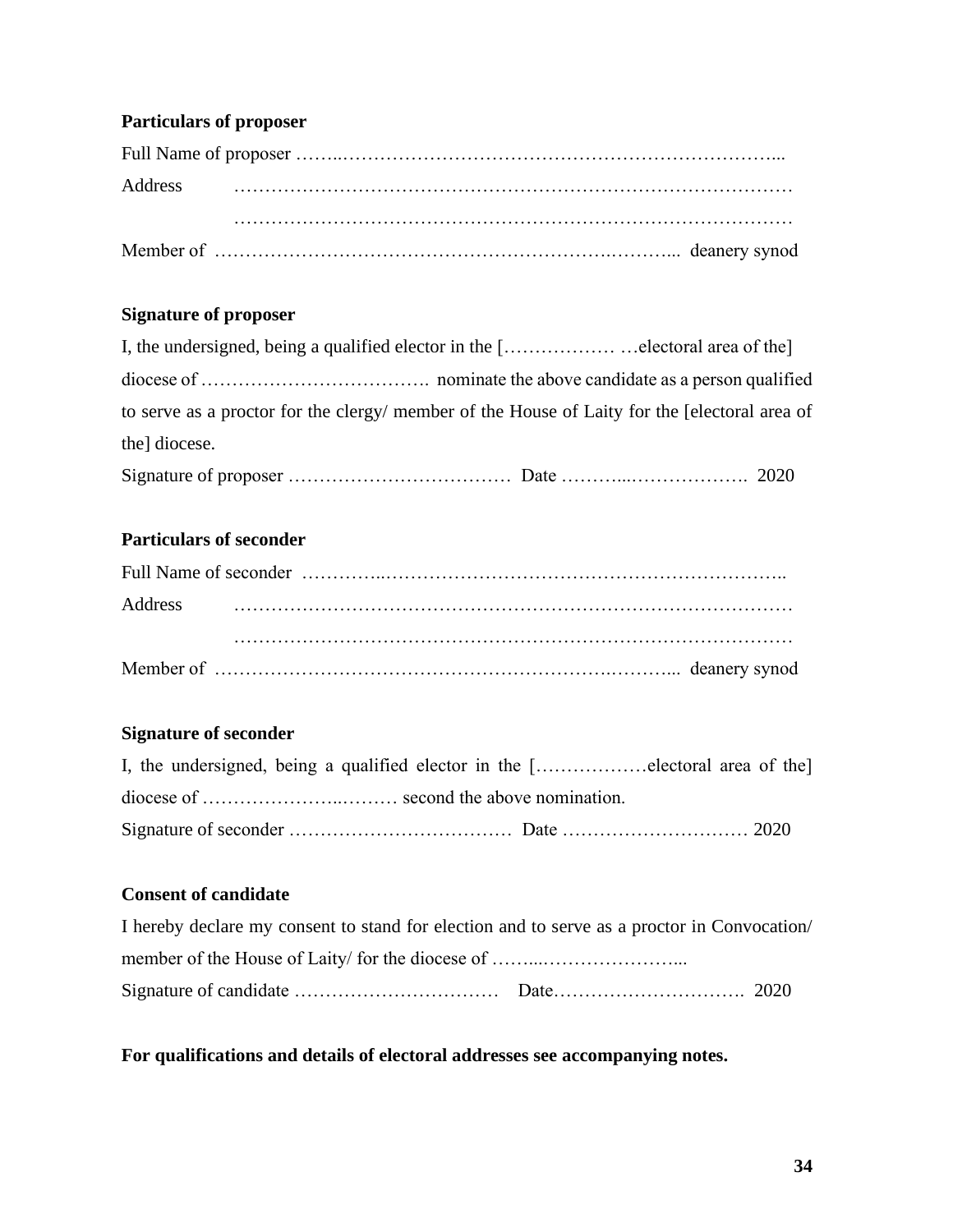#### *BACK OF NOMINATION PAPER*

#### *EITHER:* **PROCTORIAL ELECTIONS**

**NOTE:** Words in square brackets should be omitted by those dioceses in which they are not applicable.

#### **Qualifications of Candidates**

- 1. A candidate must be an ordained priest or deacon who is one of the following:
	- (a) a qualified elector (see paragraphs 3 and 4 below) in the [diocese] [electoral area] (excluding all assistant bishops);
	- (b) a person who would be a qualified elector if he or she had been a member of a deanery synod in the [diocese] [electoral area] (i.e. a priest or deacon holding written permission from the bishop to officiate within the diocese);
	- (c) a person qualified to vote in the Universities and TEIs constituency who:

 (i) would be qualified as a diocesan elector (see paragraphs 3 and 4 below) but for the fact that he or she is qualified to vote in that constituency,

(ii) is beneficed in, or licensed to, any parish in the diocese or area or is licensed to serve as a vicar in a team ministry in any benefice in the diocese or area; and

(iii) has elected to stand in the diocesan election rather than in the election to the universities and TEIs constituency [and has chosen to stand in the electoral area].

2. A candidate must **not** be the holder of a paid office or employment to which one of the following central bodies may make or confirm an appointment:

> the General Synod the Church Commissioners\* the Convocations the Church of England Pensions Board the Corporation of Church House the Archbishops' Council

\*(A Church Commissioner in receipt of a salary or other emolument is *not* so disqualified.)

## **Qualification of Proposers and Seconders**

3. Proposers and seconders must be electors qualified as such at 6.00 a.m. on Tuesday 14 July 2020 (the date of dissolution of the 2015-2020 Convocations and thus of the General Synod). A bishop, priest or deacon is a qualified elector (subject to the exceptions in paragraph 4 below) if in one of the following categories: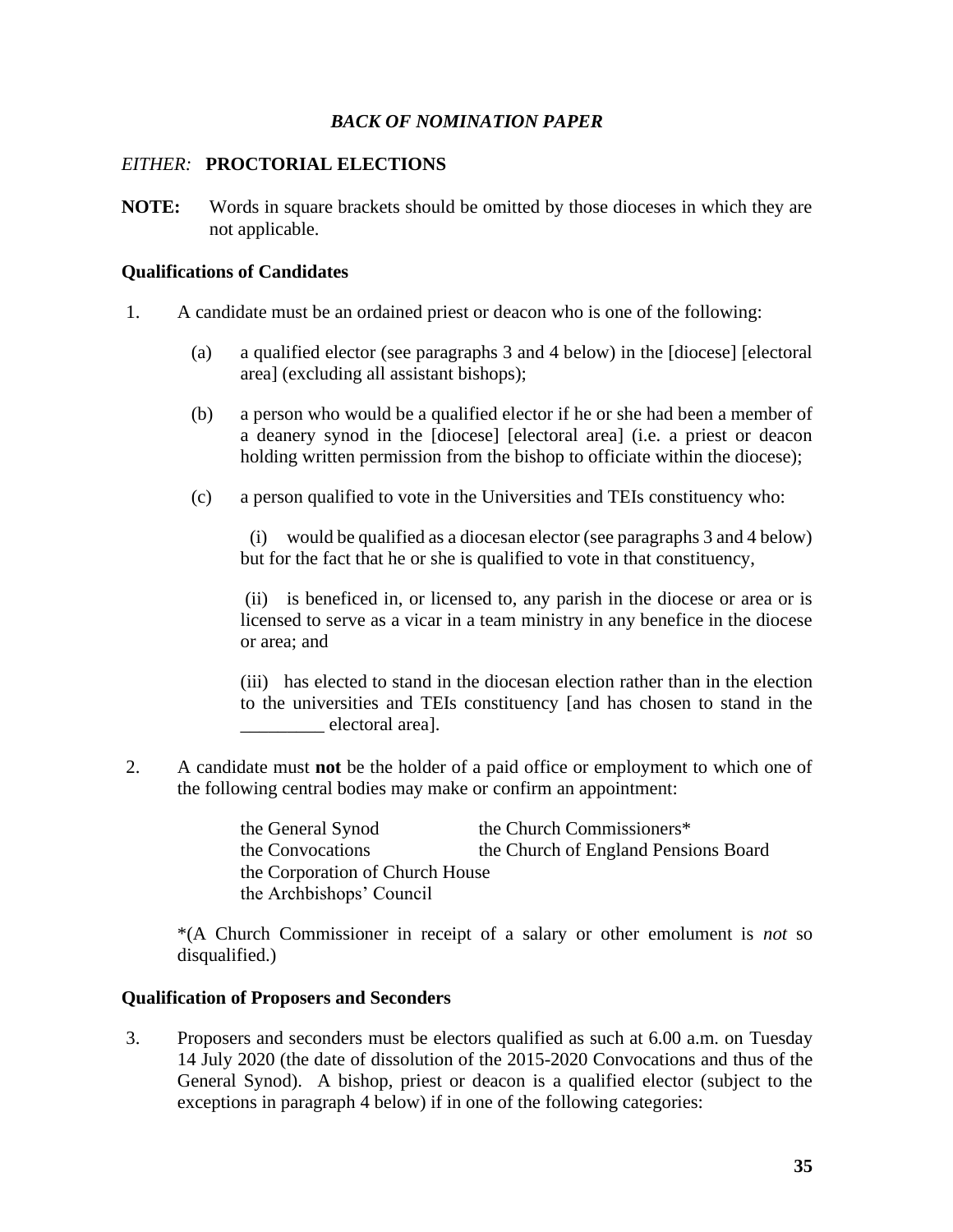- (a) assistant bishops in the diocese (but *not* members of the house of bishops of the diocesan synod);
- (b) archdeacons of the diocese;
- (c) beneficed clergy of the diocese;
- (d) clergy holding office in a cathedral in the diocese;
- (e) in the diocese of London and Oxford respectively: clergy holding office at Westminster Abbey and St George's Chapel, Windsor (but *not* the deans of those collegiate churches);
- (f) clergy licensed under seal by the bishop of the diocese (including any clergy resident outside the diocese but holding licence of the bishop of that diocese); and
- (g) clergy with permission to officiate who are members of a deanery synod of the diocese.

[If a diocese is divided into electoral areas, the electoral area rather than the diocese becomes the standard for determining whether a cleric holds a qualifying office.]

- 4. The following are *not* qualified electors:
	- (a) suffragan and other bishops who are members of the house of bishops of the diocesan synod;
	- (b) the dean of any cathedral in the diocese [and the dean of Jersey and the dean of Guernsey];
	- (c) the dean of Westminster and the dean of St. George's Chapel, Windsor;
	- (d) all Forces chaplains;
	- (e) the Chaplain-General of Prisons;
	- (f) electors in the universities and TEIs constituency; and
	- (g) members of religious communities.

## *OR*: **HOUSE OF LAITY ELECTIONS**

**NOTE:** Words in square brackets should be omitted by those dioceses in which they are not applicable.

## **Qualifications of Candidates**

- 1. A candidate must be a lay person who:
	- (a) has received Communion according to the use of the Church of England or a Church in communion with it at least three times in the twelve months before the date of the dissolution of the General Synod;
	- (b) either is confirmed (or ready and desirous of being confirmed) or comes within paragraph 1(b) of Canon B 15A (i.e. is a communicant member of a Church which subscribes to the doctrine of the Holy Trinity);
	- (c) is aged at least 18 on the date of the dissolution of the General Synod; and
	- (d) satisfies one of the following conditions: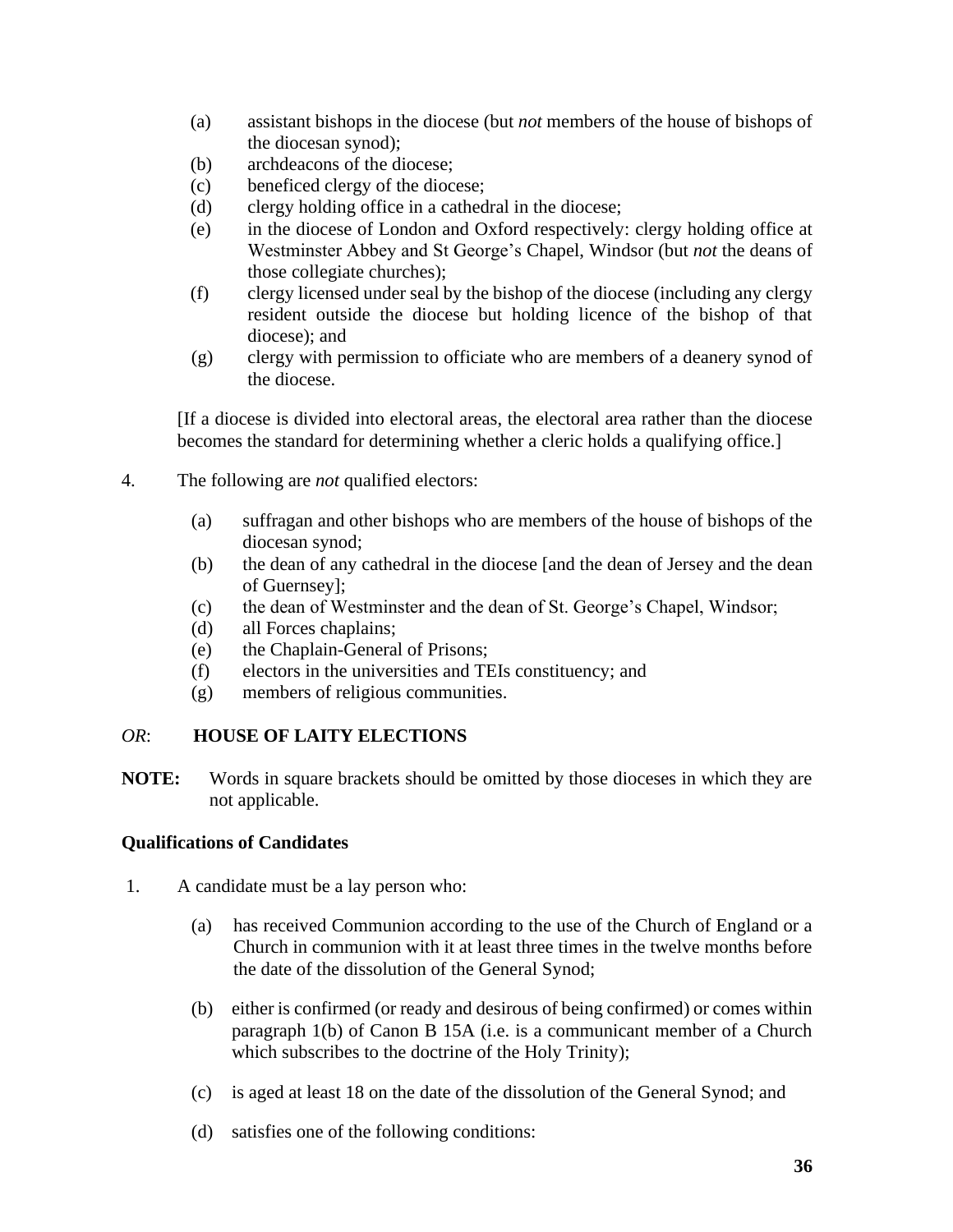(i) is on the church electoral roll of a parish in the diocese [or, in the diocese of London, on the roll of a guild church] [or, in the diocese in Europe, on the roll of a chaplaincy] [or, in the case of a cathedral in the diocese, if not a parish church, on the community roll];

(ii) [is, in the diocese of London, declared by the dean of Westminster to be a habitual worshipper at Westminster Abbey] or [is, in the diocese of Oxford only, to be declared by the relevant dean to be a habitual worshipper at St George's Chapel, Windsor or Christ Church, Oxford];

(iii) is declared by the leader of a mission initiative in the diocese to be part of the worshipping community involved in the initiative.

- 2. Unlike electors, candidates need not be members of a deanery synod.
- 3. Candidates must normally be qualified as such at 6.00 a.m. on Tuesday 14 July 2020 (the date of the dissolution of the 2015-2020 General Synod). Exceptionally, the deans of Westminster Abbey, St George's Chapel, Windsor or Christ Church, Oxford may declare persons to be habitual worshippers at those places, at any time during the period Monday 15 June – Thursday 13 August 2020 inclusive.
- 4. A candidate must **not** be the holder of a paid office or employment to which one of the following central bodies may make or confirm an appointment:

the General Synod the Church Commissioners\* the Convocations the Church of England Pensions Board the Corporation of Church House the Archbishops' Council.

\*(A Church Commissioner in receipt of a salary or other emolument is *not* so disqualified.)

5. A candidate may not stand for more than one diocese [or electoral area] simultaneously [but may stand for an electoral area other than that in which the candidate is on an electoral roll or, if entered on the community roll of a cathedral that is not a parish church, may stand for an area other than that in which the cathedral is situated].

## **Qualifications of proposers and seconders**

6. Proposers and seconders must be diocesan electors qualified as such at 6.00 a.m. on the date of the dissolution, Tuesday 14 July 2020. The diocesan electors are the members of the house of laity of each deanery synod in the diocese, other than the coopted members and the members of a religious community with representation in the General Synod. [In the diocese in Europe: the diocesan electors are those persons elected to act as such by the annual meetings of the chaplaincies and the qualifications required of a diocesan elector are the same as for a candidate for election by the diocese to the General Synod under paragraph 1 above].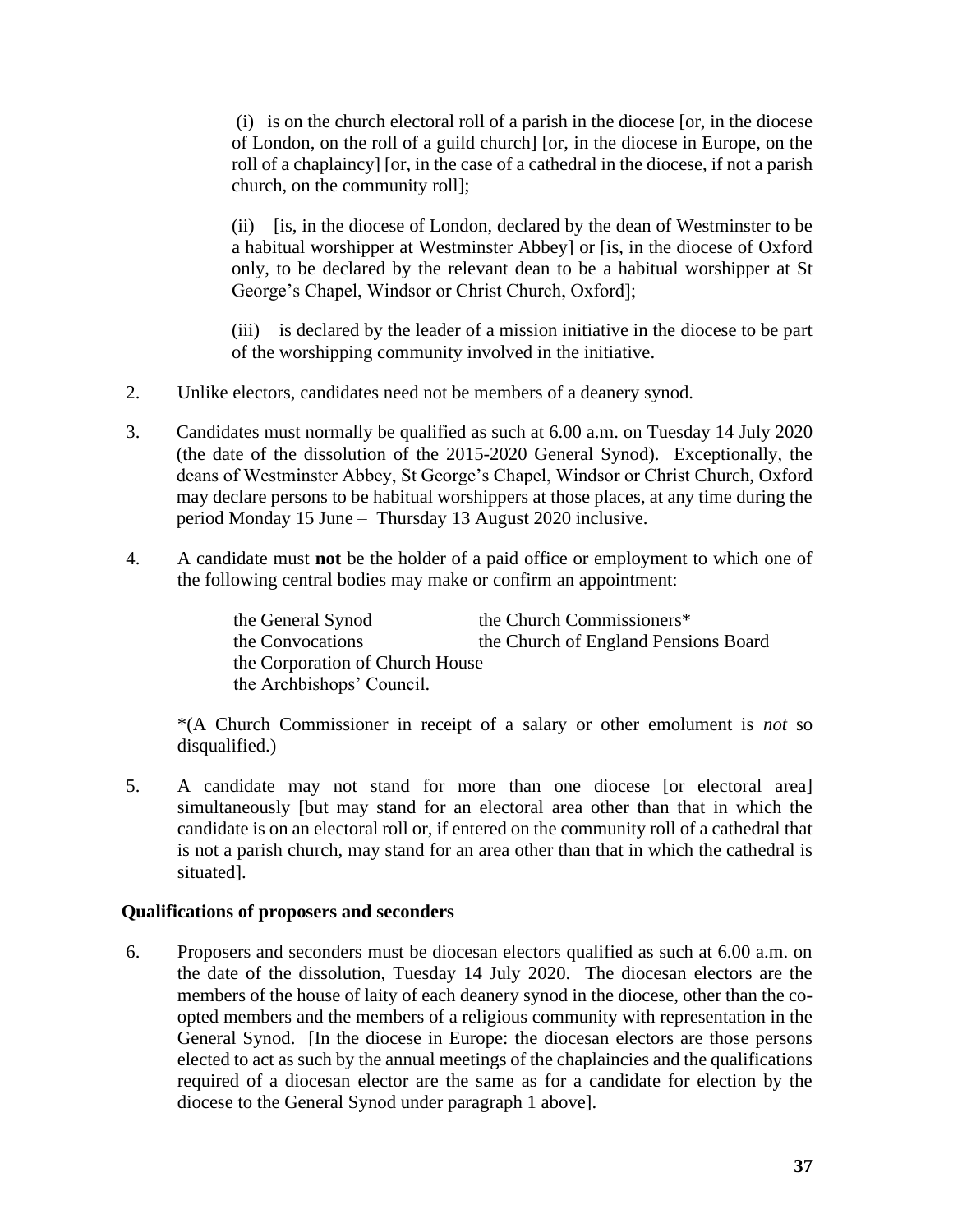7. Qualified electors may only be proposers and seconders in the electoral area in which they are entitled to vote, even where the candidate being proposed or seconded is a qualified elector in another area within the same diocese (see paragraph 5 above).]

## *FOR*: **PROCTORIAL AND HOUSE OF LAITY ELECTIONS**

Any candidate may request the presiding officer to despatch an election address (consisting of not more than one sheet of A4 paper, which may be printed on both sides) from that candidate to every elector in the [diocese] [electoral area]. Election addresses will be sent by the presiding officer to the electors with the voting papers. If any candidate wishes to send an election address, one original copy (suitable for photocopying) must be provided by the candidate at the candidate's own expense. This must either be delivered to the presiding officer at the address above or sent by e-mail to: (*insert e-mail address*) and received by the presiding officer by \_\_\_\_\_\_\_\_\_\_\_\_ 2020 (*insert date not less than seven days after close of nominations*).

The presiding officer is under no obligation to circulate addresses received after the due date or which are not in the prescribed form.

*INSERT*: Details of the diocesan policy in the matter of travelling expenses, subsistence, loss of earnings and any other allowances.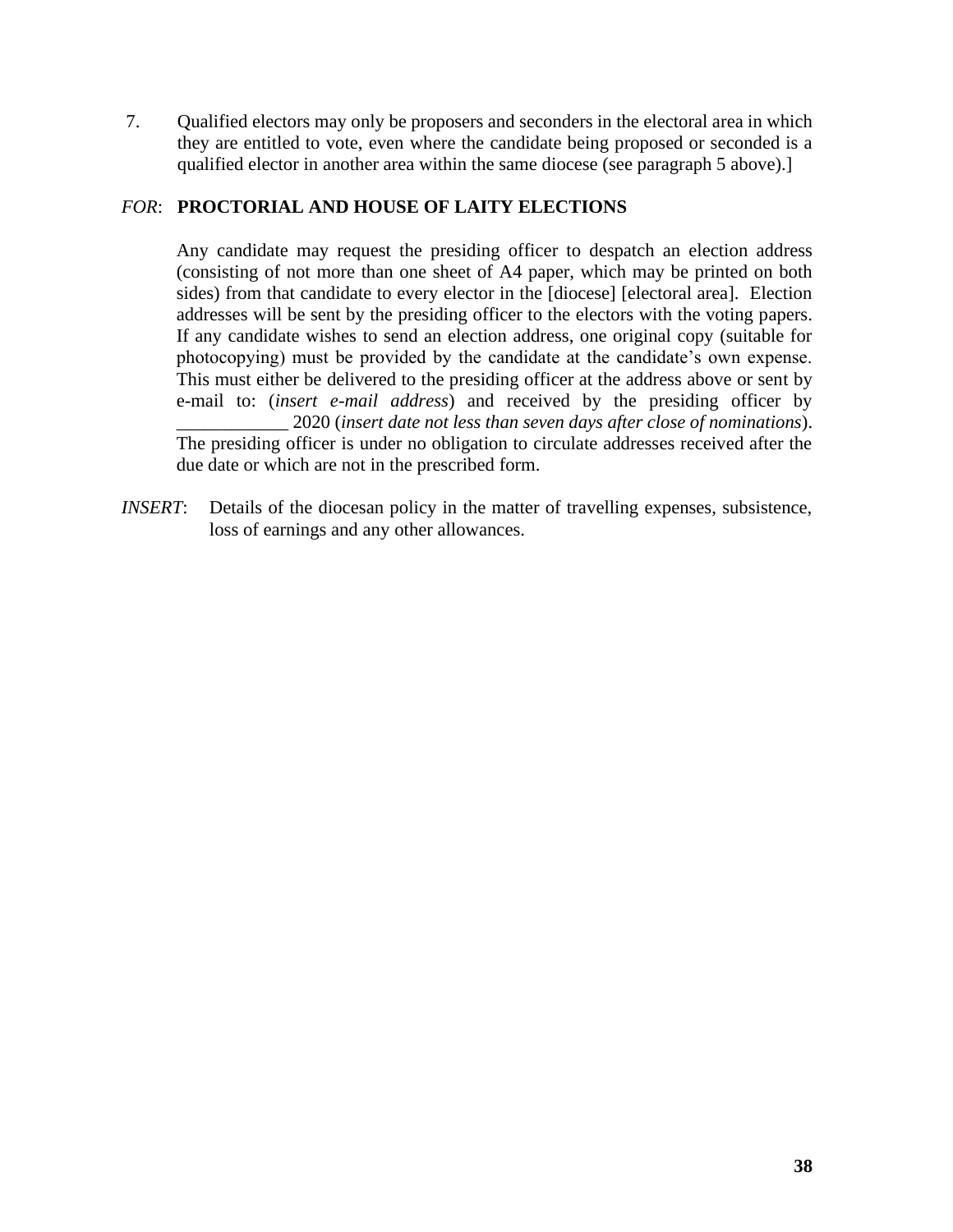## **SUGGESTED WORDING FOR INCLUSION IN EMAIL CONTAINING INVITATION TO NOMINATE OR IN LEAFLET ACCOMPANYING NOMINATION PAPER**

## **(paragraph 47)**

## **Meetings of the General Synod, Committees and Commissions**

- 1. The frequency and length of meetings of the full General Synod follow a regular pattern of two or three meetings in a calendar year.
- 2. The months in which meetings are held are February, July and November (if required). The February meeting and any November meeting is non-residential and takes place at Church House, Westminster, London SW1; but the July meeting is held residentially at the University of York.
- 3. The weeks during which the meetings are held each year are fixed in advance by a Synod resolution passed no later than the July meeting of the previous year. The Business Committee of the General Synod then informs Synod members in the agenda paper for each meeting of the precise dates (within the pre-arranged weeks) on which the Synod will meet, in the light of the needs of that particular agenda.
- 4. The normal pattern of February meetings in London spans up to six days ending on a Saturday (though it is most unlikely that the meetings would begin as early as the Monday), the sitting hours on each day usually being from 9.30 a.m. to 1.00 p.m. and from 2.30 p.m. to 7.00 p.m. However, the Business Committee agreed that in 2021 and 2023, the meeting dates will include a weekend.
- 5. In York, residential meetings are usually held over a weekend from Friday evening to not later than lunchtime on Tuesday. The Synod does not transact business on Sunday morning during a weekend residential meeting. Instead, by invitation of the Dean and Chapter, members are able to attend a Sung Eucharist in York Minster.

| 2020   |                            | 2021   |                        |  |  |
|--------|----------------------------|--------|------------------------|--|--|
|        |                            | London | 26 February to 2 March |  |  |
| London | 23 to 25 November          | York   | 9 to 13 July           |  |  |
|        | of<br>(Inaugural)<br>group |        |                        |  |  |
|        | sessions)                  |        |                        |  |  |
|        |                            | London | 15 to 17 November      |  |  |
|        |                            |        | (if required)          |  |  |
| 2022   |                            | 2023   |                        |  |  |
| London | 7 to 11 February           | London | 6 to 14 February       |  |  |
| York   | 8 to 12 July               | York   | 7 to 11 July           |  |  |
| London | 14 to 16 November          | London | 13 to 15 November (if  |  |  |
|        | (if required)              |        | required)              |  |  |

6. The dates already agreed for meetings of the Synod in 2020-2025 are as follows: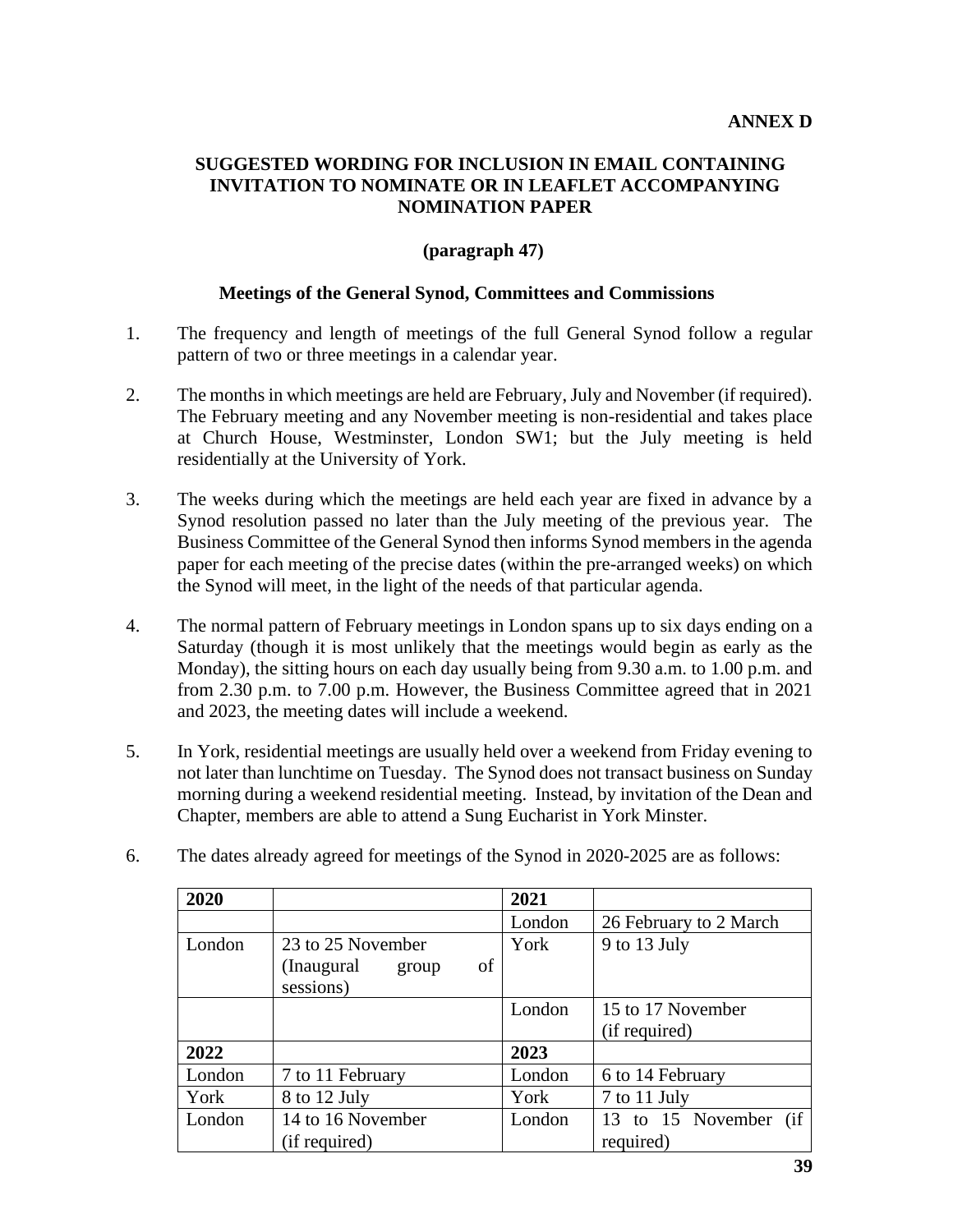- 7. Members are not required to record their attendance at any full meeting and do not have to comply with any convention or Standing Order requiring them to attend any minimum number of meetings. It rests with each individual to do the best he or she can in the light of other commitments and particular concerns in each Synod agenda. The Business Committee do, however, try as far as possible to help members by ensuring that particular items of business begin at published times.
- 8. Any member of the Synod may be invited by the Appointments Committee to serve on a number of permanent or temporary bodies but he or she is entirely free to refuse such invitations. In accordance with normal practice, individual members' preferences are carefully taken into account in fixing dates of committee meetings and every effort is made by the Appointments Committee to share out the committee work fairly among members who are qualified to deal with the tasks to be undertaken.
- 9. Although in the above paragraphs the term "meeting" has been used, it may be helpful to explain that the practice of the Synod, following the Convocation custom, is to call all its sittings in Full Synod on one day a "session" and any number of sessions on consecutive days a "group of sessions". But this is only a matter of terminology and has no bearing on the frequency or length of sessions.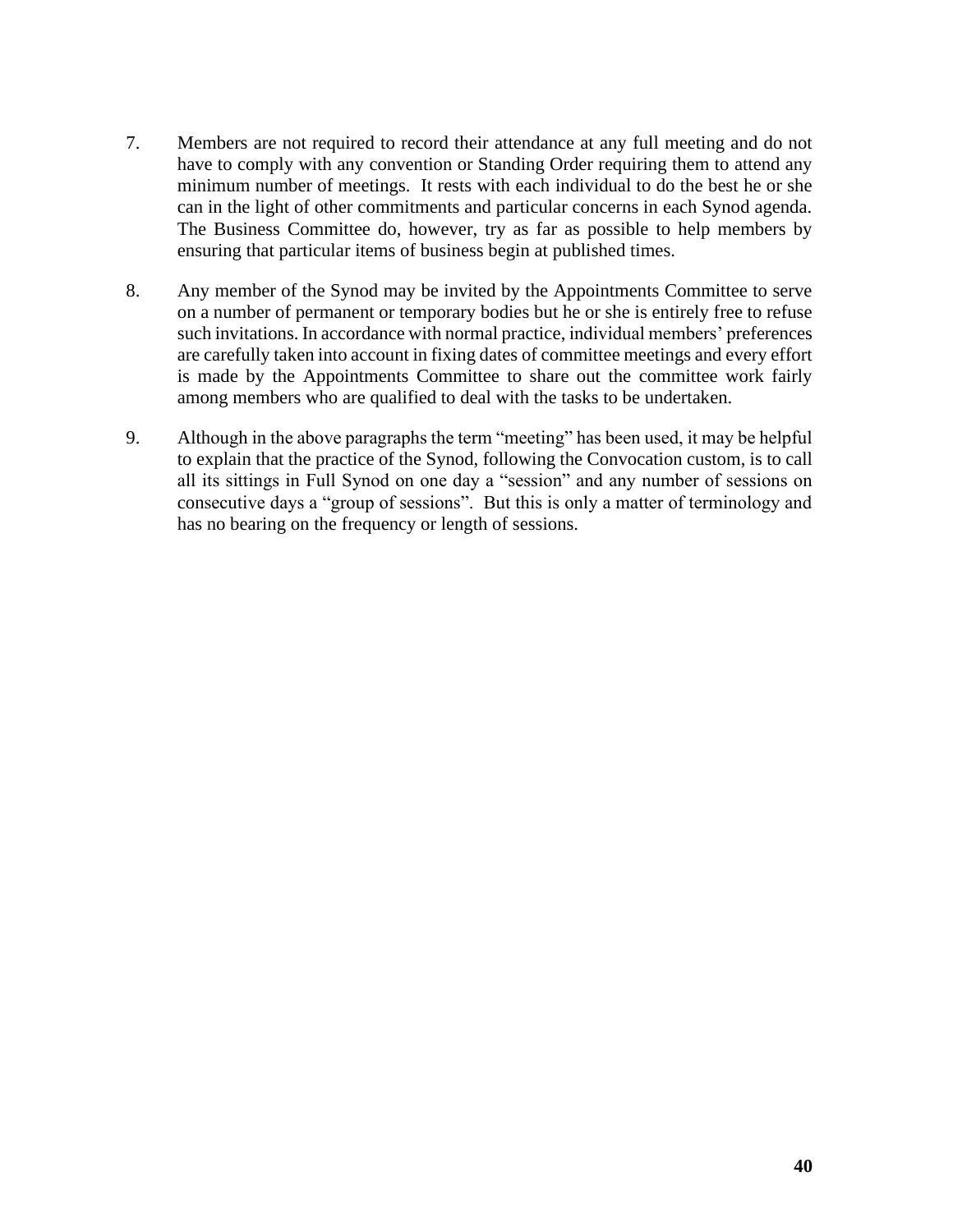**ANNEX E**

#### **FORM OF VOTING PAPER**

#### **(paragraph 60)**

## *FRONT OF VOTING PAPER*

## **DIOCESE OF**: **\_\_\_\_\_\_\_\_\_\_\_\_\_\_\_\_\_\_\_\_\_\_\_\_\_\_\_\_**

## **ELECTION OF (***insert number***) \_\_\_ PROCTORS IN CONVOCATION/ MEMBERS OF THE HOUSE OF LAITY TO REPRESENT THE DIOCESE IN THE GENERAL SYNOD**

## **VOTING PAPER**

| <b>Enter your</b><br>vote in this<br>column by<br>numbering<br>in order of<br>preference | <b>Names of candidates</b><br><i>(include any titles and preferred)</i><br>styles) | <b>Year of</b><br>birth                            | <b>Previously</b><br>served as a<br>member of<br>the General<br>Synod? | <b>Details of</b><br>previous<br>service (where<br>applicable) |
|------------------------------------------------------------------------------------------|------------------------------------------------------------------------------------|----------------------------------------------------|------------------------------------------------------------------------|----------------------------------------------------------------|
|                                                                                          | e.g. The Revd Dr John SMITH<br>OBE, of The Vicarage, etc.                          | $19$ $\overline{\phantom{0}}$<br>$20$ <sub>—</sub> | e.g. Yes                                                               | e.g. $2005 -$<br>2010, member<br>of the House<br>of Clergy     |
|                                                                                          | e.g. Mrs Henrietta JONES of 1 The<br>Place, etc.                                   | $19$ $\overline{\phantom{1}}$<br>20                | e.g. Not<br>previously a<br>member                                     | Not applicable                                                 |

## **THIS VOTING PAPER WILL BE INVALID IF NOT SIGNED**

 **For the space for a signature and instructions on voting, see back of this voting paper.**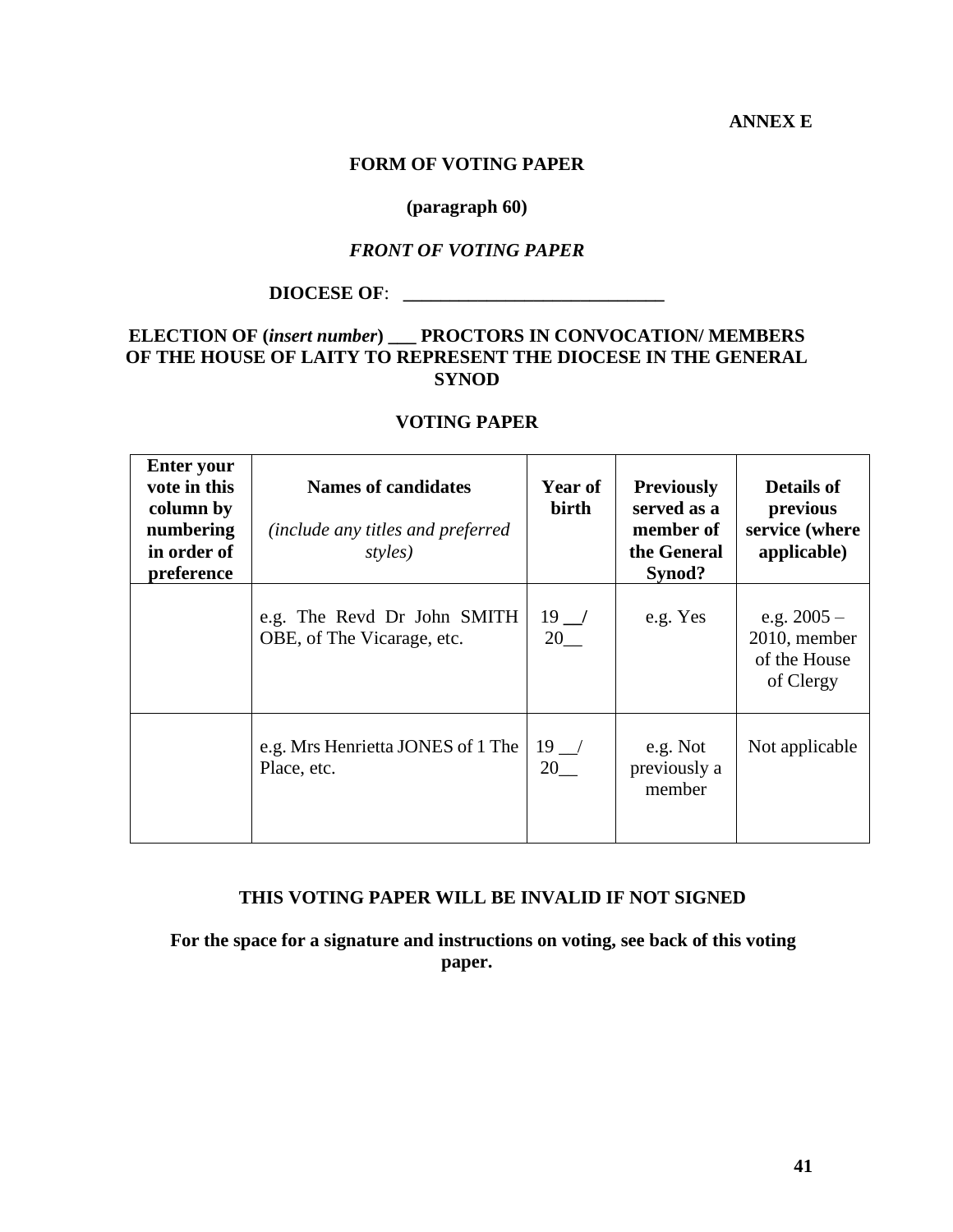## *BACK OF VOTING PAPER*

## **GUIDANCE TO VOTERS**

- 1. This voting paper must be signed, and the full name written in the space provided.
- 2. Use your single transferable vote by clearly entering in the first column of the voting paper: '1' against your first preference and, if desired, '2' against your second preference, '3' against your third preference, and so on as far as you wish. The sequence of your preferences is crucial. **NO CROSSES should be used.**
- 3. You should continue to express preferences for as long as you are able to place successive candidates in order. A candidate given a lower preference is considered only if a candidate given a higher preference either has a surplus above the quota (the minimum number required to guarantee election) or has been excluded because of insufficient support.
- 4. The numbering of your preferences must be consecutive and given to different candidates. Remember that making a second or subsequent preference cannot affect the chances of any earlier preference.
- 5. If you inadvertently spoil this voting paper you may return it to the Presiding Officer who will give you another paper.
- 6. This voting paper, duly completed, must be delivered (by post or by hand) to (insert address)

………………………………………………………………………………………

So as to arrive by no later than (insert date)

……………………………………… 2020

Voting papers may be delivered in person or by post.

Signature of Voter ……………………………………….

Full Name (in BLOCK CAPITALS)

…………………………………………………. …………

Address ……………………………………………………

……………………………………………………………..

(Member of …………………………... … deanery synod)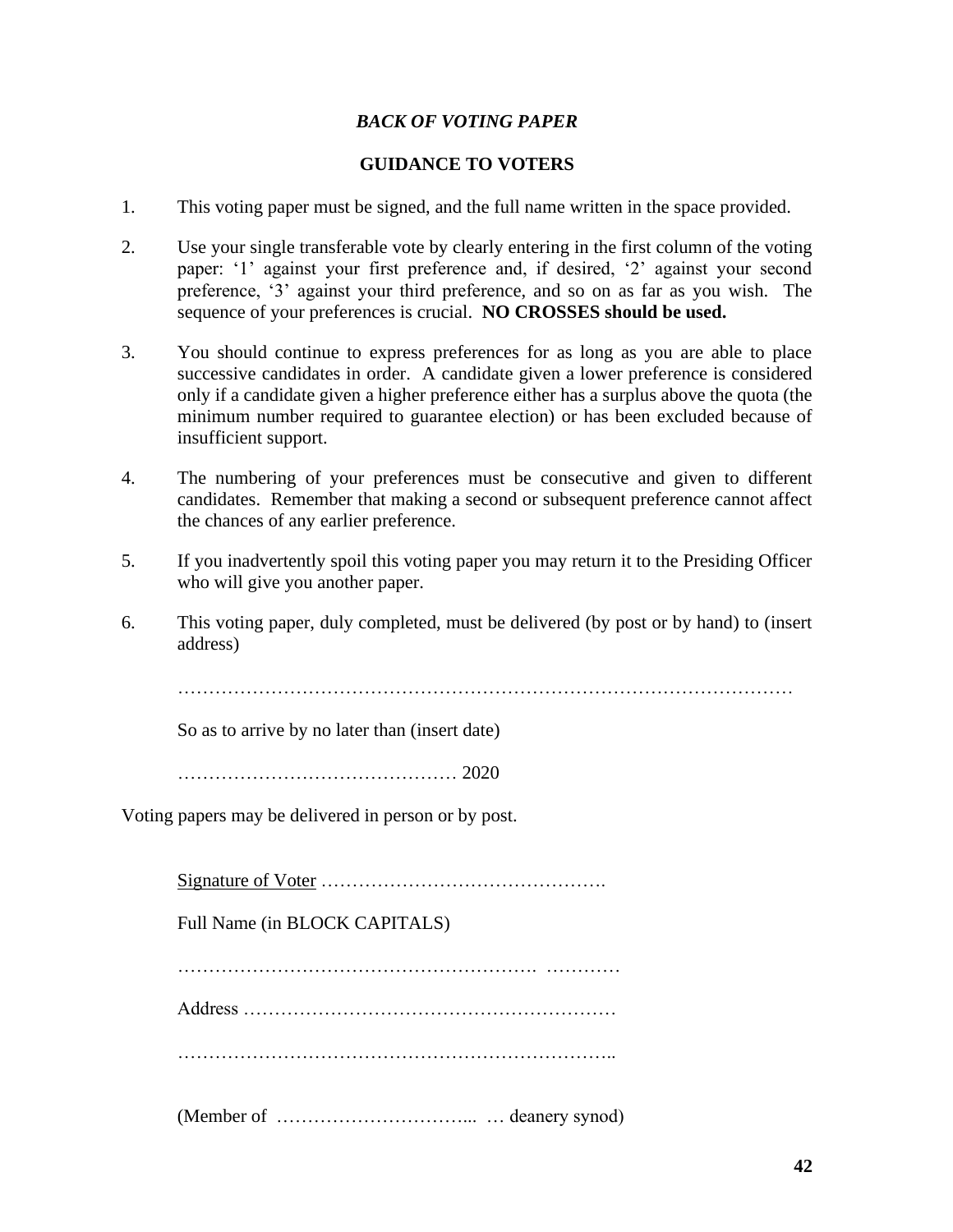## **SUGGESTED GUIDANCE ON THE METHOD OF VOTING IN ELECTIONS TO THE GENERAL SYNOD**

## **(paragraph 63)**

In elections to the General Synod, electors vote by numbering the candidates whom they wish to support, 1, 2, 3 and so on, in order of preference.

Each elector has a single transferable vote and candidates are elected on attaining a quota of votes. The method of election ensures that most voters are represented, and equally represented, by candidates of their choice.

## **HOW TO VOTE**

You vote by clearly placing the figure "1" against the name of the candidate whom you most wish to see elected, and, if you wish, the figure "2" against your second preference, "3" against your third preference, and so on. **NO CROSSES should be used.**

Your vote is valid as soon as you have expressed a first choice. But by expressing further preferences, you make sure that your vote will play its full part in the election. Later preferences cannot harm your first choice. But you should express preferences only so long as you are able to place in order successive candidates whom you wish to support.

## **THE QUOTA**

If four candidates are to be elected, the quota for election is one-fifth of the votes. Similarly, if there are five to elect, the quota is one-sixth of the votes and if there are six to elect, the quota is one-seventh of the votes, and so on.

## **THE COUNT**

The presiding officer begins by counting first preferences. If your first choice has more than the quota of votes, then the surplus is transferred by sharing your vote between that first choice and your next preference. But if your first choice comes bottom of the poll, then that candidate is excluded, and your whole vote is passed on to your next preference. The presiding officer transfers surpluses and excludes candidates until the desired number of candidates is elected. In practice, the count is likely to be conducted using a computer program authorised by the Business Committee of the General Synod.

## **FURTHER READING**

**"CHOOSE!"**, an explanation of the single transferable vote with the Church of England in mind can be downloaded from [www.churchofengland.org/synodelections.](http://www.churchofengland.org/synodelections)

**THE SINGLE TRANSFERABLE VOTE RULES 2020,** the rules for counting the votes in General Synod election, are available from the Legal Office, Church House, Great Smith Street, London SW1P 3AZ.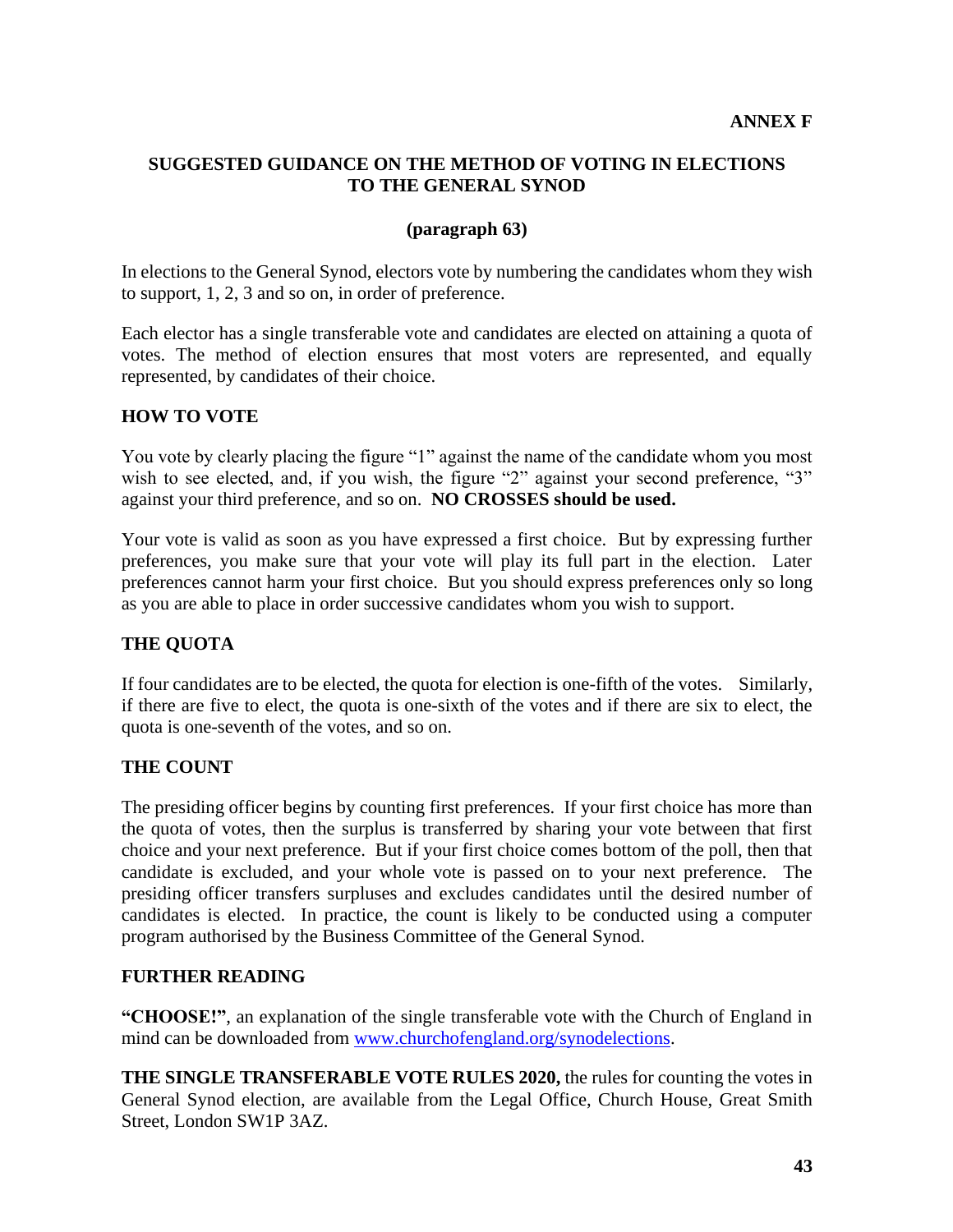## **ANNEX G**

#### **FORM OF RETURN OF ELECTION RESULT**

**(paragraph 75)**

#### **DIOCESE OF**: **\_\_\_\_\_\_\_\_\_\_\_\_\_\_\_\_\_\_\_\_\_\_\_\_\_\_\_\_**

## **ELECTION OF (***insert number***) \_\_ PROCTORS IN CONVOCATION/ MEMBERS OF HOUSE OF LAITY TO REPRESENT THE DIOCESE IN GENERAL SYNOD**

held on the ……………………………… day of ………….………………………. 2020.

I, the undersigned, being the presiding officer for the election of/ proctors in Convocation for [the ……………. electoral area of] the diocese/ members of the House of Laity for [the ……………. electoral area of] the diocese.

CERTIFY THAT the persons whose names are listed below have been duly elected in [the …………………………. electoral area of] the diocese.

| Stage<br>at<br>which<br>elected | Surname<br>(alphabetical<br>order) | Full<br>Christian<br><b>Names</b> | Title<br><sub>or</sub><br>preferred<br>style | Address -<br>including<br>postcode | e-mail<br>address | Year<br>of<br><b>Birth</b> |
|---------------------------------|------------------------------------|-----------------------------------|----------------------------------------------|------------------------------------|-------------------|----------------------------|
|                                 |                                    |                                   |                                              |                                    |                   |                            |

Dated this. ……………………………….. day of ………………………………….. 2020

Signed ……………………………………

Presiding Officer

Papers Issued Papers returned Spoilt Papers Percentage Poll  $\%$ 

## **PLEASE ATTACH FULL RESULT SHEET**

A copy of this return of election result and the result sheet (showing full voting figures) should be sent to every candidate in the election and to the Clerk to the General Synod (at Church House, Great Smith Street, London SW1P 3AZ).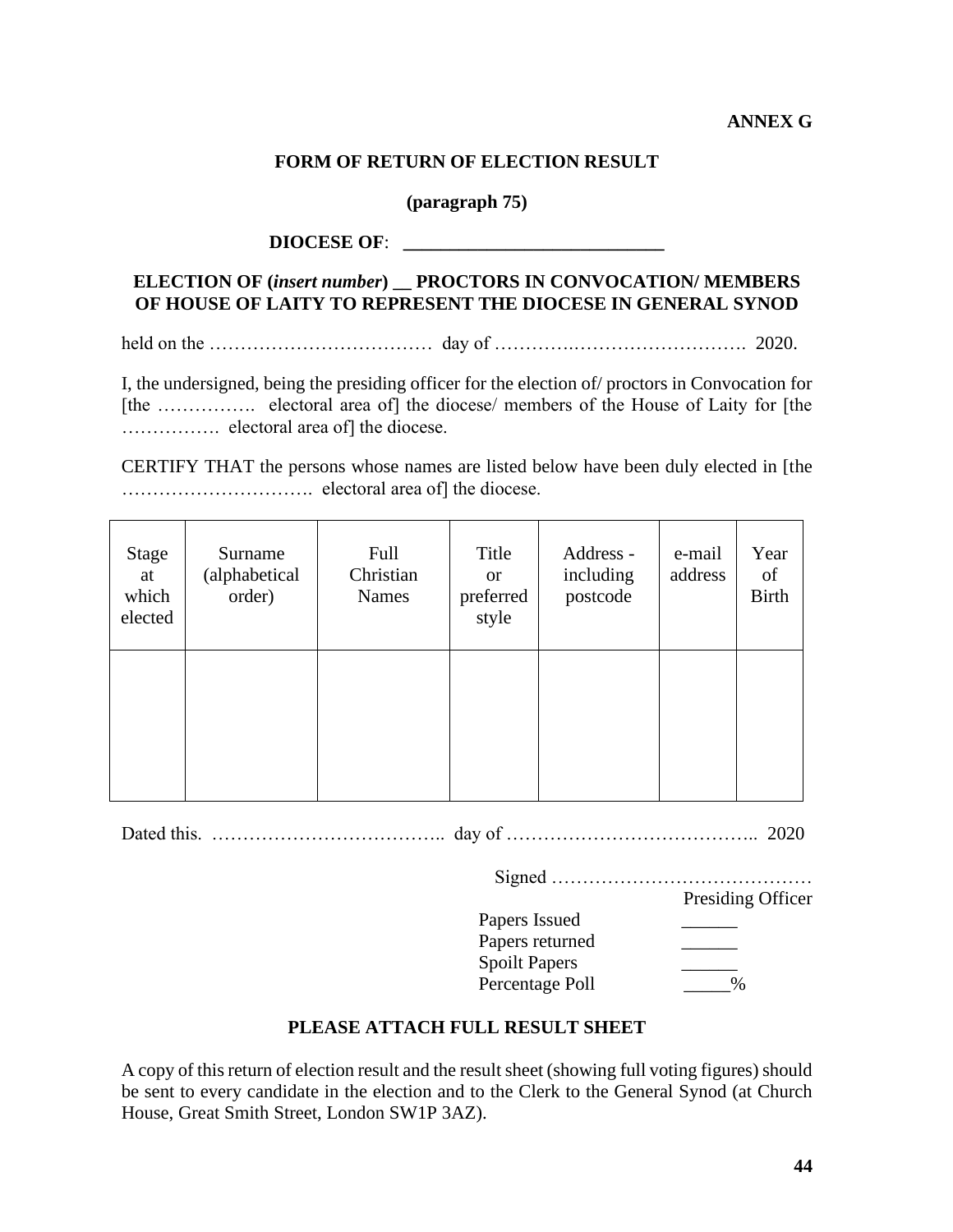## **ANNEX H**

## **FORM OF RESULT SHEET**

## **(paragraph 76)**

| Election for          | General            |              |                |                 |                |              |                |         |
|-----------------------|--------------------|--------------|----------------|-----------------|----------------|--------------|----------------|---------|
| <b>Barchester</b>     | <b>Synod Laity</b> |              |                |                 |                |              |                |         |
| Date                  | 1/10/2020          |              |                |                 |                |              |                |         |
| Number to be          | $\overline{3}$     |              |                |                 |                |              |                |         |
| elected               |                    |              |                |                 |                |              |                |         |
| Valid votes           | 55                 |              |                |                 |                |              |                |         |
| Invalid votes         | $\boldsymbol{0}$   |              |                |                 |                |              |                |         |
| Quota                 | 13.75              |              |                |                 |                |              |                |         |
| eSTVReg.              | 1.49g              |              |                |                 |                |              |                |         |
| 64202                 |                    |              |                |                 |                |              |                |         |
| <b>Election</b> rules | CofE               |              |                |                 |                |              |                |         |
|                       |                    | <b>Stage</b> | $\overline{2}$ | <b>Stage</b>    | $\overline{3}$ | <b>Stage</b> | $\overline{4}$ |         |
|                       | First              | Surplus of   |                | Exclusion<br>of |                | Surplus of   |                |         |
| Candidates            | Preferences        | Abraham      |                | Dorcas          |                | Cleopas      |                |         |
| Abraham               | 25                 | $-11.25$     | 13.7           |                 | 13.75          |              | 13.75          | Elected |
|                       |                    |              | 5              |                 |                |              |                |         |
| <b>Barnabas</b>       | 12                 | 0.48         | 12.4           | 0.48            | 12.96          | 0.32         | 13.28          | Elected |
|                       |                    |              | 8              |                 |                |              |                |         |
| Cleopas               | 9                  | 1.44         | 10.4           | 3.96            | 14.40          | $-0.65$      | 13.75          | Elected |
|                       |                    |              | $\overline{4}$ |                 |                |              |                |         |
| Dorcas                | 6                  | 1.44         |                | $-7.44$         | 0.00           |              | 0.00           |         |
|                       |                    |              | 7.44           |                 |                |              |                |         |
| Elijah                | $\overline{3}$     | 7.68         | 10.6           | 2.00            | 12.68          | 0.32         | 13.00          |         |
|                       |                    |              | 8              |                 |                |              |                |         |
| Non-                  |                    | 0.21         |                | 1.00            | 1.21           | 0.01         | 1.22           |         |
| transferable          |                    |              | 0.21           |                 |                |              |                |         |
| Totals                | 55                 | 0.00         | 55.0           | 0.00            | 55.00          | 0.00         | 55.00          |         |
|                       |                    |              | $\overline{0}$ |                 |                |              |                |         |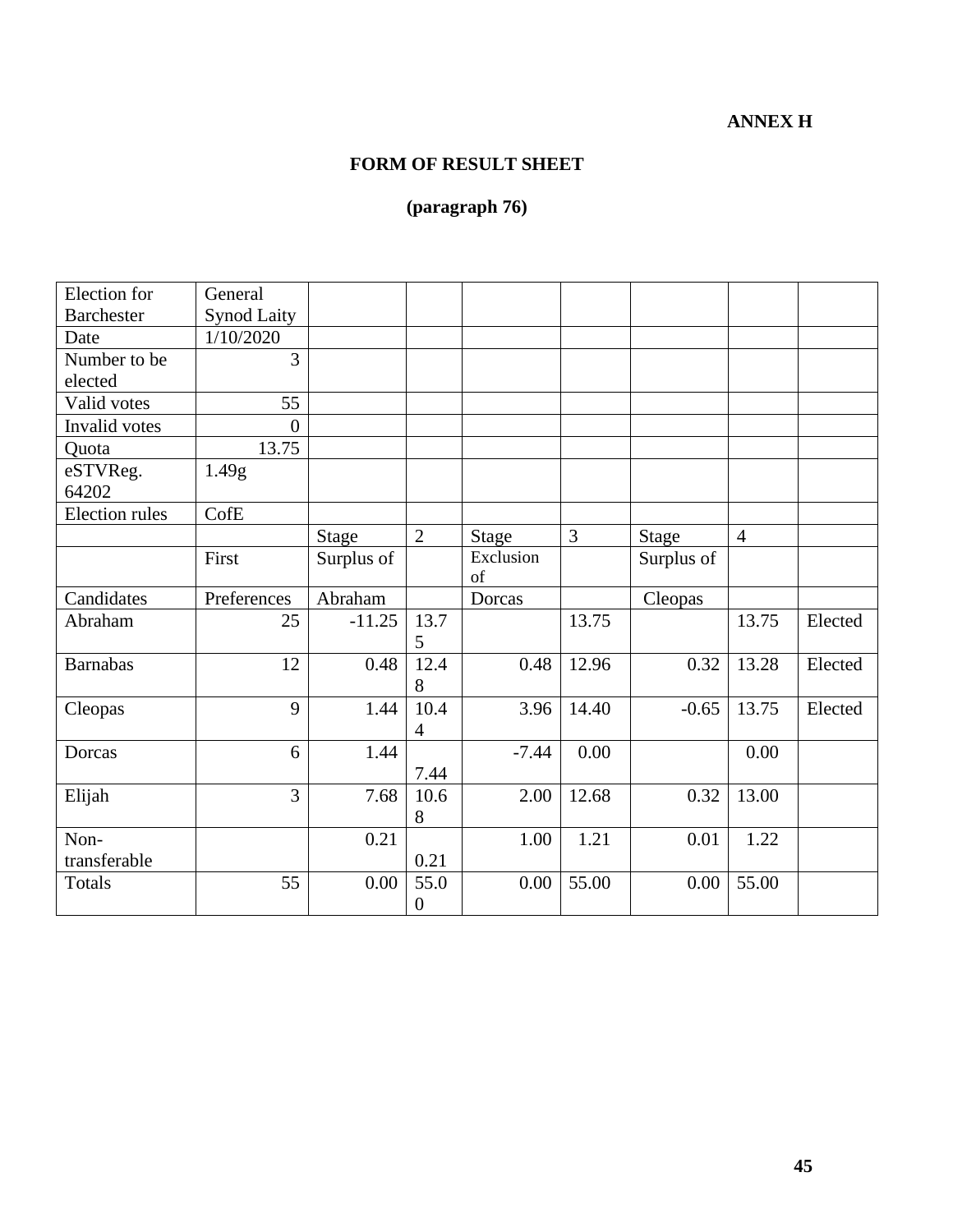## **ANNEX I**

#### **CHECKLIST OF ACTIONS TO BE TAKEN**

#### **(paragraph 88)**

- 1. Diocesan registrar to decide whether to act as presiding officer ("PO") or to appoint somebody else. In a House of Laity election, if the diocesan registrar is a candidate, provincial registrar must appoint PO (*see paragraph 11*).
- 2. PO to work out election timetable (*see paragraph 3*).
- 3. PO to appoint body to assist with running online elections portal (*see paragraph 5*).
- 4. PO to decide whether to issue informal notice of election (*see paragraph 13*).
- 5. Bishop's council to appoint diocesan electoral registration officer ("DERO") (*see paragraph 20*).
- 6. DERO to send list of names and addresses of clerical and lay electors to secretary of each deanery synod (*see paragraphs 20 and 25*).
- 7. Secretary of each deanery synod to notify DERO whether lists of names and addresses complete (*see paragraphs 20 and 25*).
- 8. DERO to decide whether to make lists of electors available to deanery synods (*see paragraphs 20 and 25*).
- 9. DERO to give corrected lists to PO (*see paragraphs 22 and 25*).
- 10. PO to issue invitations to nominate (*see paragraphs 22, 37 to 42, 51 and 52)*.
- 11. PO to scrutinise nominations and inform candidates whether nominations valid (*see paragraphs 43 and 44*).
- 12. PO to take appropriate action if candidate withdraws or is found to be ineligible (*see paragraph 45*).
- 13. PO to make candidates' election addresses available (*see paragraphs 50 to 52*).
- 14. PO to supply electors' names and addresses to any candidate who requests that (*see paragraph 54*).
- 15. PO to ensure no election literature other than election addresses circulated (*see paragraphs 55 to 57*).
- 16. PO to issue invitations to vote (*see paragraphs 58 to 60*).